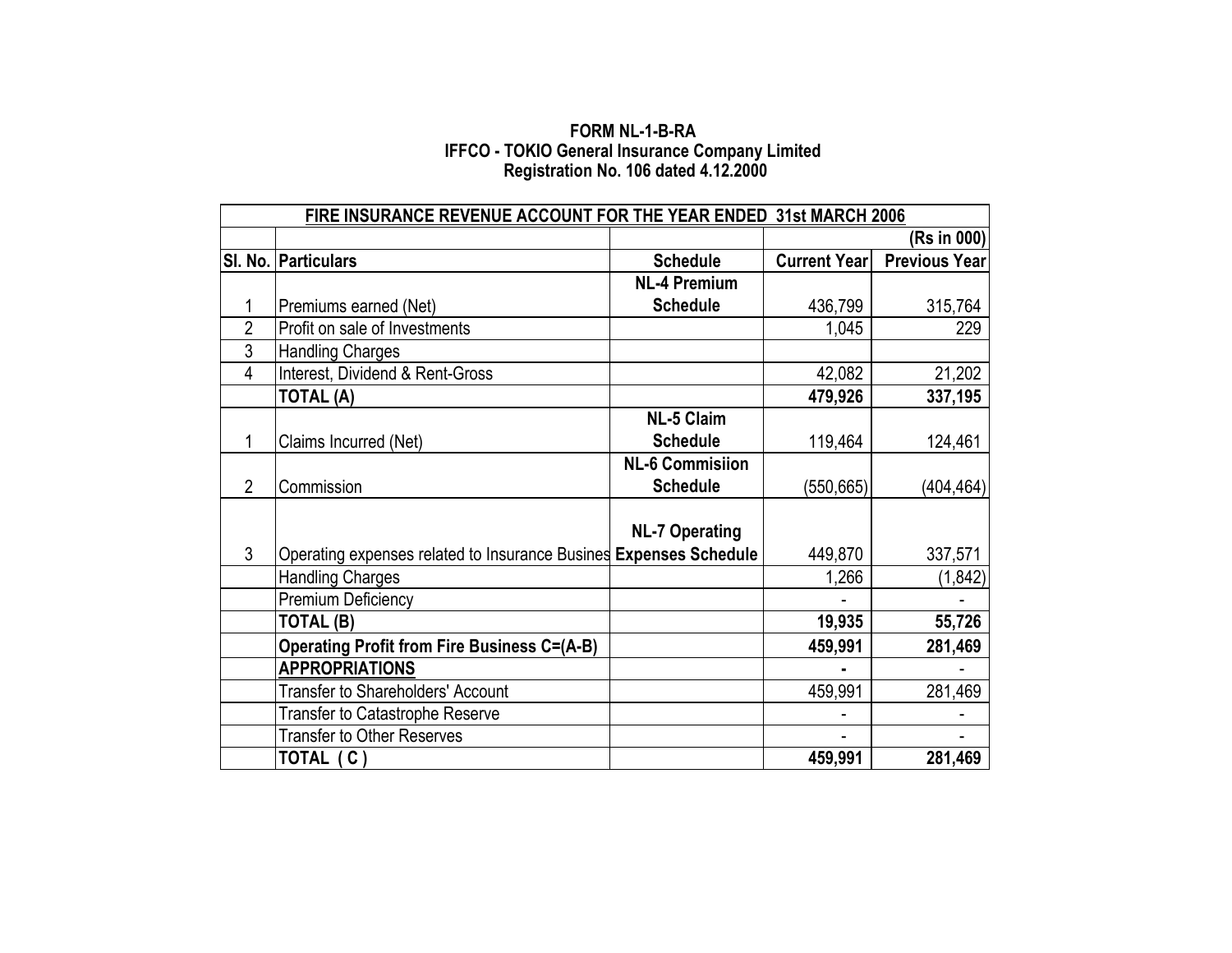## **FORM NL-1-B-RA Registration No. 106 dated 4.12.2000 IFFCO - TOKIO General Insurance Company Limited**

|                | MARINE INSURANCE REVENUE ACCOUNT FOR THE YEAR ENDED 31st MARCH 2006 |                        |                     |                      |  |  |  |  |
|----------------|---------------------------------------------------------------------|------------------------|---------------------|----------------------|--|--|--|--|
|                |                                                                     |                        | (Rs in 000)         |                      |  |  |  |  |
|                | SI. No. Particulars                                                 | <b>Schedule</b>        | <b>Current Year</b> | <b>Previous Year</b> |  |  |  |  |
|                |                                                                     | <b>NL-4 Premium</b>    |                     |                      |  |  |  |  |
| 1              | Premiums earned (Net)                                               | <b>Schedule</b>        | 192,763             | 160,197              |  |  |  |  |
| $\overline{2}$ | Profit on sale of Investments                                       |                        | 475                 | 147                  |  |  |  |  |
| 3              | <b>Others</b>                                                       |                        |                     |                      |  |  |  |  |
| 4              | Interest, Dividend & Rent-Gross                                     |                        | 19,124              | 13,564               |  |  |  |  |
|                | <b>TOTAL (A)</b>                                                    |                        | 212,362             | 173,908              |  |  |  |  |
|                |                                                                     | <b>NL-5 Claim</b>      |                     |                      |  |  |  |  |
| 1              | Claims Incurred (Net)                                               | <b>Schedule</b>        | 245,221             | 179,721              |  |  |  |  |
|                |                                                                     | <b>NL-6 Commisiion</b> |                     |                      |  |  |  |  |
| $\overline{2}$ | Commission                                                          | <b>Schedule</b>        | 10,783              | (2,400)              |  |  |  |  |
|                |                                                                     |                        |                     |                      |  |  |  |  |
|                |                                                                     | <b>NL-7 Operating</b>  |                     |                      |  |  |  |  |
| 3              | Operating expenses related to Insurance Busines Expenses Schedule   |                        | 78,797              | 60,287               |  |  |  |  |
| 4              | <b>Handling Charges</b>                                             |                        | 359                 | 371                  |  |  |  |  |
|                | Premium Deficiency                                                  |                        | 5,000               | 1,000                |  |  |  |  |
|                | TOTAL (B)                                                           |                        | 340,160             | 238,979              |  |  |  |  |
|                | Operating Loss carried to Profit & Loss Account C=(A-B)             |                        | (127, 798)          | (65, 071)            |  |  |  |  |
|                | <b>APPROPRIATIONS</b>                                               |                        |                     |                      |  |  |  |  |
|                | <b>Transfer to Shareholders' Account</b>                            |                        | (127, 798)          | (65, 071)            |  |  |  |  |
|                | <b>Transfer to Catastrophe Reserve</b>                              |                        |                     |                      |  |  |  |  |
|                | <b>Transfer to Other Reserves</b>                                   |                        |                     |                      |  |  |  |  |
|                | TOTAL (C)                                                           |                        | (127,798)           | (65, 071)            |  |  |  |  |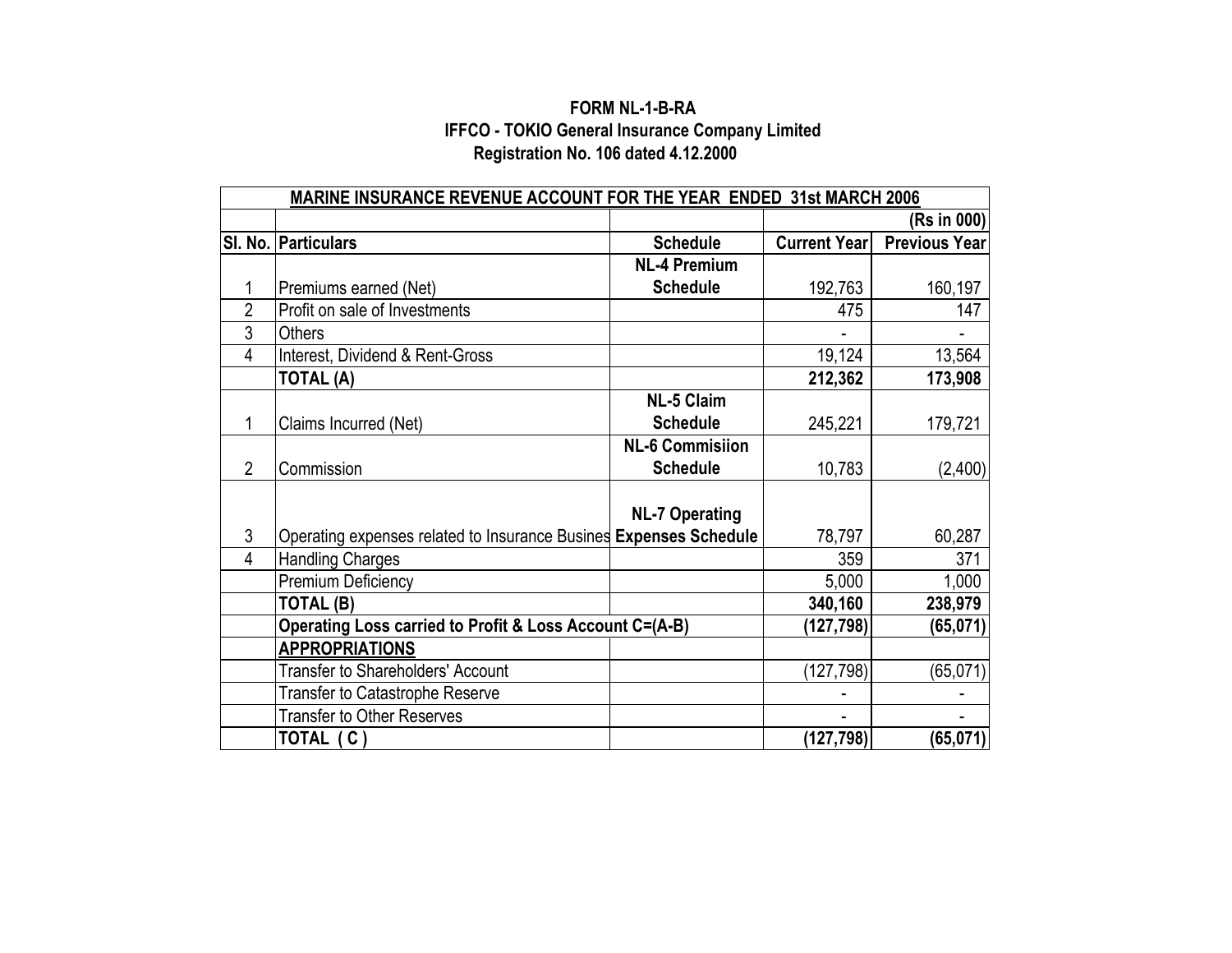|                | MISCELLANEOUS INSURANCE REVENUE ACCOUNT FOR THE YEAR ENDED 31st MARCH 2006 |                        |                     |                      |
|----------------|----------------------------------------------------------------------------|------------------------|---------------------|----------------------|
|                |                                                                            |                        |                     | (Rs in 000)          |
|                | SI. No. Particulars                                                        | <b>Schedule</b>        | <b>Current Year</b> | <b>Previous Year</b> |
|                |                                                                            | <b>NL-4 Premium</b>    |                     |                      |
| 1              | Premiums earned (Net)                                                      | <b>Schedule</b>        | 2,830,285           | 1,277,699            |
| $\overline{2}$ | Profit on sale of Investments                                              |                        | 3,893               | 720                  |
| 3              | Transfer & Duplicate Fee                                                   |                        | 269                 | 74                   |
| $\overline{3}$ | Interest, Dividend & Rent-Gross                                            |                        | 156,793             | 66,621               |
|                | Premium Deficiency Written Back                                            |                        |                     | 5,000                |
|                | <b>TOTAL (A)</b>                                                           |                        | 2,991,240           | 1,350,114            |
|                |                                                                            | <b>NL-5 Claim</b>      |                     |                      |
| 1              | Claims Incurred (Net)                                                      | <b>Schedule</b>        | 2,076,062           | 888,100              |
|                |                                                                            | <b>NL-6 Commission</b> |                     |                      |
| $\overline{2}$ | Commission                                                                 | <b>Schedule</b>        | 138,814             | (46, 647)            |
|                |                                                                            |                        |                     |                      |
|                |                                                                            | <b>NL-7 Operating</b>  |                     |                      |
| $\mathfrak{Z}$ | Operating expenses related to Insurance Busines Expenses Schedule          |                        | 997,351             | 572,623              |
| 4              | <b>Handling Charges</b>                                                    |                        | 1,209               | 923                  |
|                | Premium Deficiency                                                         |                        |                     |                      |
|                | TOTAL (B)                                                                  |                        | 3,213,436           | 1,414,999            |
|                | Operating Loss carried to Profit & Loss Account C=(A-B)                    |                        | (222,196)           | (64, 885)            |
|                | <b>APPROPRIATIONS</b>                                                      |                        |                     |                      |
|                | <b>Transfer to Shareholders' Account</b>                                   |                        | (222, 196)          | (64, 885)            |
|                | <b>Transfer to Catastrophe Reserve</b>                                     |                        |                     |                      |
|                | <b>Transfer to Other Reserves</b>                                          |                        |                     |                      |
|                | TOTAL (C)                                                                  |                        | (222, 196)          | (64, 885)            |

**FORM NL-1-B-RA IFFCO - TOKIO General Insurance Company Limited Registration No. 106 dated 4.12.2000**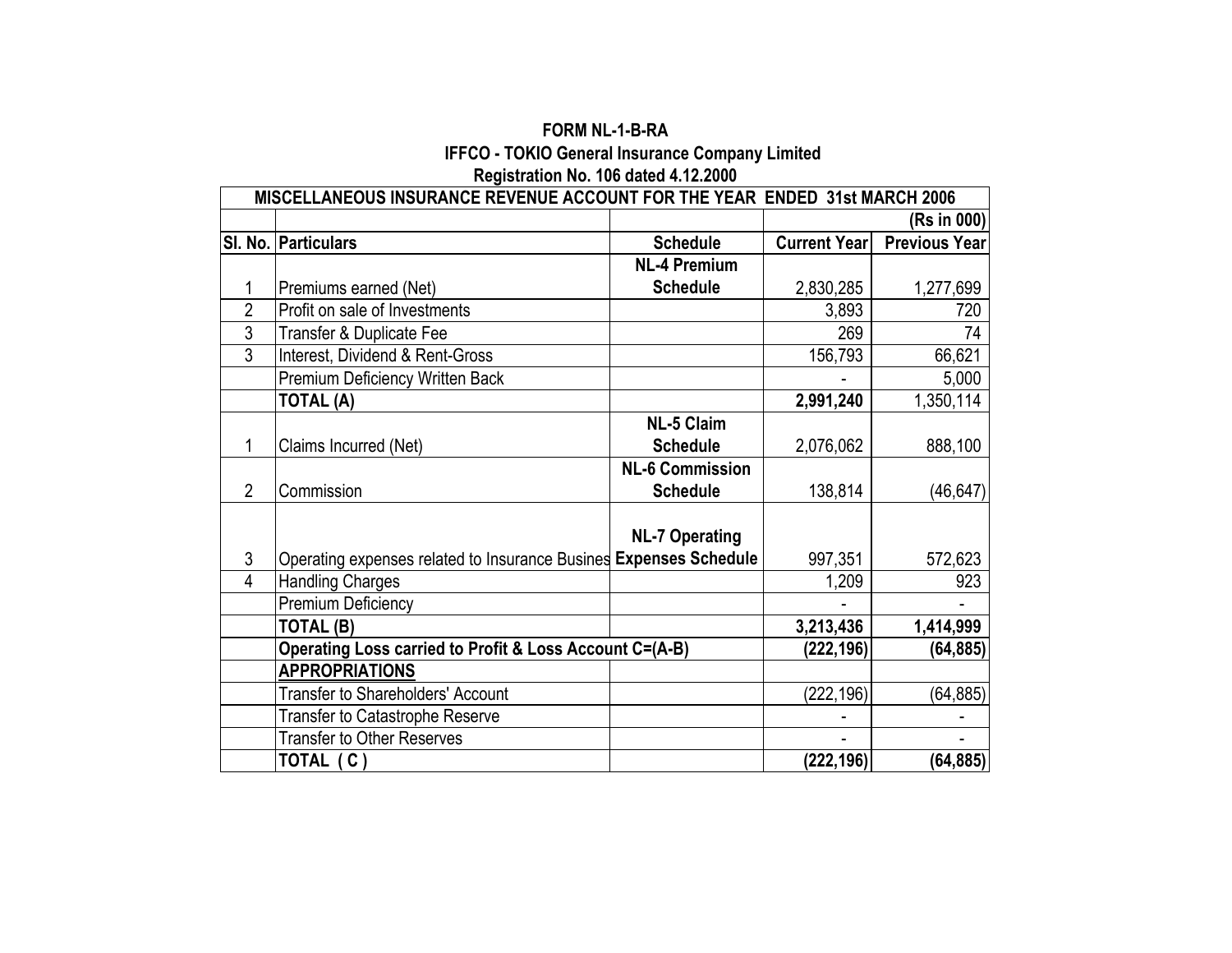#### **IFFCO-TOKIO General Insurance Company Limited FORM NL-2-B-PL Registration No. 106 dated 4.12.2000**

|                | PROFIT AND LOSS ACCOUNT FOR THE YEAR ENDED 31st MARCH 2006  |                 |                     |                      |
|----------------|-------------------------------------------------------------|-----------------|---------------------|----------------------|
|                |                                                             |                 |                     | (Rs in 000)          |
|                | <b>PARTICULARS</b>                                          | <b>Schedule</b> | <b>Current Year</b> | <b>Previous Year</b> |
|                |                                                             |                 |                     |                      |
| 1              | <b>OPERATING PROFIT / (LOSS)</b>                            |                 |                     |                      |
|                | (a) Fire Insurance                                          |                 | 459,991             | 281,469              |
|                | (b) Marine Insurance                                        |                 | (127,798)           | (65,071)             |
|                | (c) Miscellaneous Insurance                                 |                 | (222,196)           | (64, 885)            |
|                |                                                             |                 | 109,997             | 151,513              |
| $\overline{2}$ | <b>INCOME FROM INVESTMENTS</b>                              |                 |                     |                      |
|                | (a) Interest. Dividend & Rent-Gross                         |                 | 131,620             | 84,749               |
|                | (b) Profit on sale of Investments                           |                 | 3,268               | 916                  |
|                | Less: Loss on Sale of Investments                           |                 |                     |                      |
|                |                                                             |                 | 134.888             | 85,665               |
| 3              | <b>Profit on Sale of Fixed Asset</b>                        |                 |                     | 1,677                |
|                |                                                             |                 |                     |                      |
|                | <b>TOTAL (A)</b>                                            |                 | 244,885             | 238,855              |
|                |                                                             |                 |                     |                      |
| 4              | <b>PROVISIONS (Other than taxation)</b>                     |                 |                     |                      |
|                | (a) For diminution in the value of investments              |                 |                     |                      |
|                | (b) For doubtful debts                                      |                 | ÷.                  | L.                   |
|                | (c) Others                                                  |                 |                     |                      |
| 5              | <b>OTHER EXPENSES</b>                                       |                 |                     |                      |
|                | (a) Expenses other than those related to Insurance business |                 | 3,171               | 2,459                |
|                | (b) Bad Debts written off                                   |                 |                     |                      |
|                | (c) Loss on Sale of Fixed Assets                            |                 | 716                 |                      |
|                | TOTAL (B)                                                   |                 | 3,887               | 2,459                |
|                | <b>Profit Before Tax</b>                                    |                 | 240,998             | 236,396              |
|                | Less: Provision for Taxation                                |                 |                     |                      |
|                | <b>Current Tax</b>                                          |                 | 115,000             | 137,600              |
|                | Deferred Tax                                                |                 | (33,700)            | (48, 400)            |
|                | Deferred Tax                                                |                 |                     |                      |
|                | <b>Profit After Tax</b>                                     |                 | 146,198             | 147,196              |
|                | Less : Fringe Benefit Tax                                   |                 |                     |                      |
|                | Balance available for appropriation                         |                 | 398,223             | 252,025              |
|                | <b>APPROPRIATIONS</b>                                       |                 |                     |                      |
|                | (a) Interim dividends paid during the year                  |                 |                     | $\blacksquare$       |
|                | (b) Proposed Final Dividend                                 |                 | 88,000              |                      |
|                | (c) Dividend distribution tax                               |                 | 12,342              | $\blacksquare$       |
|                |                                                             |                 | 100,342             |                      |
|                | <b>Balance carried forward to Balance sheet</b>             |                 | 297,881             | 252,025              |
|                | <b>Basic &amp; Diluted Earnings per Share</b>               |                 | 0.92                | 1.47                 |
|                | (Equity Shares of Face Value of Rs 10 each)                 |                 |                     |                      |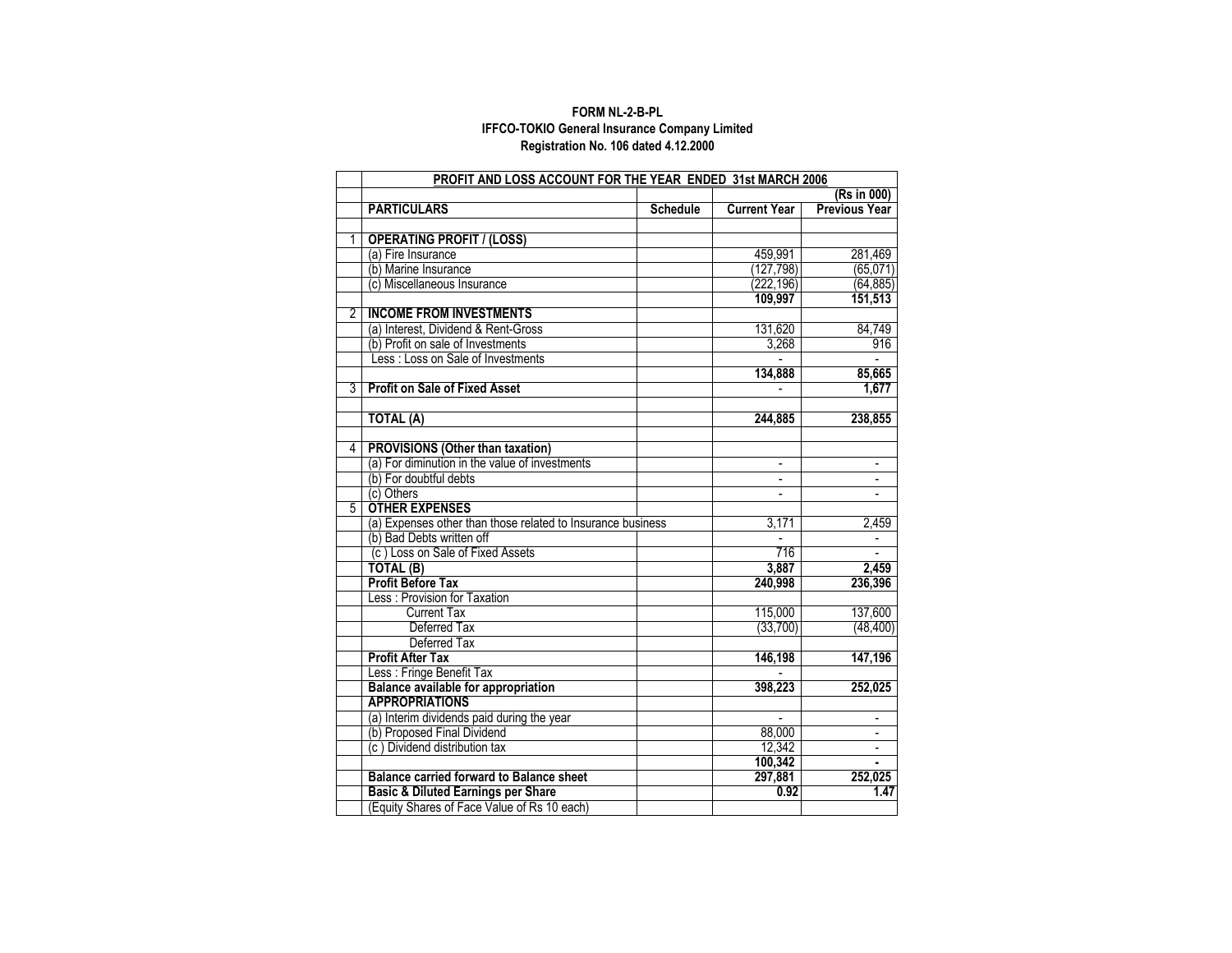## **FORM NL-3-B-BS IFFCO-TOKIO General Insurance Company Limited Registration No. 106 dated 4.12.2000**

|                                  | <b>BALANCE SHEET AS AT 31st MARCH 2006</b> |                  |                   |
|----------------------------------|--------------------------------------------|------------------|-------------------|
|                                  |                                            |                  | (Rs in 000)       |
|                                  |                                            | As at 31st March | As at 31st March, |
| <b>PARTICULARS</b>               | <b>SCHEDULE</b>                            | 2006             | 2005              |
| <b>SOURCES OF FUNDS</b>          |                                            |                  |                   |
|                                  | <b>NL-8 Share Capital</b>                  |                  |                   |
| <b>SHARE CAPITAL</b>             | <b>Schedule</b>                            | 2,200,000        | 1,000,000         |
|                                  | <b>NL-10 Reserves and</b>                  |                  |                   |
| <b>RESERVES AND SURPLUS</b>      | <b>Surplus Schedule</b>                    | 599,047          | 253,191           |
| <b>FAIR VALUE CHANGE ACCOUNT</b> |                                            |                  |                   |
|                                  | <b>NL-11 Borrowings</b>                    |                  |                   |
| <b>BORROWINGS</b>                | <b>Schedule</b>                            |                  |                   |
| <b>TOTAL</b>                     |                                            | 2,799,047        | 1,253,191         |
| <b>APPLICATION OF FUNDS</b>      |                                            |                  |                   |
|                                  | <b>NL-12 Investment</b>                    |                  |                   |
| <b>INVESTMENTS</b>               | <b>Schedule</b>                            | 3,630,504        | 1,935,890         |
| <b>LOANS</b>                     | <b>NL-13 Loan Schedule</b>                 |                  |                   |
|                                  | <b>NL-14 Fixed Assets</b>                  |                  |                   |
| <b>FIXED ASSETS</b>              | <b>Schedule</b>                            | 160,823          | 127,972           |
| <b>CURRENT ASSETS:</b>           |                                            |                  |                   |
|                                  | NL-15 Cash & Bank                          |                  |                   |
| <b>Cash and Bank Balances</b>    | <b>Schedule</b>                            | 2,795,125        | 1,608,330         |
|                                  | <b>NL-16 Advances and</b>                  |                  |                   |
| <b>Advances and Other Assets</b> | other Assets Schedule                      | 972,116          | 288,035           |
| Sub-Total (A)                    |                                            | 3,767,241        | 1,896,365         |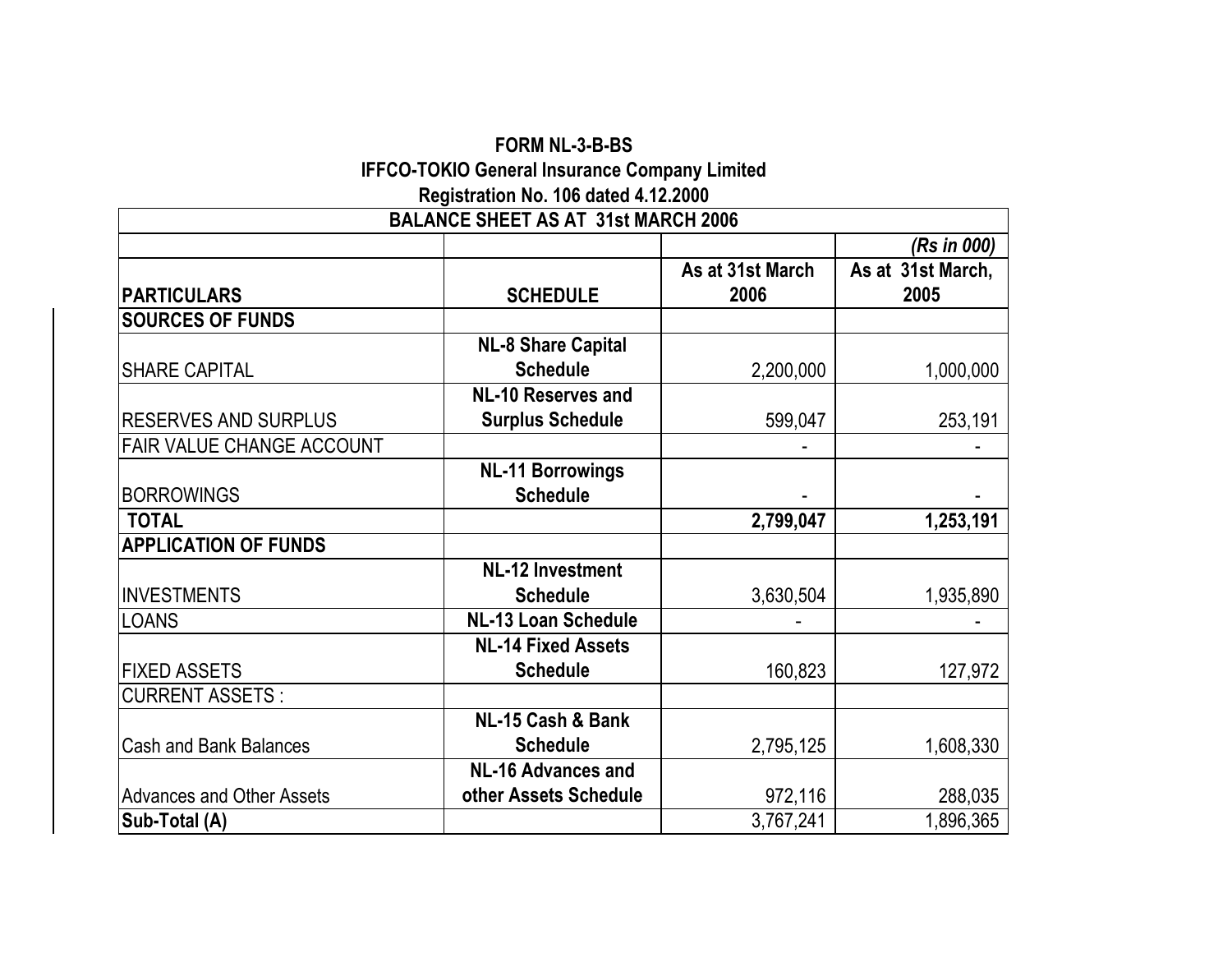|                                         | <b>NL-17 Current Liabilities</b> |             |            |
|-----------------------------------------|----------------------------------|-------------|------------|
| <b>CURRENT LIABILITIES</b>              | <b>Schedule</b>                  | 2,081,539   | 1,400,291  |
|                                         | <b>NL-18 Provisions</b>          |             |            |
| <b>PROVISIONS</b>                       | <b>Schedule</b>                  | 2,751,727   | 1,346,790  |
| Sub-Total (B)                           |                                  | 4,833,266   | 2,747,081  |
| NET CURRENT ASSETS (C) = (A-B)          |                                  | (1,066,025) | (850, 716) |
| <b>DEFERRED TAX ASSET (NET)</b>         |                                  | 73,745      | 40,045     |
| MISCELLANEOUS EXPENDITURE (To           | <b>NL-19 Miscellaneous</b>       |             |            |
| the extent not written off or adjusted) | <b>Expenditure Schedule</b>      |             |            |
| <b>DEBIT BALANCE IN PROFIT AND LOSS</b> |                                  |             |            |
| <b>ACCOUNT</b>                          |                                  |             |            |
| <b>TOTAL</b>                            |                                  | 20,000,061  | 1,253,191  |

| <b>CONTINGENT LIABILITIES</b>                                            |                          |                           |
|--------------------------------------------------------------------------|--------------------------|---------------------------|
| <b>PARTICULARS</b>                                                       | As at 31st March<br>2006 | As at 31st March,<br>2005 |
| Partly paid up investments                                               |                          |                           |
| Claims, other than against policies, not acknowledged as debts by the co |                          |                           |
| Underwriting commitments outstanding (in respect of shares and securit   |                          |                           |
| Guarantees given by or on behalf of the Company                          |                          |                           |
| Statutory demands/liabilities in dispute, not provided for               |                          |                           |
| Reinsurance obligations to the extent not provided for in the accounts   |                          |                           |
| <b>Others</b>                                                            |                          |                           |
| Total                                                                    |                          |                           |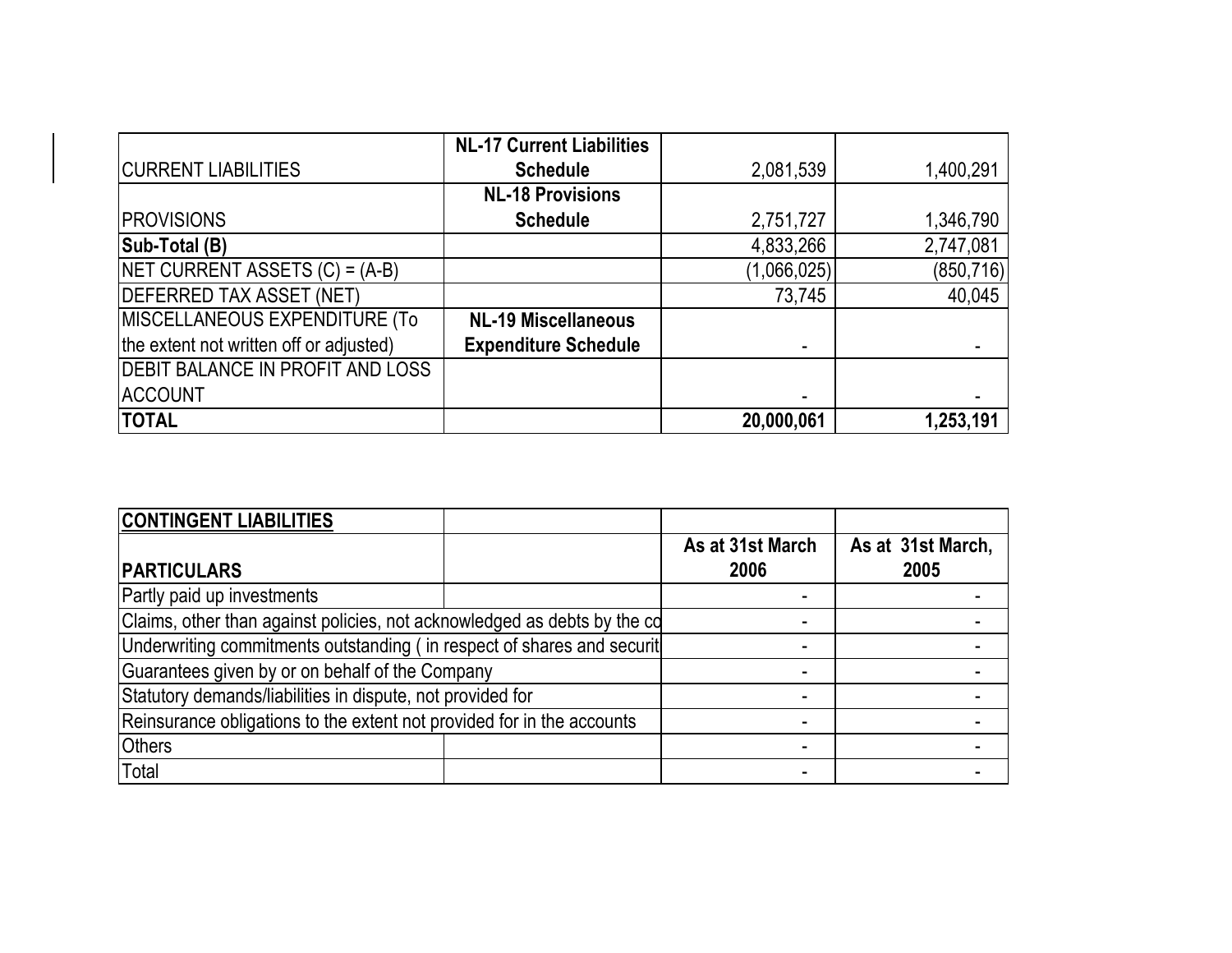#### SCHEDULES FORMING PART OF FINANCIAL STATEMENTS

| <b>FORM NL-4-PREMIUM SCHEDULE</b>                                          |             |         |                            |           |             |         |                             |             |
|----------------------------------------------------------------------------|-------------|---------|----------------------------|-----------|-------------|---------|-----------------------------|-------------|
| <b>PREMIUM EARNED (NET)</b>                                                |             |         |                            |           |             |         |                             | (Rs in 000) |
|                                                                            |             |         | <b>CURRENT YEAR</b>        |           |             |         | <b>PREVIOUS YEAR</b>        |             |
| <b>Particulars</b>                                                         | <b>FIRE</b> |         | * MARINE * * MISCELLANEOUS | Total     | <b>FIRE</b> |         | * MARINE  * * MISCELLANEOUS | Total       |
| Premium from direct business written                                       | 2,632,898   | 461,298 | 5,833,024                  | 8.927.220 | 1.727.825   | 308.655 | 2,929,937                   | 4,966,417   |
| Add: Premium on reinsurance accepted                                       | 30.230      | 860     | 2.108                      | 33.198    | 41,343      | 832     | 4.220                       | 46,395      |
|                                                                            | 2,663,128   | 462,158 | 5,835,132                  | 8,960,418 | 1.769.168   | 309.487 | 2,934,157                   | 5,012,812   |
| Less: Premium on reinsurance ceded                                         | 2,139,084   | 197,622 | 1.840.627                  | 4,177,333 | .426.332    | 150.944 | 1,087,982                   | 2,665,258   |
| Net Premium                                                                | 524.044     | 264.536 | 3,994,505                  | 4,783,085 | 342.836     | 158.543 | 1.846.175                   | 2,347,554   |
| Adjustments for changes in Reserve for Unexpired Risks                     | 87.245      | 71.773  | .164.220                   | 1,323,238 | 27.072      | (1,654) | 568,476                     | 593,894     |
| <b>Total Premium Earned (Net)</b>                                          | 436.799     | 192.763 | 2.830.285                  | 3,459,847 | 315.764     | 160.197 | 1,277,699                   | 1,753,660   |
| * For analysis of the segment of Marine business, refer FORM NL-4A         |             |         |                            |           |             |         |                             |             |
| ** For analysis of the segment of Miscellaneous business, refer FORM NL-4B |             |         |                            |           |             |         |                             |             |

#### **FORM NL-5-CLAIMS SCHEDULE**

| <b>CLAIMS INCURRED (NET)</b>                                                          |             |                                             |                 |           |             |         |                                       | (Rs in 000) |
|---------------------------------------------------------------------------------------|-------------|---------------------------------------------|-----------------|-----------|-------------|---------|---------------------------------------|-------------|
|                                                                                       |             | <b>CURRENT YEAR</b><br><b>PREVIOUS YEAR</b> |                 |           |             |         |                                       |             |
| <b>Particulars</b>                                                                    | <b>FIRE</b> | * MARINE  *                                 | * MISCELLANEOUS | Total     | <b>FIRE</b> |         | * MARINE <sup>*</sup> * MISCELLANEOUS | Total       |
| <b>Claims Paid</b>                                                                    |             |                                             |                 |           |             |         |                                       |             |
| Direct                                                                                | 2,052,433   | 324.377                                     | 2,367,408       | 4,744,218 | 576.080     | 463,280 | 1,056,612                             | 2,095,972   |
| Add: Reinsurance accepted                                                             | 29,367      | 612                                         | 20              | 29,999    | .365        | 795     |                                       | 2,168       |
| Less: Reinsurance ceded                                                               | 1,938,335   | 118.209                                     | 750.901         | 2,807,445 | 480,288     | 328.619 | 324.373                               | 1,133,280   |
| Net Claims Paid                                                                       | 143.465     | 206.780                                     | 1.616.527       | .966,772  | 97.157      | 135,456 | 732.247                               | 964,860     |
| Add: Claims Outstanding at the end of the year                                        | 77,330      | 130.984                                     | 802.352         | 1,010,666 | 101,331     | 92,543  | 342.817                               | 536,691     |
| Less: Claims Outstanding at the beginning of the year                                 | 101,331     | 92.543                                      | 342.817         | 536.691   | 74.027      | 48.278  | 186.964                               | 309,269     |
| <b>Total Claims Incurred</b>                                                          | 119.464     | 245.221                                     | 2,076,062       | 2,440,747 | 124.461     | 179.721 | 888.100                               | 1,192,282   |
| <b>Claims incurred to claimants:</b>                                                  |             |                                             |                 |           |             |         |                                       |             |
| For analysis of the segment of Marine business, refer FORM NL-5A.                     |             |                                             |                 |           |             |         |                                       |             |
| <sup>**</sup> For analysis of the segment of Miscellaneous business, refer FORM NL-5B |             |                                             |                 |           |             |         |                                       |             |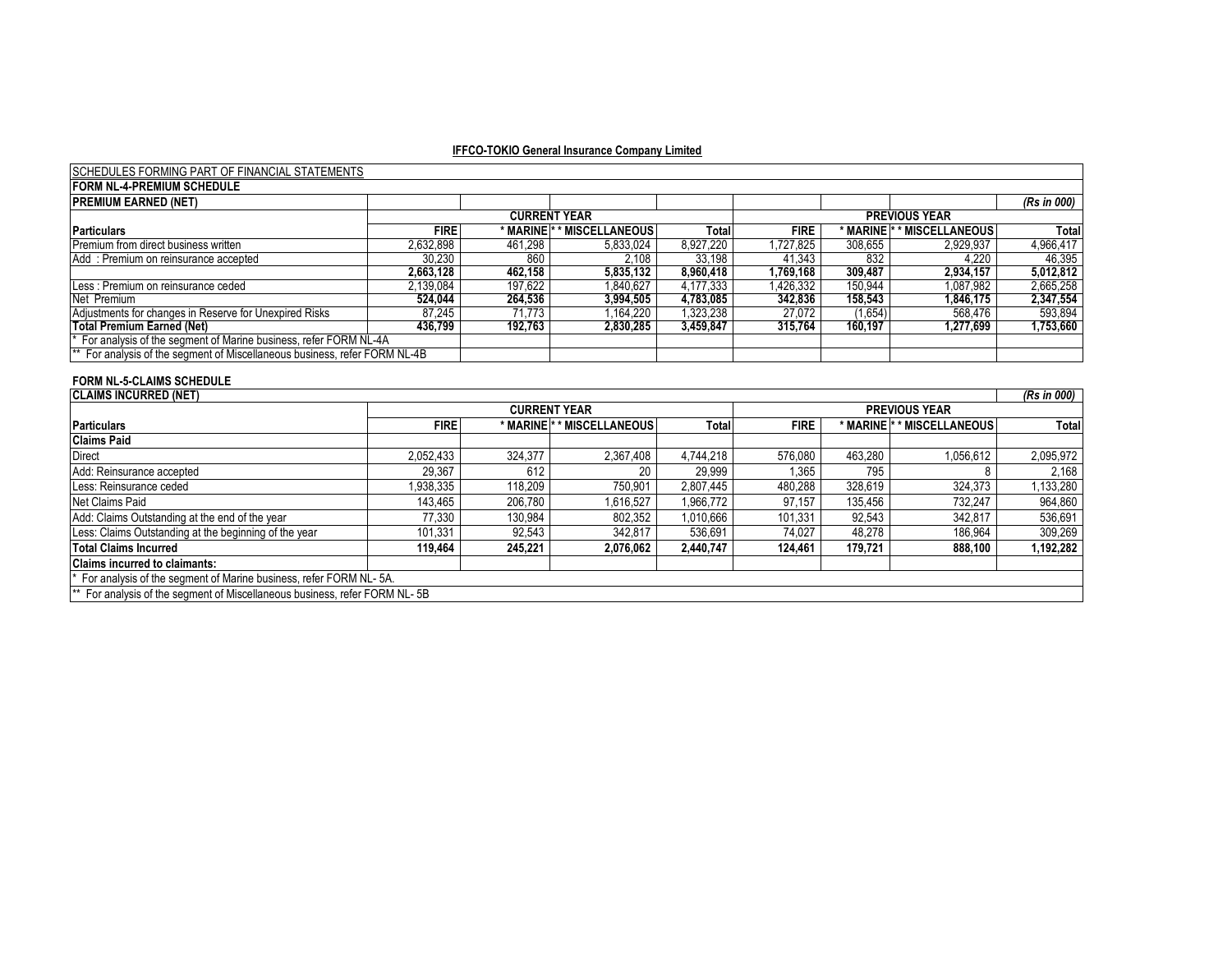#### **FORM NL-6-COMMISSION SCHEDULE**

| <b>COMMISSION</b>                                                   |             |                          |                      |                          |             |            |                      | (Rs in 000) |
|---------------------------------------------------------------------|-------------|--------------------------|----------------------|--------------------------|-------------|------------|----------------------|-------------|
|                                                                     |             |                          | <b>CURRENT YEAR</b>  |                          |             |            | <b>PREVIOUS YEAR</b> |             |
| <b>Particulars</b>                                                  | <b>FIRE</b> | * MARINE i               | <b>MISCELLANEOUS</b> | Totall                   | <b>FIRE</b> | * MARINE I | <b>MISCELLANEOUS</b> | Total       |
| <b>Commission Paid</b>                                              |             |                          |                      |                          |             |            |                      |             |
| Direct                                                              | 94,562      | 43,004                   | 549.469              | 687,035                  | 36,806      | 27,379     | 242.456              | 306,641     |
| Total (A)                                                           | 94,562      | 43,004                   | 549,469              | 687,035                  | 36,806      | 27,379     | 242.456              | 306,641     |
| Add: Re-insurance Accepted                                          | 2,399       | 163                      | 187                  | 2,749                    | .723        | 207        | 312                  | 2,242       |
| Less: Commission on Re-insurance ceded                              | 647,626     | 32,384                   | 410,842              | .090,852                 | 442,993     | 29,986     | 289,415              | 762,394     |
| <b>Net Commission</b>                                               | (550, 665)  | 10,783                   | 138,814              | (401,068)                | (404, 464)  | (2,400)    | (46, 647)            | (453, 511)  |
| Breakup of the expenses incurred to procure business:               |             |                          |                      |                          |             |            |                      |             |
| Agents                                                              | 29.717      | 18,882                   | 355,017              | 403.616                  | 12,027      | 11,234     | 144.694              | 167,955     |
| <b>Brokers</b>                                                      | 40,973      | 21,801                   | 102,808              | 165,582                  | 19.145      | 15,043     | 33,953               | 68,141      |
| Corporate Agency                                                    | 23,872      | 2,321                    | 91,644               | 117,837                  | 5,634       | ,102       | 63,809               | 70,545      |
| Referral                                                            |             |                          |                      |                          |             |            |                      |             |
| <b>Others</b>                                                       |             | $\overline{\phantom{a}}$ |                      | $\overline{\phantom{a}}$ |             |            |                      |             |
| TOTAL (B)                                                           | 94,562      | 43,004                   | 549,469              | 687,035                  | 36,806      | 27,379     | 242,456              | 306,641     |
| * For analysis of the segment of Marine business, refer FORM NL-6A. |             |                          |                      |                          |             |            |                      |             |
|                                                                     |             |                          |                      |                          |             |            |                      |             |

\*\* For analysis of the segment of Miscellaneous business, refer FORM NL-6B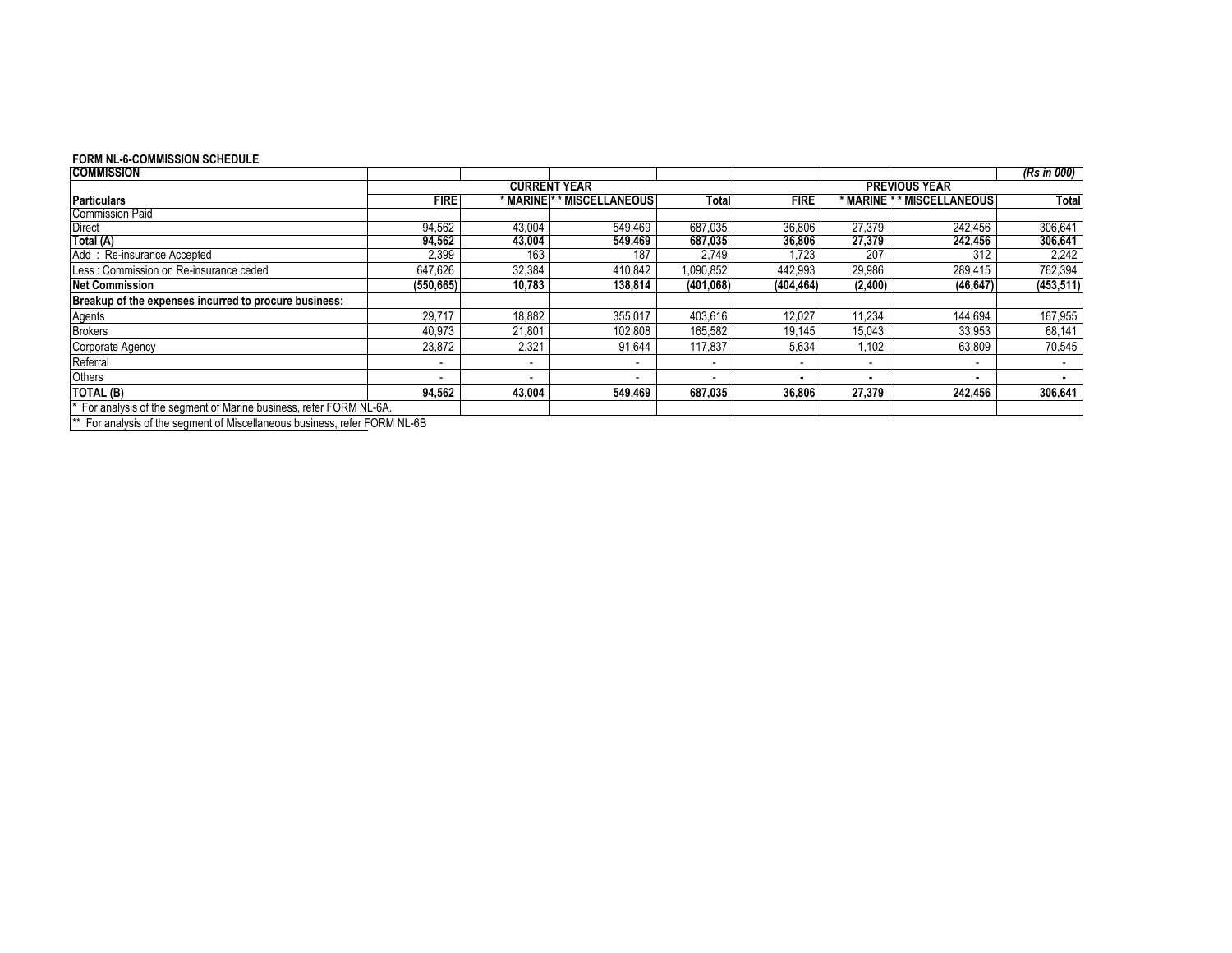#### SCHEDULES FORMING PART OF FINANCIAL STATEMENTS

#### **FORM NL-7 OPERATING EXPENSES SCHEDULE**

|     | <b>OPERATING EXPENSES RELATING TO INSURANCE BUSINESS</b> |                          |                              |                     |                          |                          |                          |                                       | (Rs in 000)              |
|-----|----------------------------------------------------------|--------------------------|------------------------------|---------------------|--------------------------|--------------------------|--------------------------|---------------------------------------|--------------------------|
|     |                                                          |                          |                              | <b>CURRENT YEAR</b> |                          |                          |                          | <b>PREVIOUS YEAR</b>                  |                          |
|     |                                                          |                          |                              |                     |                          |                          |                          |                                       |                          |
|     | S.no Particulars                                         | <b>FIRE</b>              | * MARINE                     | * MISCELLANEOUS     | Total                    | <b>FIRE</b>              |                          | * MARINE <sup>*</sup> * MISCELLANEOUS | <b>Total</b>             |
|     | Employees remuneration and welfare benefits              | 73,808                   | 12,932                       | 163,517             | 250,257                  | 68,818                   | 12,293                   | 116,697                               | 197,808                  |
|     | 2 Travel, Conveyance and vehicle running expenses        | 22,422                   | 3,928                        | 49,675              | 76,025                   | 19,297                   | 3,447                    | 32,724                                | 55,468                   |
|     | 3 Training expenses                                      | 11,706                   | 2,051                        | 25,933              | 39,690                   | 6,014                    | 1,074                    | 10,198                                | 17,286                   |
|     | Rent, rates and taxes                                    | 15,486                   | 2,713                        | 34,309              | 52,508                   | 13,418                   | 2,397                    | 22,753                                | 38,568                   |
|     | 5 Repairs                                                | 7,282                    | 1,276                        | 16,134              | 24,692                   | 5,120                    | 915                      | 8.682                                 | 14,717                   |
|     | 6 Printing and Stationery                                | 13,768                   | 2,412                        | 30,501              | 46,681                   | 10,268                   | 1,834                    | 17,412                                | 29,514                   |
|     | ' Communication                                          | 10,921                   | 1,913                        | 24,194              | 37,028                   | 7,667                    | 1,370                    | 13,000                                | 22,037                   |
|     | 8 Legal and professional charges                         | 189,982                  | 33,282                       | 420,887             | 644,151                  | 124,063                  | 22,162                   | 210,378                               | 356,603                  |
|     | 9 Auditor's fees, expenses etc.                          |                          |                              |                     |                          |                          |                          |                                       |                          |
|     | (a) As Auditor                                           | 354                      | 62                           | 784                 | 1,200                    | 417                      | 75                       | 708                                   | 1,200                    |
|     | (b) As advisor or in any other capacity in respect of    |                          |                              |                     |                          |                          |                          |                                       |                          |
|     | (i) Taxation matters                                     | 77                       | 14                           | 172                 | 263                      | 43                       | 8                        | 73                                    | 124                      |
|     | Insurance matters<br>(ii)                                | $\overline{\phantom{0}}$ |                              |                     | $\sim$                   | $\overline{\phantom{0}}$ | $\overline{\phantom{a}}$ |                                       | $\sim$                   |
|     | (iii) Management services                                | $\overline{\phantom{a}}$ | $\qquad \qquad \blacksquare$ |                     | $\overline{\phantom{a}}$ | $\overline{\phantom{a}}$ |                          | $\overline{\phantom{a}}$              | $\overline{\phantom{a}}$ |
|     | (c) in any other capacity                                | 12                       | 2                            | 27                  | 41                       | $\overline{\phantom{a}}$ | $\blacksquare$           |                                       | $\overline{\phantom{a}}$ |
|     | 10 Advertisement and publicity                           | 57,126                   | 10,009                       | 126,559             | 193,694                  | 24,132                   | 4,311                    | 40,921                                | 69,364                   |
|     | 11 Interest and Bank charges                             | 2,666                    | 467                          | 5,906               | 9,039                    | 1,730                    | 309                      | 2,933                                 | 4,972                    |
|     | Others:                                                  |                          |                              |                     |                          |                          |                          |                                       |                          |
|     | 12 Policy Stamps                                         | 132                      |                              | 983                 | 1,115                    | 90                       |                          | 344                                   | 434                      |
| 131 | Information & Technology Expenses                        | 6,596                    | .156                         | 14,613              | 22,365                   | 9,000                    | 1,608                    | 15,261                                | 25,869                   |
|     | Electricity & Water Charges                              | 3,239                    | 568                          | 7,176               | 10,983                   | 2,805                    | 501                      | 4.756                                 | 8,062                    |
|     | Courtesies & Entertainment                               | 4,651                    | 815                          | 10,304              | 15,770                   | 4,039                    | 721                      | 6,849                                 | 11,609                   |
| 16  | Others                                                   | 15,213                   | 2,669                        | 33,711              | 51,593                   | 6,567                    | 1,173                    | 11,137                                | 18,877                   |
|     | 17 Depreciation                                          | 14,429                   | 2,528                        | 31,966              | 48,923                   | 34,083                   | 6,089                    | 57,797                                | 97,969                   |
|     | <b>TOTAL</b>                                             | 449.870                  | 78,797                       | 997,351             | 1,526,018                | 337,571                  | 60,287                   | 572.623                               | 970,481                  |

\* For analysis of the segment of Marine business, refer FORM NL-7A.

\*\* For analysis of the segment of Miscellaneous business, refer FORM NL-7B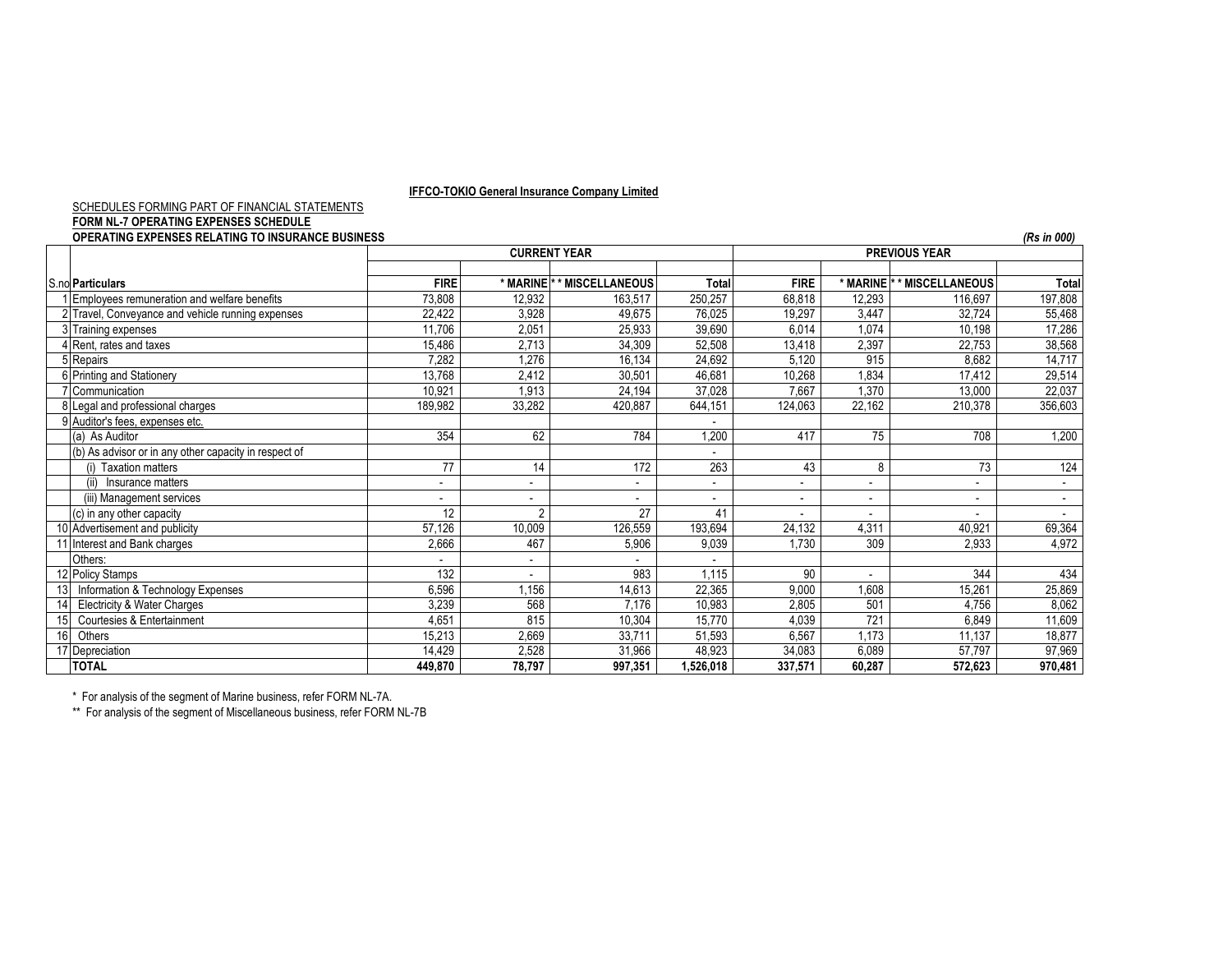#### **FORM NL-4A** SCHEDULES FORMING PART OF FINANCIAL STATEMENTS

| <b>PREMIUM EARNED (NET)</b>                            |                     |                     |              |                     |                      | (Rs in 000) |  |  |
|--------------------------------------------------------|---------------------|---------------------|--------------|---------------------|----------------------|-------------|--|--|
| <b>Particulars</b>                                     |                     | <b>CURRENT YEAR</b> |              |                     | <b>PREVIOUS YEAR</b> |             |  |  |
|                                                        | <b>Marine Cargo</b> | <b>Marine Hull</b>  | <b>Total</b> | <b>Marine Cargo</b> | <b>Marine Hull</b>   | Total       |  |  |
| Premium from direct business written                   | 360.183             | 101.115             | 461.298      | 278.630             | 30.025               | 308,655     |  |  |
| Add: Premium on reinsurance accepted                   | 652                 | 208                 | 860          | 832                 |                      | 832         |  |  |
|                                                        | 360.835             | 101.323             | 462,158      | 279.462             | 30,025               | 309,487     |  |  |
| ILess: Premium on reinsurance ceded                    | 109.545             | 88,077              | 197.622      | 125.828             | 25,116               | 150,944     |  |  |
| Net Premium                                            | 251.290             | 13.246              | 264,536      | 153.634             | 4,909                | 158,543     |  |  |
| Adjustments for changes in Reserve for Unexpired Risks | 63,436              | 8,337               | 71.773       | (3,346)             | 1,692                | (1,654)     |  |  |
| Total Premium Earned (Net)                             | 187.854             | 4.909               | 192,763      | 156.980             | 3,217                | 160,197     |  |  |

#### **FORM NL- 5A.**

| <b>CLAIMS INCURRED (NET)</b>                          |                     |                    |                     |                      |              | (Rs in 000) |
|-------------------------------------------------------|---------------------|--------------------|---------------------|----------------------|--------------|-------------|
| Particulars                                           | <b>CURRENT YEAR</b> |                    |                     | <b>PREVIOUS YEAR</b> |              |             |
|                                                       | <b>Marine Cargo</b> | <b>Marine Hull</b> | <b>Marine Cargo</b> | <b>Marine Hull</b>   | <b>Total</b> |             |
| <b>Claims Paid</b>                                    |                     |                    |                     |                      |              |             |
| <b>Direct</b>                                         | 318,871             | 5,506              | 324,377             | 450.257              | 13,023       | 463,280     |
| Add: Reinsurance accepted                             | 612                 |                    | 612                 | 795                  |              | 795         |
| Less: Reinsurance ceded                               | 113.503             | 4,706              | 118,209             | 316,361              | 12,258       | 328,619     |
| Net Claims Paid                                       | 205.980             | 800                | 206,780             | 134.691              | 765          | 135,456     |
| Add: Claims Outstanding at the end of the year        | 118.087             | 12.897             | 130.984             | 91.012               | .531         | 92,543      |
| Less: Claims Outstanding at the beginning of the year | 91,012              | .531               | 92,543              | 46,582               | ,696         | 48,278      |
| <b>Total Claims Incurred</b>                          | 233.055             | 12.166             | 245.221             | 179.121              | 600          | 179,721     |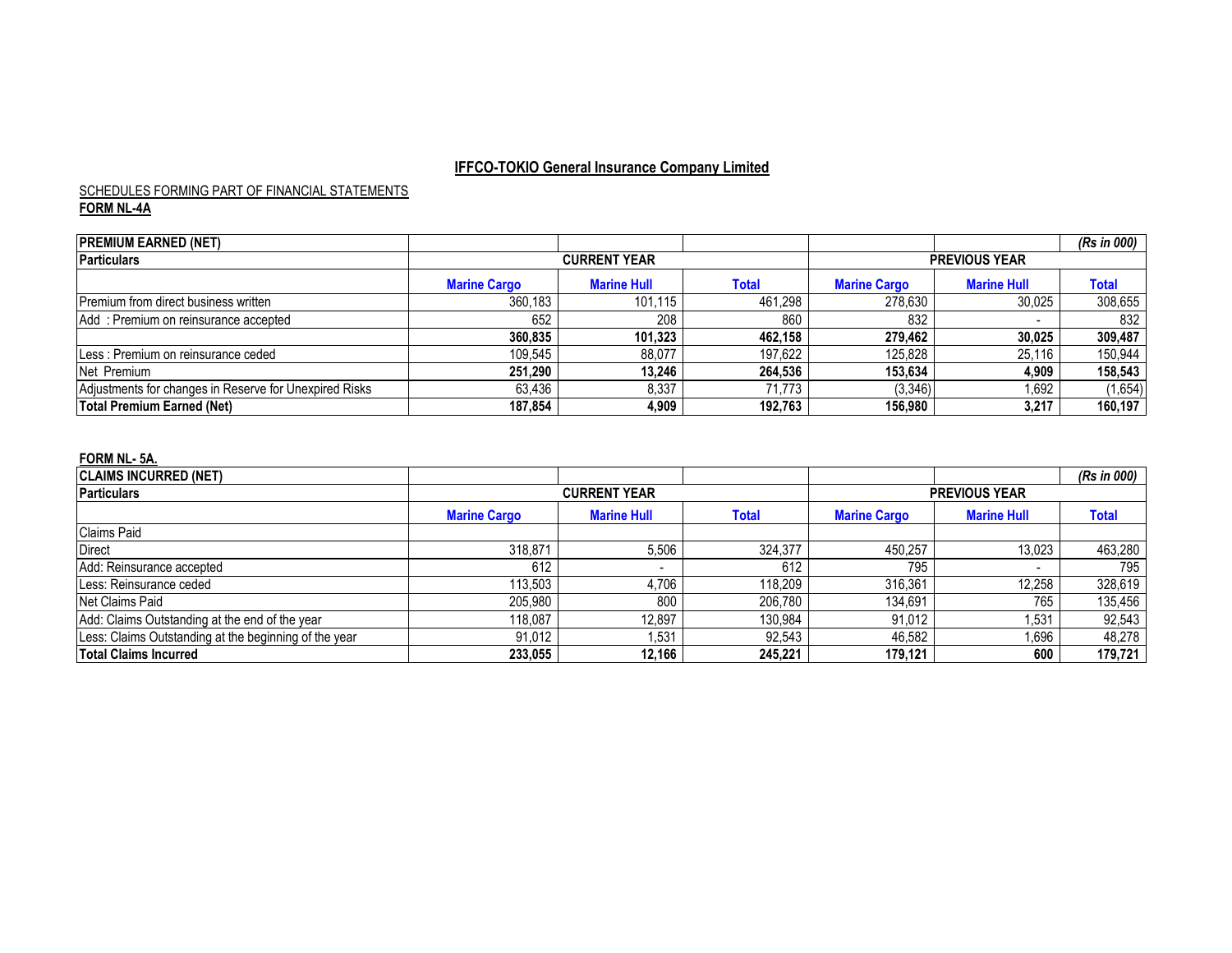#### **FORM NL-6A**

| <b>COMMISSION</b>                                                                                            |                     |                     |                          |                     |                      | (Rs in 000)  |  |
|--------------------------------------------------------------------------------------------------------------|---------------------|---------------------|--------------------------|---------------------|----------------------|--------------|--|
| <b>Particulars</b>                                                                                           |                     | <b>CURRENT YEAR</b> |                          |                     | <b>PREVIOUS YEAR</b> |              |  |
|                                                                                                              | <b>Marine Cargo</b> | <b>Marine Hull</b>  | Total                    | <b>Marine Cargo</b> | <b>Marine Hull</b>   | <b>Total</b> |  |
| <b>Commission Paid</b>                                                                                       |                     |                     |                          |                     |                      |              |  |
| <b>Direct</b>                                                                                                | 39,860              | 3,144               | 43,004                   | 26.147              | ,232                 | 27,379       |  |
| <b>TOTAL (A)</b>                                                                                             | 39,860              | 3,144               | 43,004                   | 26,147              | 1,232                | 27,379       |  |
| Add: Re-insurance Accepted                                                                                   | 163                 |                     | 163                      | 207                 |                      | 207          |  |
| Less : Commission on Re-insurance ceded                                                                      | 21,564              | 10,820              | 32,384                   | 24,166              | 5,820                | 29,986       |  |
| <b>Net Commission</b>                                                                                        | 18,459              | (7,676)             | 10.783                   | 2,188               | (4, 588)             | (2,400)      |  |
| Breakup of the expenses (Gross) incurred to procure business to be furnished as per details indicated below: |                     |                     |                          |                     |                      |              |  |
| Agents<br>Brokers                                                                                            | 18,149              | 733                 | 18,882                   | 10,820              | 414                  | 11,234       |  |
|                                                                                                              | 19,390              | 2,411               | 21,801                   | 14,225              | 818                  | 15,043       |  |
| Corporate Agency                                                                                             | 2,321               |                     | 2,321                    | .102                |                      | ,102         |  |
| Referral                                                                                                     |                     | $\blacksquare$      | $\overline{\phantom{a}}$ | ٠                   | ۰                    |              |  |
| Others                                                                                                       | $\blacksquare$      |                     |                          |                     |                      |              |  |
| TOTAL (B)                                                                                                    | 39,860              | 3,144               | 43,004                   | 26,147              | 1,232                | 27,379       |  |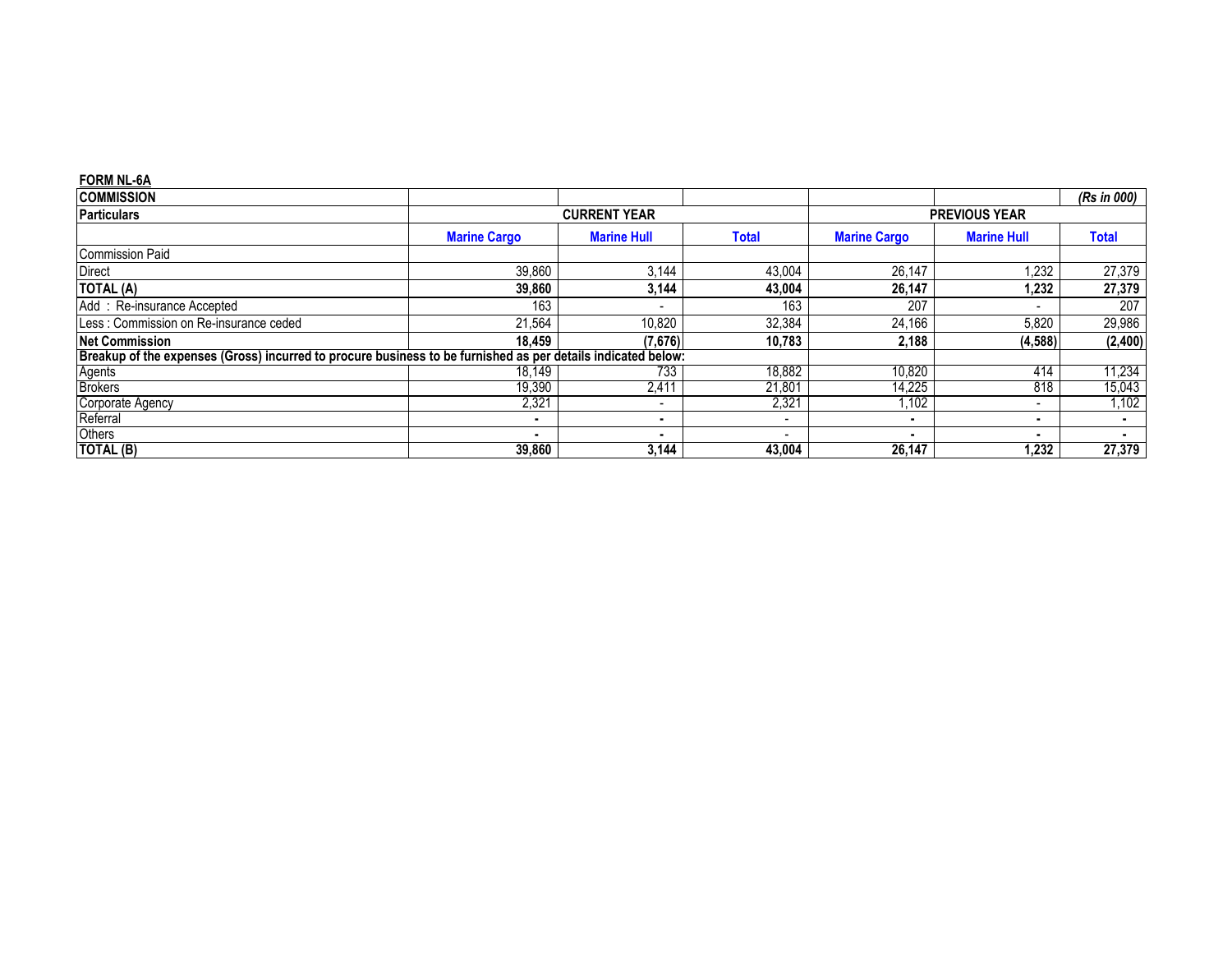#### SCHEDULES FORMING PART OF FINANCIAL STATEMENTS

| <b>FORM NL-7A</b>                                     |                          |                     |                          |                          |                    |                  |  |
|-------------------------------------------------------|--------------------------|---------------------|--------------------------|--------------------------|--------------------|------------------|--|
| OPERATING EXPENSES RELATING TO INSURANCE BUSINESS     |                          |                     |                          |                          |                    | (Rs in 000)      |  |
| <b>Particulars</b>                                    |                          | <b>CURRENT YEAR</b> |                          | <b>PREVIOUS YEAR</b>     |                    |                  |  |
|                                                       | <b>Marine Cargo</b>      | <b>Marine Hull</b>  | <b>Total</b>             | <b>Marine Cargo</b>      | <b>Marine Hull</b> | <b>Total</b>     |  |
| Employees remuneration and welfare benefits           | 10,097                   | 2,835               | 12,932                   | 11,097                   | ,196               | 12,293           |  |
| Travel, Conveyance and vehicle running expenses       | 3,067                    | 861                 | 3,928                    | 3,112                    | 335                | 3,447            |  |
| Training expenses                                     | 1,601                    | 450                 | 2,051                    | 970                      | 104                | 1,074            |  |
| Rent, rates and taxes                                 | 2,118                    | 595                 | 2,713                    | 2,164                    | 233                | 2,397            |  |
| Repairs                                               | 996                      | 280                 | 1,276                    | 826                      | 89                 | 915              |  |
| <b>Printing and Stationery</b>                        | 1,883                    | 529                 | 2,412                    | ,656                     | 178                | 1,834            |  |
| Communication                                         | ,494                     | 419                 | 1,913                    | .236                     | 134                | ,370             |  |
| Legal and professional charges                        | 25,992                   | 7,290               | 33,282                   | 20,006                   | 2,156              | 22,162           |  |
| Auditor's fees, expenses etc.                         |                          |                     |                          |                          |                    |                  |  |
| (a) As Auditor                                        | 48                       | 14                  | 62                       | 67                       | 8                  | $\overline{75}$  |  |
| (b) As advisor or in any other capacity in respect of |                          |                     |                          |                          |                    |                  |  |
| <b>Taxation matters</b>                               | 11                       | 3                   | 14                       |                          |                    | 8                |  |
| Insurance matters<br>(ii)                             | $\overline{\phantom{a}}$ |                     |                          | $\overline{\phantom{a}}$ |                    |                  |  |
| (iii) Management services                             | $\overline{\phantom{0}}$ |                     | $\overline{\phantom{a}}$ | $\overline{\phantom{a}}$ | $\blacksquare$     | $\blacksquare$   |  |
| © In any other capacity                               | $\overline{2}$           |                     | $\overline{2}$           | $\overline{\phantom{0}}$ | $\blacksquare$     | $\blacksquare$   |  |
| Advertisement and publicity                           | 7,815                    | 2,194               | 10,009                   | 3,891                    | 420                | 4,311            |  |
| Interest and Bank charges                             | 365                      | 102                 | 467                      | 279                      | 30                 | 309              |  |
| Policy Stamps                                         |                          |                     |                          |                          |                    |                  |  |
| Information & Technology Expenses                     | 903                      | 253                 | ,156                     | ,451                     | 157                | 0,608            |  |
| Electricity & Water Charges                           | 444                      | 124                 | 568                      | 452                      | 49                 | 501              |  |
| Courtesies & Entertainment                            | 636                      | 179                 | 815                      | 651                      | 70                 | $\overline{721}$ |  |
| Others                                                | 2,084                    | 585                 | 2,669                    | 1,059                    | 114                | 1,173            |  |
| Depreciation                                          | 1,974                    | 554                 | 2,528                    | 5,496                    | 593                | 6,089            |  |
|                                                       | 61,530                   | 17,267              | 78,797                   | 54,420                   | 5,867              | 60,287           |  |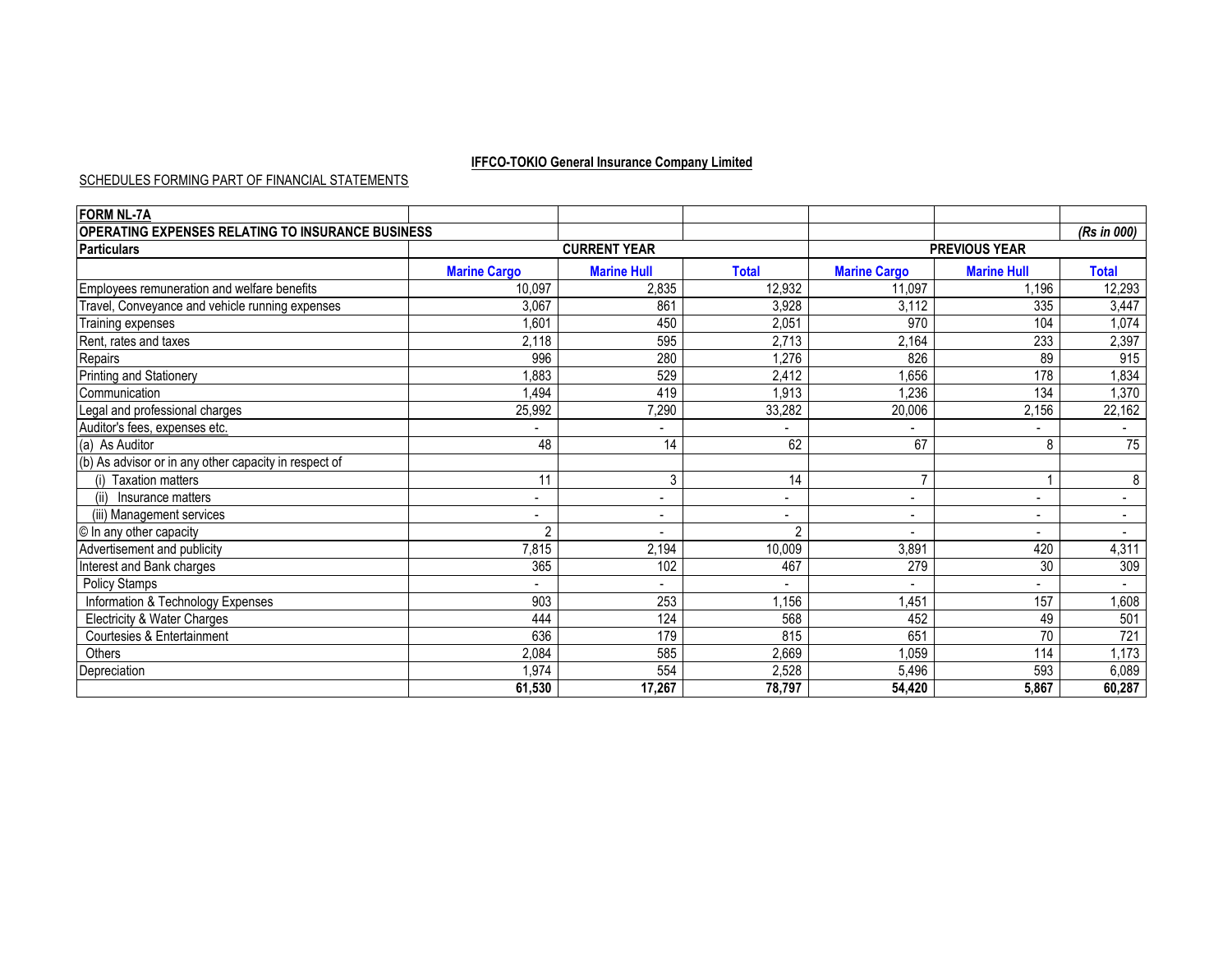#### **FORM NL-4B** 4,445,544,005 SCHEDULES FORMING PART OF FINANCIAL STATEMENTS

| <b>PREMIUM EARNED (NET)</b>                    |                          |                          |                 |                     |                          |                       |               |                            | (Rs in 000)                |
|------------------------------------------------|--------------------------|--------------------------|-----------------|---------------------|--------------------------|-----------------------|---------------|----------------------------|----------------------------|
|                                                |                          |                          |                 | <b>Workmen</b>      |                          | <b>Public/Product</b> |               |                            |                            |
| <b>Particulars</b>                             | <b>Motor</b>             | <b>Engineering</b>       | <b>Aviation</b> | <b>Compensation</b> | <b>Personal Accident</b> | <b>Liability</b>      | <b>Health</b> | <b>Other Miscellaneous</b> | <b>Total Miscellaneous</b> |
| Premium from direct business written           | 3,780,772                | 657,502                  | 7,270           | 62,436              | 166,366                  | 31,995                | 518,419       | 608,264                    | 5,833,024                  |
| Add: Premium on reinsurance accepted           |                          | 2,038                    |                 |                     |                          |                       |               | 70                         | 2,108                      |
|                                                | 3,780,772                | 659,540                  | 7,270           | 62,436              | 166.366                  | 31,995                | 518,419       | 608,334                    | 5,835,132                  |
| Less : Premium on reinsurance ceded            | 796,568                  | 454,631                  | 6,673           | 12,490              | 60,365                   | 12,976                | 115,826       | 381,098                    | 1,840,627                  |
| Net Premium                                    | 2,984,204                | 204,909                  | 597             | 49,946              | 106.001                  | 19,019                | 402,593       | 227,236                    | 3,994,505                  |
| Adjustments for changes in Reserve for         |                          |                          |                 |                     |                          |                       |               |                            |                            |
| <b>Unexpired Risks</b>                         | 933,749                  | 40,763                   | 255             | 13,095              | 4,798                    | 1,286                 | 98,853        | 71,421                     | 1,164,220                  |
| <b>Unearned Premium Reserve</b>                | $\overline{\phantom{a}}$ | $\overline{\phantom{a}}$ |                 |                     |                          |                       |               | $\overline{\phantom{0}}$   | 1,164,220                  |
| <b>Unexpired Risk Reserve</b>                  |                          | $\overline{\phantom{a}}$ |                 |                     |                          |                       |               | $\overline{\phantom{0}}$   |                            |
| <b>Total Premium Earned (Net)</b>              | 2,050,455                | 164.146                  | 342             | 36,851              | 101.203                  | 17,733                | 303,740       | 155,815                    | 2,830,285                  |
|                                                |                          |                          |                 |                     |                          |                       |               |                            |                            |
| <b>IPremium Income from business effected:</b> |                          |                          |                 |                     |                          |                       |               |                            |                            |
| In India                                       | 2,050,455                | 164.146                  | 342             | 36,851              | 101.202                  | 17,733                | 303,740       | 155,815                    | 2,830,285                  |
| Outside India                                  |                          |                          |                 |                     |                          |                       |               |                            |                            |
| Total Premium Earned (Net)                     | 2,050,455                | 164.146                  | 342             | 36,851              | 101.202                  | 17,733                | 303,740       | 155.815                    | 2,830,285                  |
| <b>Previous Year</b>                           | 779.827                  | 113.187                  |                 | 19.862              | 88.678                   | 20,611                | 162.572       | 92.962                     | 1,277,699                  |

#### **FORM NL- 5B**

| <b>CLAIMS INCURRED (NET)</b>                   |              |                          |                 |                     |                          |                          |                          |                            | (Rs in 000)                |
|------------------------------------------------|--------------|--------------------------|-----------------|---------------------|--------------------------|--------------------------|--------------------------|----------------------------|----------------------------|
|                                                |              |                          |                 | <b>Workmen</b>      |                          | <b>Public/Product</b>    |                          |                            |                            |
| <b>Particulars</b>                             | <b>Motor</b> | <b>Engineering</b>       | <b>Aviation</b> | <b>Compensation</b> | <b>Personal Accident</b> | <b>Liability</b>         | <b>Health</b>            | <b>Other Miscellaneous</b> | <b>Total Miscellaneous</b> |
| <b>Claims Paid</b>                             |              |                          |                 |                     |                          |                          |                          |                            |                            |
| Direct                                         | ,302,039     | 177,642                  |                 | 9,033               | 134,397                  | 2,287                    | 468,684                  | 273,326                    | 2,367,408                  |
| Add: Reinsurance accepted                      |              | 20                       |                 |                     |                          | $\overline{\phantom{a}}$ | $\overline{\phantom{a}}$ |                            | 20                         |
| Less: Reinsurance ceded                        | 295,460      | 165,169                  |                 | 1,807               | 44,299                   | 472                      | 98,618                   | 145.076                    | 750,901                    |
| Net Claims Paid                                | .006,579     | 12,493                   |                 | 7,226               | 90,098                   | 1,815                    | 370,066                  | 128,250                    | 1,616,527                  |
|                                                |              |                          |                 |                     |                          |                          |                          |                            |                            |
| Add: Claims Outstanding at the end of the year | 543,975      | 78,194                   |                 | 7,394               | 39,765                   | 3,798                    | 64,839                   | 64,387                     | 802,352                    |
| Less: Claims Outstanding at the beginning of   |              |                          |                 |                     |                          |                          |                          |                            |                            |
| the year                                       | 195,016      | 42,823                   |                 | 2,987               | 24.871                   | 3,236                    | 44.443                   | 29.441                     | 342,817                    |
| <b>Total Claims Incurred</b>                   | 1,355,538    | 47,864                   |                 | 11,633              | 104,992                  | 2,377                    | 390,462                  | 163.196                    | 2,076,062                  |
| <b>Claims incurred to claimants:</b>           |              | $\blacksquare$           |                 |                     |                          |                          | $\overline{\phantom{a}}$ | $\overline{\phantom{a}}$   |                            |
| In India                                       | ,355,538     | $\overline{\phantom{a}}$ |                 | 11,633              | 104,991                  | 2,377                    | 390,462                  | 163,197                    | 2,028,198                  |
| <b>Outside India</b>                           |              | $\overline{\phantom{a}}$ |                 |                     |                          | $\overline{\phantom{a}}$ |                          |                            |                            |
| Total                                          | 1,355,538    | $\blacksquare$           |                 | 11,633              | 104.991                  | 2,377                    | 390.462                  | 163.197                    | 2,028,198                  |
| <b>Previous Year</b>                           | 478,955      | 51,031                   |                 | 4,630               | 81.898                   | 6,868                    | 235,725                  | 28,993                     | 888,100                    |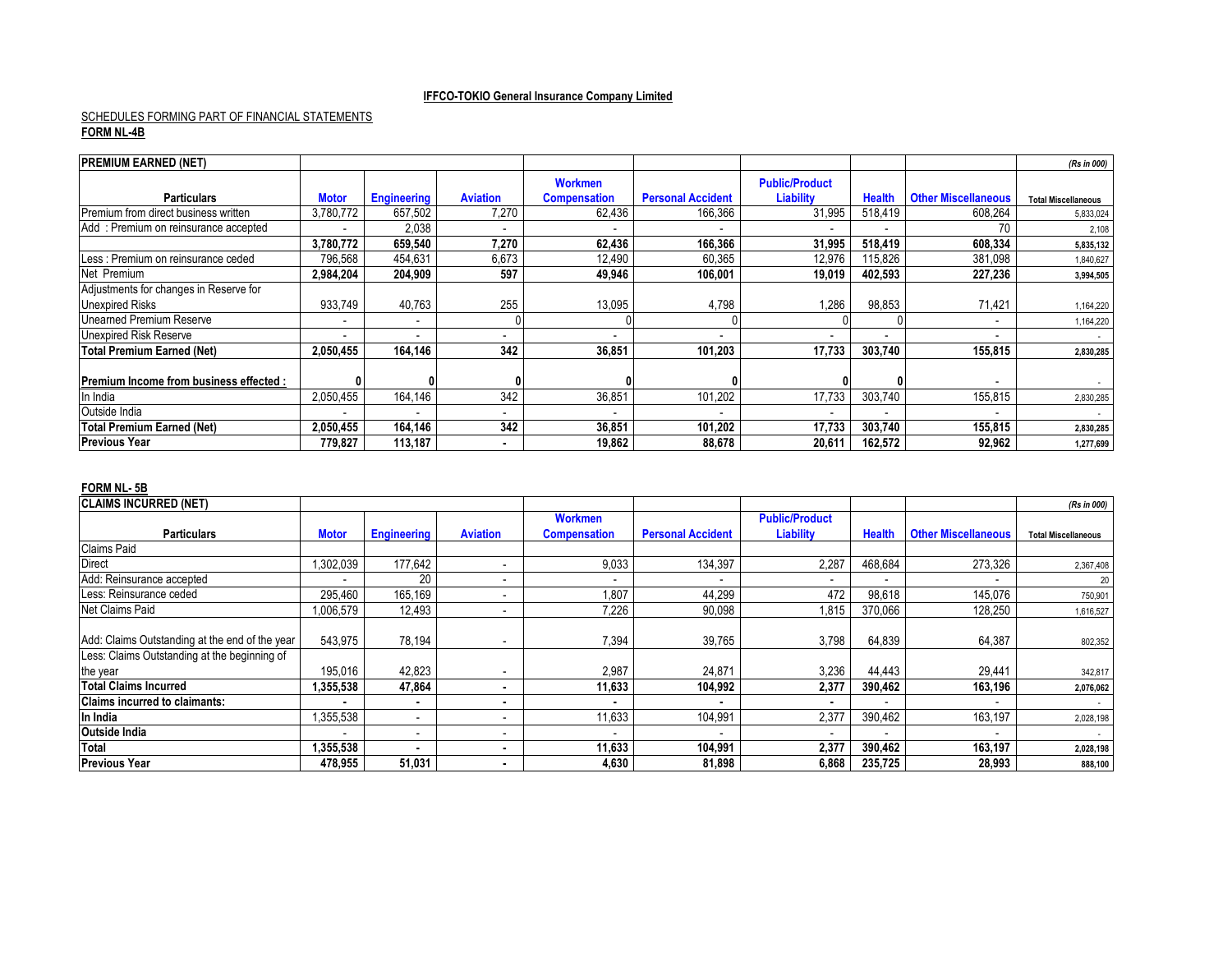#### **FORM NL-6B**

| <b>COMMISSION</b>                                                                                            |                          |                          |                 |                          |                          |                          |                          |                            | (Rs in 000)                |
|--------------------------------------------------------------------------------------------------------------|--------------------------|--------------------------|-----------------|--------------------------|--------------------------|--------------------------|--------------------------|----------------------------|----------------------------|
|                                                                                                              |                          |                          |                 | <b>Workmen</b>           |                          | <b>Public/Product</b>    |                          |                            |                            |
| <b>Particulars</b>                                                                                           | <b>Motor</b>             | <b>Engineering</b>       | <b>Aviation</b> | <b>Compensation</b>      | <b>Personal Accident</b> | <b>Liability</b>         | <b>Health</b>            | <b>Other Miscellaneous</b> | <b>Total Miscellaneous</b> |
| <b>Commission Paid</b>                                                                                       |                          |                          |                 |                          |                          |                          |                          |                            |                            |
| Direct                                                                                                       | 370.421                  | 30,450                   | 414             | 5,376                    | 8,545                    | 2,451                    | 63,932                   | 67.880                     | 549,469                    |
| Total (A)                                                                                                    | 370,421                  | 30,450                   | 414             | 5,376                    | 8,545                    | 2,451                    | 63,932                   | 67,880                     | 549,469                    |
| Add: Re-insurance Accepted                                                                                   |                          | 166                      |                 |                          |                          | $\overline{\phantom{a}}$ | $\overline{\phantom{a}}$ | 21                         | 187                        |
| Less: Commission on Re-insurance ceded                                                                       | 151,060                  | 139,679                  | 1,142           | 3,122                    | 16,159                   | ,943                     | 28,796                   | 68,941                     | 410,842                    |
| <b>Net Commission</b>                                                                                        | 219,361                  | (109, 063)               | (728)           | 2,254                    | (7,614)                  | 508                      | 35,136                   | (1,040)                    | 138,814                    |
| <b>Previous Year</b>                                                                                         | 92.412                   | (137,910)                |                 | 732                      | (7,629)                  | 459                      | 12,853                   | (7, 564)                   | (46, 647)                  |
| Breakup of the expenses (Gross) incurred to procure business to be furnished as per details indicated below: |                          |                          |                 |                          |                          |                          |                          |                            |                            |
| Agents                                                                                                       | 265,023                  | 11,645                   |                 | 3,203                    | 4779                     | 717                      | 27171                    | 42479                      | 355,017                    |
| <b>Brokers</b>                                                                                               | 45,689                   | 17,052                   | 406             | 1,981                    | 2935                     | 1500                     | 14864                    | 18,381                     | 102,808                    |
| Corporate Agency                                                                                             | 59,709                   | 1,753                    |                 | 192                      | 831                      | 234                      | 21897                    | 7020                       | 91,644                     |
| Referral                                                                                                     | $\overline{\phantom{0}}$ | $\overline{\phantom{a}}$ |                 | $\overline{\phantom{a}}$ |                          | $\overline{\phantom{0}}$ | $\overline{\phantom{a}}$ | $\overline{\phantom{a}}$   |                            |
| Others                                                                                                       | $\overline{\phantom{a}}$ | $\overline{\phantom{0}}$ |                 |                          |                          | $\overline{\phantom{0}}$ | $\overline{\phantom{a}}$ |                            |                            |
| TOTAL (B)                                                                                                    | 370,421                  | 30,450                   | 414             | 5,376                    | 8,545                    | 2,451                    | 63,932                   | 67,880                     | 549,469                    |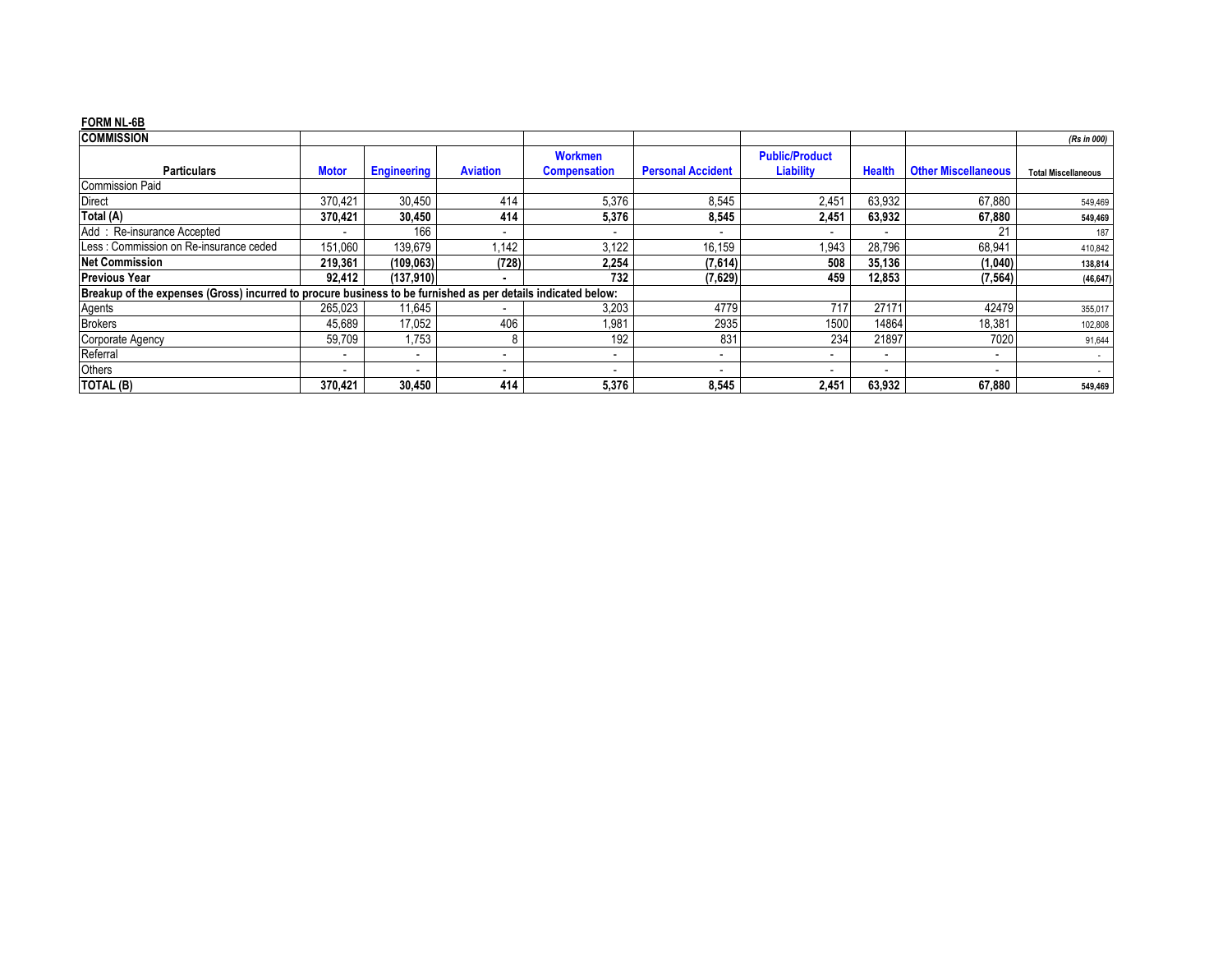#### SCHEDULES FORMING PART OF FINANCIAL STATEMENTS

#### **FORM NL-7B**

| <b>OPERATING EXPENSES RELATING TO INSURANCE BUSINESS</b> |                          |                          |                          |                     |                              |                          |               |                            |                            |
|----------------------------------------------------------|--------------------------|--------------------------|--------------------------|---------------------|------------------------------|--------------------------|---------------|----------------------------|----------------------------|
|                                                          |                          |                          |                          |                     |                              |                          |               |                            | (Rs in 000)                |
|                                                          |                          |                          |                          | <b>Workmen</b>      |                              | <b>Public/Product</b>    |               |                            |                            |
| <b>Particulars</b>                                       | <b>Motor</b>             | <b>Engineering</b>       | <b>Aviation</b>          | <b>Compensation</b> | <b>Personal Accident</b>     | Liability                | <b>Health</b> | <b>Other Miscellaneous</b> | <b>Total Miscellaneous</b> |
|                                                          |                          |                          |                          |                     |                              |                          |               |                            |                            |
| Employees remuneration and welfare benefits              | 105,986                  | 18,432                   | 204                      | 1,750               | 4,664                        | 897                      | 14,533        | 17,051                     | 163,517                    |
| Travel, Conveyance and vehicle running                   |                          |                          |                          |                     |                              |                          |               |                            |                            |
| expenses                                                 | 32,198                   | 5,599                    | 62                       | 532                 | 1,417                        | 272                      | 4,415         | 5,180                      | 49,675                     |
| Training expenses                                        | 16,809                   | 2,923                    | 32                       | 278                 | 740                          | 142                      | 2,305         | 2,704                      | 25,933                     |
| Rent, rates and taxes                                    | 22,238                   | 3,867                    | 43                       | 367                 | 979                          | 188                      | 3,049         | 3,578                      | 34,309                     |
| Repairs                                                  | 10,458                   | 1,819                    | $\overline{20}$          | 173                 | 460                          | 88                       | 1,434         | 1,682                      | 16,134                     |
| Printing and Stationery                                  | 19,770                   | 3,438                    | $\overline{38}$          | 326                 | 870                          | 167                      | 2,711         | 3,181                      | 30,501                     |
| Communication                                            | 15,682                   | 2.727                    | 30                       | 259                 | 690                          | 133                      | 2,150         | 2,523                      | 24,194                     |
| Legal and professional charges                           | 272.809                  | 47,440                   | 522                      | 4.506               | 12.003                       | 2.314                    | 37,402        | 43.891                     | 420.887                    |
| Auditor's fees, expenses etc.                            |                          |                          |                          |                     |                              |                          |               |                            |                            |
| (a) As Auditor                                           | 509                      | 88                       |                          | 8                   | 22                           |                          | 70            | 82                         | 784                        |
| (b) As advisor or in any other capacity in               |                          |                          |                          |                     |                              |                          |               |                            |                            |
| respect of                                               |                          |                          |                          |                     |                              |                          |               |                            |                            |
| <b>Taxation matters</b>                                  | 112                      | 19                       | $\overline{\phantom{a}}$ | 2                   | 5                            |                          | 15            | 18                         | 172                        |
| Insurance matters<br>(ii)                                | $\overline{\phantom{a}}$ | $\overline{\phantom{0}}$ |                          |                     | $\qquad \qquad \blacksquare$ | $\blacksquare$           |               | $\overline{\phantom{a}}$   | $\sim$                     |
| (iii) Management services                                |                          |                          |                          |                     | $\overline{\phantom{a}}$     | $\blacksquare$           |               |                            | $\sim$                     |
| © In any other capacity                                  | 18                       | 3                        |                          |                     |                              | $\overline{\phantom{a}}$ | റ             | 3                          | 27                         |
| Advertisement and publicity                              | 82,031                   | 14,266                   | 158                      | 1,355               | 3,610                        | 694                      | 11,248        | 13,197                     | 126,559                    |
| Interest and Bank charges                                | 3,829                    | 666                      | $\overline{7}$           | 63                  | 168                          | 32                       | 525           | 616                        | 5,906                      |
| Others:                                                  |                          |                          |                          |                     |                              | $\overline{\phantom{a}}$ |               |                            |                            |
| <b>Policy Stamps</b>                                     | 637                      | 111                      |                          | 11                  | 28                           |                          | 87            | 108                        | 983                        |
| Information & Technology Expenses                        | 9.472                    | 1,647                    | 18                       | 156                 | 417                          | 80                       | 1,299         | .524                       | 14,613                     |
| <b>Electricity &amp; Water Charges</b>                   | 4,651                    | 809                      | 9                        | $\overline{77}$     | $\overline{205}$             | 39                       | 638           | 748                        | 7,176                      |
| Courtesies & Entertainment                               | 6.679                    | 1.161                    | 13                       | 110                 | 294                          | 57                       | 916           | 1.074                      | 10,304                     |
| Others                                                   | 21,851                   | 3,800                    | 42                       | 361                 | 961                          | 185                      | 2,996         | 3,515                      | 33,711                     |
| Depreciation                                             | 20.720                   | 3.603                    | 40                       | 342                 | 912                          | 175                      | 2,841         | 3.333                      | 31,966                     |
| <b>TOTAL</b>                                             | 646,459                  | 112,418                  | 1,240                    | 10,676              | 28,446                       | 5,468                    | 88,636        | 104,008                    | 997,351                    |
| <b>Previous Year</b>                                     | 313,748                  | 92.677                   |                          | 5.362               | 29,364                       | 5.699                    | 55,343        | 70,430                     | 572,623                    |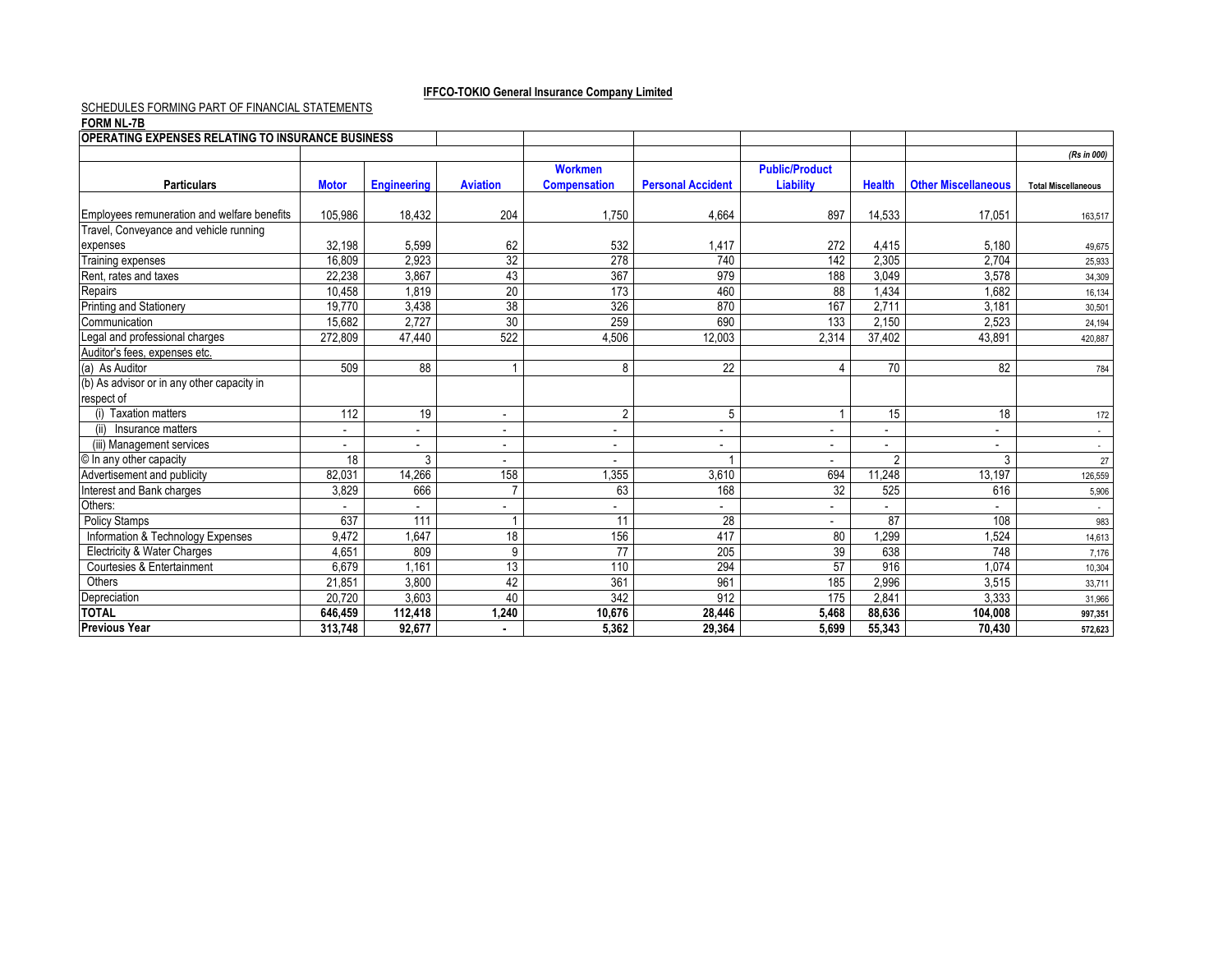## SCHEDULES FORMING PART OF FINANCIAL STATEMENTS

## **FORM NL-8-SHARE CAPITAL SCHEDULE (Rs in 000)**

## **SHARE CAPITAL**

|                | SI No. Particulars                                                     | <b>As At 31st March, 2006</b> | As at 31st March, 2005 |
|----------------|------------------------------------------------------------------------|-------------------------------|------------------------|
|                | <b>Authorised Capital</b>                                              |                               |                        |
|                | 250000000 Equity Shares of Rs 10 each (Previous Year 125000000 Shares) | 2,500,000                     | 1,250,000              |
| $\overline{2}$ | <b>Issued Capital</b>                                                  |                               |                        |
|                | 220000000 Equity Shares of Rs 10 each (Previous Year 100000000 Shares) | 2,200,000                     | 1,000,000              |
| 3              | <b>Subscribed Capital</b>                                              |                               |                        |
|                | 220000000 Equity Shares of Rs 10 each (Previous Year 100000000 Shares) | 2,200,000                     | 1,000,000              |
| 4              | Called up Capital                                                      |                               |                        |
|                | 220000000 Equity Shares of Rs 10 each (Previous Year 100000000 Shares) | 2,200,000                     | 1,000,000              |
|                | Less: Calls unpaid                                                     |                               |                        |
|                | Add: Equity Shares forfeited (amount originally paid up)               | -                             |                        |
|                | Less: Par Value of Equity Shares bought back                           |                               |                        |
|                | Less: Preliminary Expenses                                             |                               |                        |
|                | Expenses including commission or brokerage on underwriting or          | -                             |                        |
|                | subscription of shares                                                 |                               |                        |
|                | <b>TOTAL</b>                                                           | 2,200,000                     | 1,000,000              |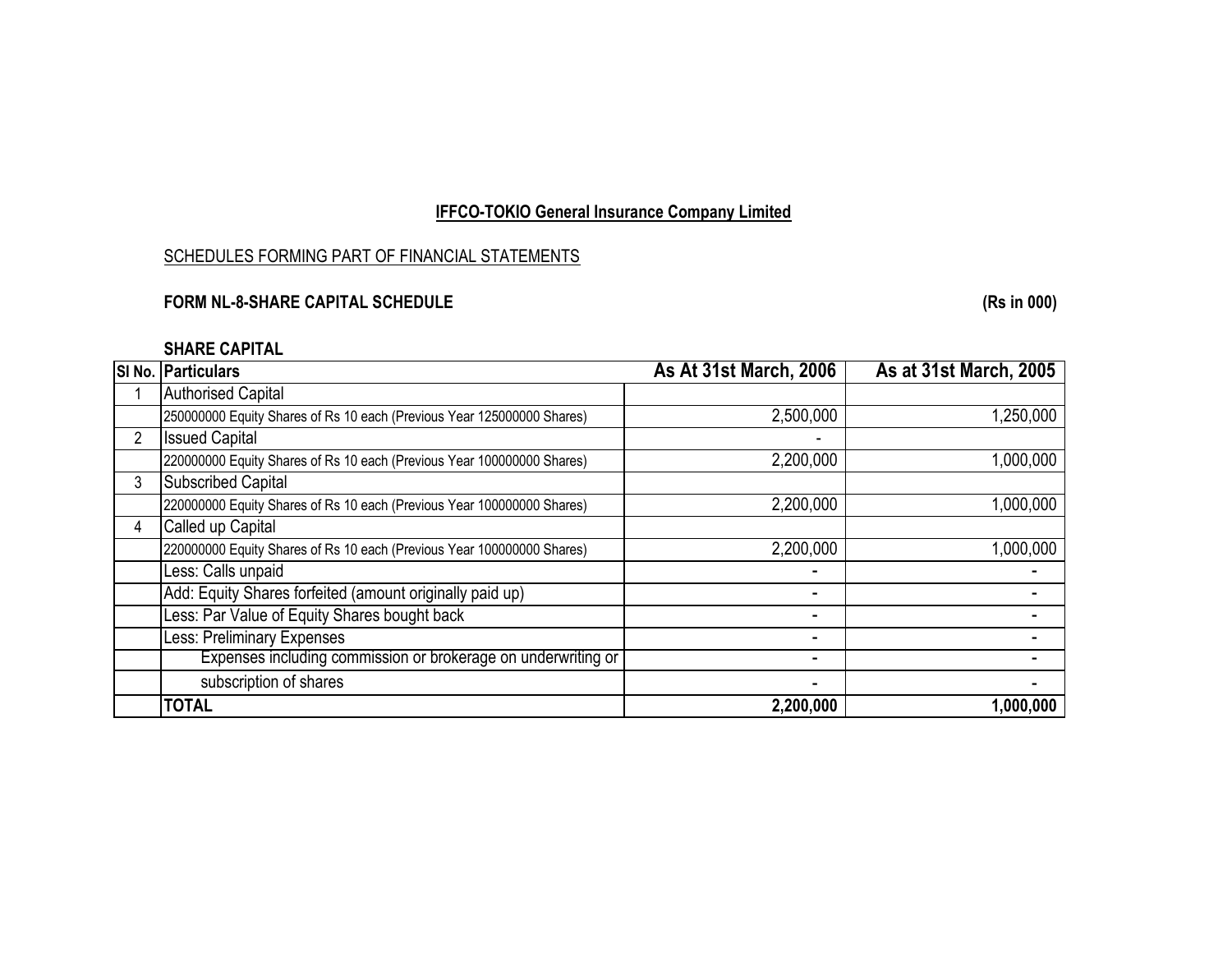## **FORM NL-9-PATTERN OF SHAREHOLDING SCHEDULE**

## **SHARE CAPITAL**

| <b>PATTERN OF SHAREHOLDING</b>   |                         |                        |                         |                        |
|----------------------------------|-------------------------|------------------------|-------------------------|------------------------|
| (As certified by the Management) |                         |                        |                         |                        |
|                                  |                         | As At 31st March, 2006 |                         | As at 31st March, 2005 |
|                                  | <b>Number of Shares</b> | % of Holding           | <b>Number of Shares</b> | % of Holding           |
| <b>Promoters</b>                 |                         |                        |                         |                        |
| Indian                           | 162800000               | 74                     | 74000000                | 74                     |
| Foreign                          | 57200000                | 26                     | 26000000                | 26                     |
| <b>Others</b>                    |                         | -                      |                         |                        |
| <b>TOTAL</b>                     | 220000000               | 100                    | 100000000               | 100                    |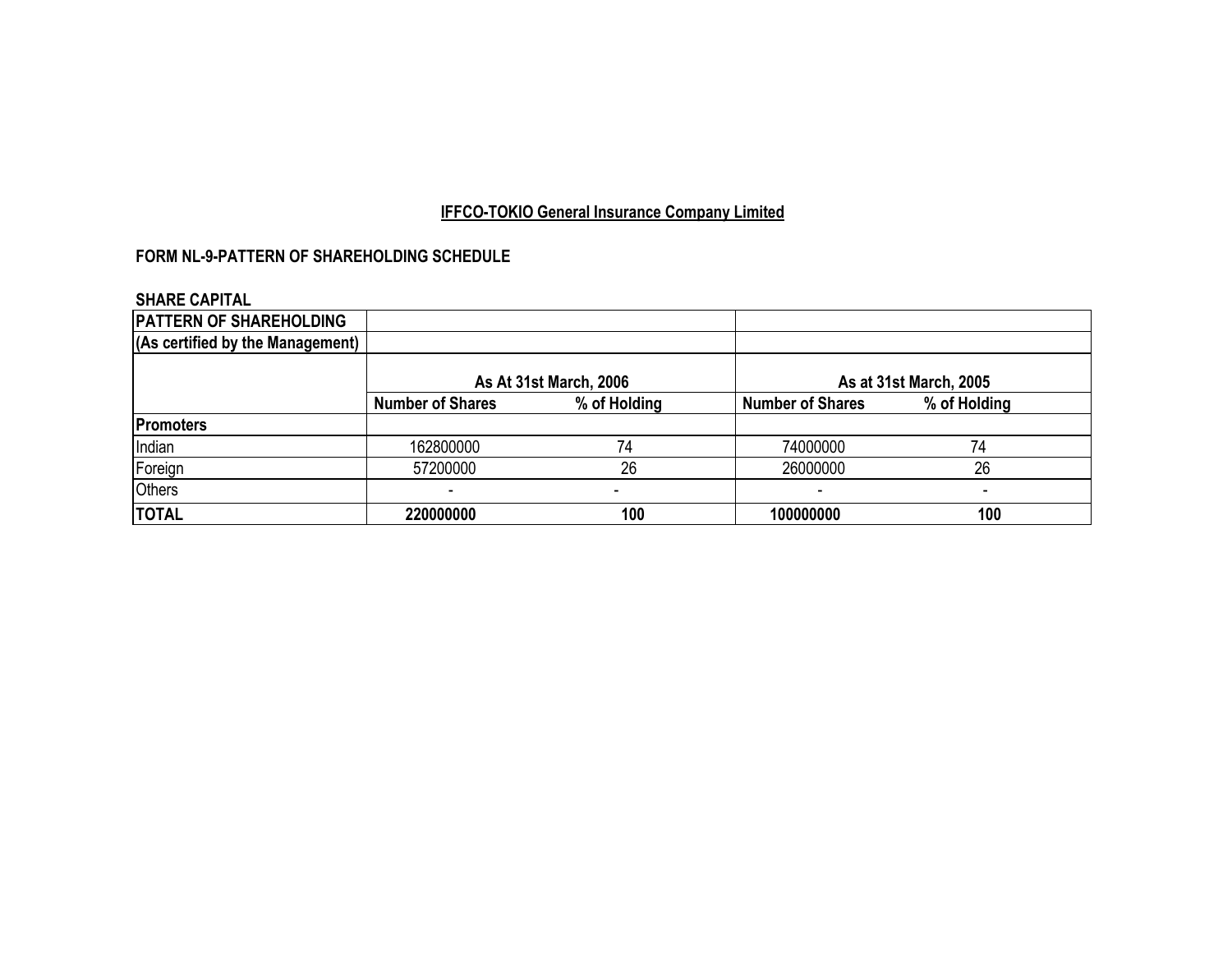## SCHEDULES FORMING PART OF FINANCIAL STATEMENTS

## **FORM NL-10 - RESERVES AND SURPLUS SCHEDULE**

## **RESERVES AND SURPLUS (Rs in 000)**

| SI No. | Particulars                                                                | As At 31st March, 2006 | As at 31st March, 2005 |
|--------|----------------------------------------------------------------------------|------------------------|------------------------|
| (1)    | '2)                                                                        | <u>(3)</u>             | <u>(4)</u>             |
|        | <b>Capital Reserve</b>                                                     |                        |                        |
| 2      | <b>Capital Redemption Reserve</b>                                          | -                      |                        |
| 3      | <b>Share Premium</b>                                                       | 300,000                |                        |
| 4      | <b>General Reserve</b>                                                     | -                      |                        |
|        | Less: Debit balance in Profit and Loss Account                             | -                      |                        |
|        | Less: Amount utilized for Buy Back                                         | -                      |                        |
| 5      | Catastrophe Reserve                                                        | 1,166                  | 1,166                  |
| 6      | <b>Other Reserves</b>                                                      | -                      |                        |
|        | Balance of Profit brought forward from Profit & Loss Appropriation account | 297,881                | 252,025                |
|        | <b>TOTAL</b>                                                               | 599,047                | 253,191                |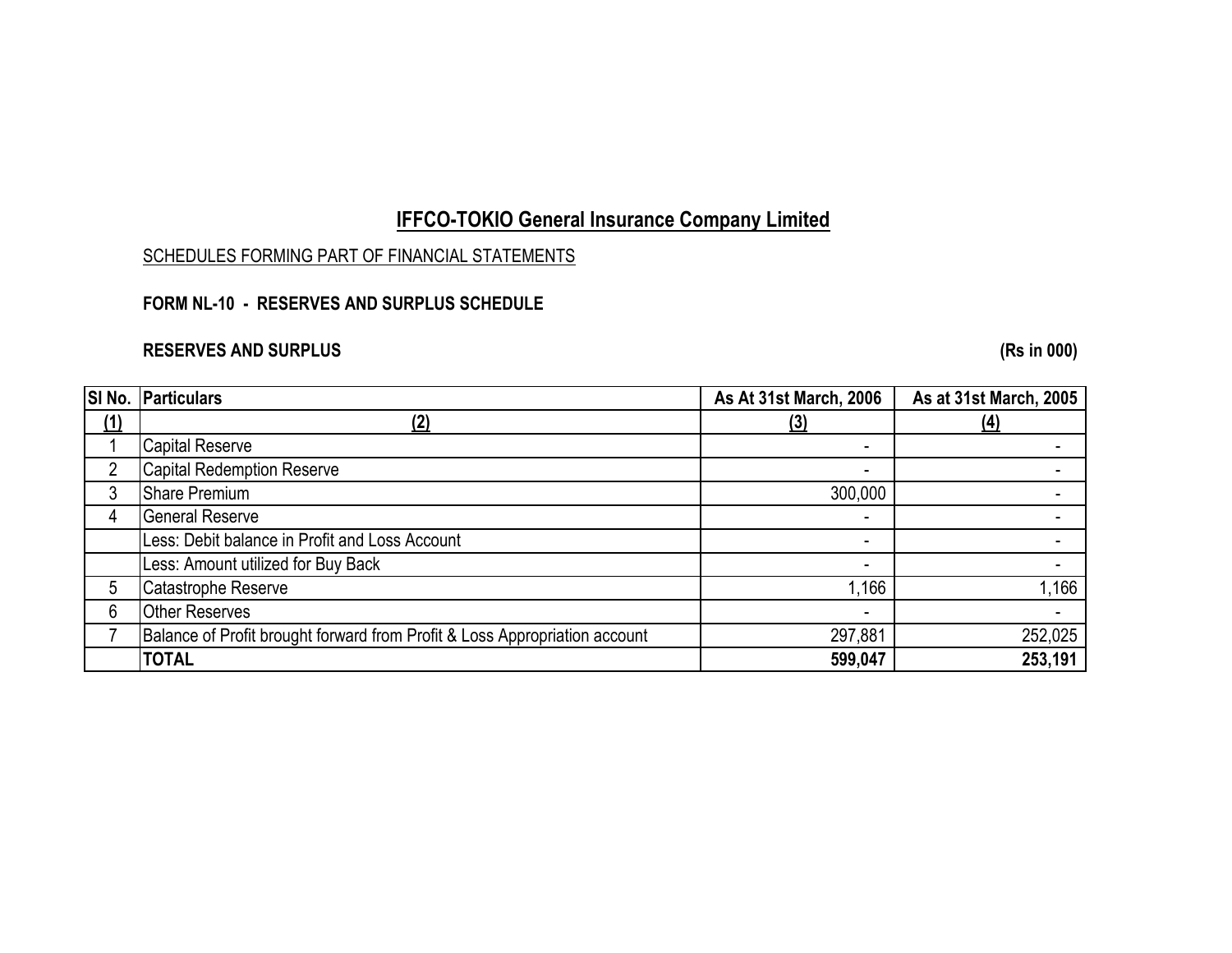## **FORM NL-11-BORROWINGS SCHEDULE**

# **BORROWINGS (Rs in 000)**

| SI No. | <b>Particulars</b>       | As At 31st March,<br>2006 | As at 31st March,<br>2005 |
|--------|--------------------------|---------------------------|---------------------------|
|        |                          |                           |                           |
| (1)    |                          | $\left(3\right)$          | (4)                       |
|        | Debentures/Bonds         |                           |                           |
|        | 2Banks                   |                           |                           |
|        | 3 Financial Institutions |                           |                           |
|        | <b>Others</b>            |                           |                           |
|        | <b>TOTAL</b>             |                           |                           |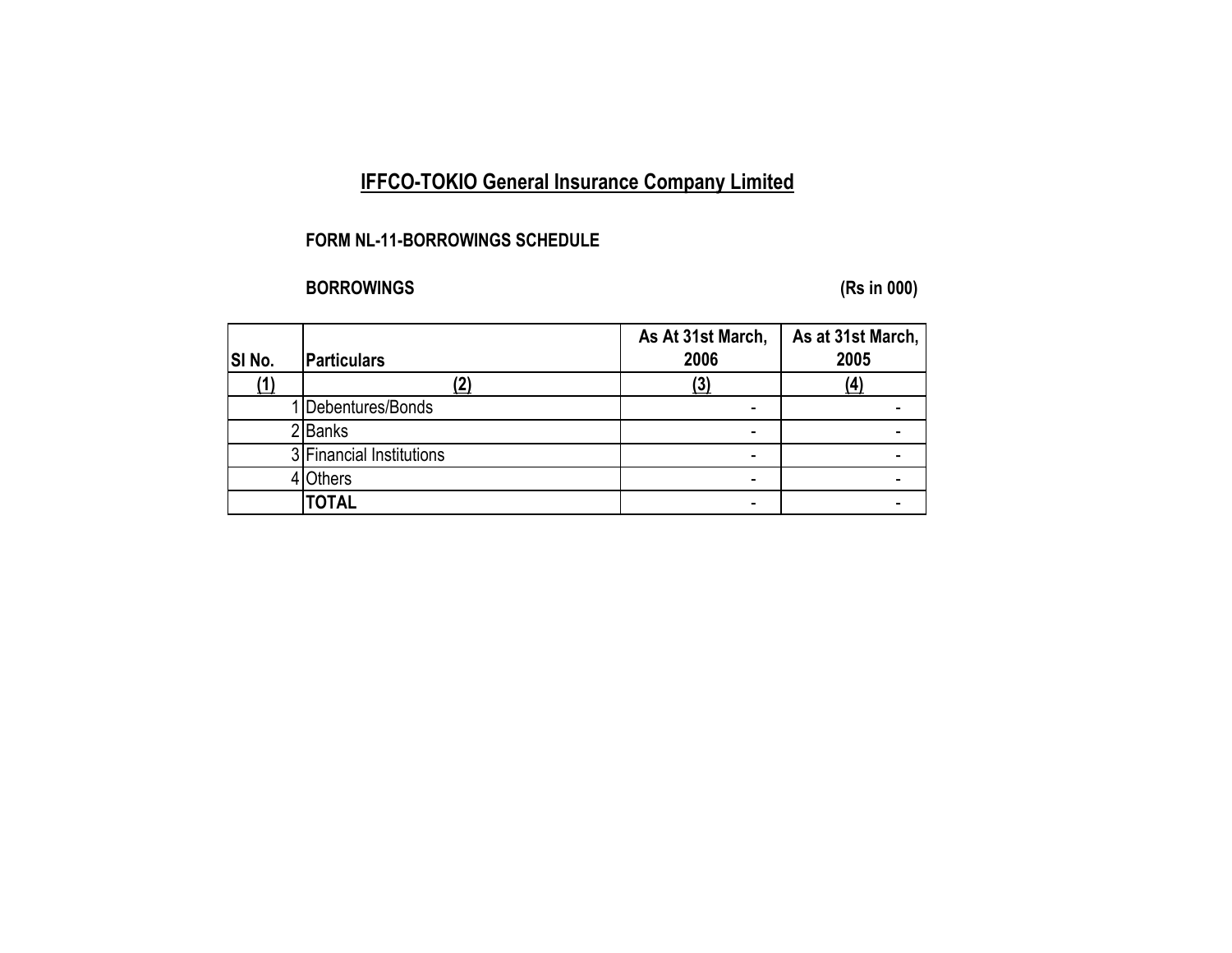#### **SCHEDULES FORMING PART OF FINANCIAL STATEMENTS**

#### **FORM NL-12-INVESTMENTS SCHEDULE**

|                | <b>INVESTMENTS</b>                                         | (Rs in 000)              |                          |  |  |  |
|----------------|------------------------------------------------------------|--------------------------|--------------------------|--|--|--|
| SINo.          | <b>Particulars</b>                                         | As At 31st March, 2006   | As at 31st March, 2005   |  |  |  |
| (1)            | (2)                                                        | (3)                      | (4)                      |  |  |  |
|                | <b>INVESTMENTS</b>                                         |                          |                          |  |  |  |
|                | <b>LONG TERM INVESTMENTS</b>                               |                          |                          |  |  |  |
| 1              | Govt Securities, Govt guaranteed Bonds incl Treasury Bills | 2,451,161                | 1,180,860                |  |  |  |
|                | (Refer Note 1)                                             |                          |                          |  |  |  |
| 2              | <b>Other Approved Securities</b>                           | $\blacksquare$           |                          |  |  |  |
| 3              | Other Investments                                          |                          |                          |  |  |  |
|                | (a) Shares                                                 |                          |                          |  |  |  |
|                | (aa)Equity                                                 |                          |                          |  |  |  |
|                | (bb)Preference                                             |                          |                          |  |  |  |
|                | (b) Mutual Funds                                           | $\overline{a}$           |                          |  |  |  |
|                | (c) Derivative Instruments                                 | $\overline{a}$           |                          |  |  |  |
|                | (d) Debentures/Bonds (Housing)                             | 370,026                  | 205,461                  |  |  |  |
|                | (e) Other Securities                                       |                          |                          |  |  |  |
|                | (f) Subsidiaries                                           | 5,000                    | 5,000                    |  |  |  |
|                | (g) Investment Properties - Real Estate                    |                          |                          |  |  |  |
| 4              | Investment in Infrastructure and Social Sector             | 749,032                  | 446,635                  |  |  |  |
| 5              | Other than approved investments                            | $\blacksquare$           |                          |  |  |  |
|                | <b>SHORT TERM INVESTMENTS</b>                              |                          |                          |  |  |  |
| 1              | Govt Securities, Govt guaranteed Bonds incl Treasury Bills | $\mathbf{r}$             | 97,934                   |  |  |  |
| $\overline{2}$ | <b>Other Approved Securities</b>                           | $\blacksquare$           |                          |  |  |  |
| 3              | Other Investments                                          |                          |                          |  |  |  |
|                | (a) Shares                                                 |                          |                          |  |  |  |
|                | (aa)Equity                                                 | $\overline{\phantom{a}}$ | -                        |  |  |  |
|                | (bb)Preference                                             | $\overline{\phantom{a}}$ | ۰                        |  |  |  |
|                | (b) Mutual Funds                                           | $\blacksquare$           | $\frac{1}{2}$            |  |  |  |
|                | (c) Derivative Instruments                                 |                          | $\frac{1}{2}$            |  |  |  |
|                | (d) Debentures/Bonds (Housing)                             | 35,000                   | $\overline{\phantom{m}}$ |  |  |  |
|                | (e) Other Securities                                       |                          | $\frac{1}{2}$            |  |  |  |
|                | (f) Subsidiaries                                           | $\frac{1}{2}$            | ä,                       |  |  |  |
|                | (g) Investment Properties - Real Estate                    |                          | $\overline{a}$           |  |  |  |
| 4              | Investment in Infrastructure and Social Sector             | 20,285                   | $\overline{a}$           |  |  |  |
| 5              | Other than approved investments                            |                          |                          |  |  |  |
|                | <b>TOTAL</b>                                               | 3,630,504                | 1,935,890                |  |  |  |

1. Government securities include deposits held under Section 7 of Insurance Act 1938 having book value of Rs 110,609 thousand and market valueof Rs 1,19,316 thousand on date of deposit of securities(Previous year book value Rs 92,007 thousand and market value as on date of 2. Aggregate amount of company's investment other than listed equity securities and derivative instruments is Rs 3,630,504 thousand (Previous year Rs 1,935,890 thousand)

Market value of such investments as at 31.03.2006 is Rs. 3,584,948 thousand ( Previous year Rs 2,030,442 thousand)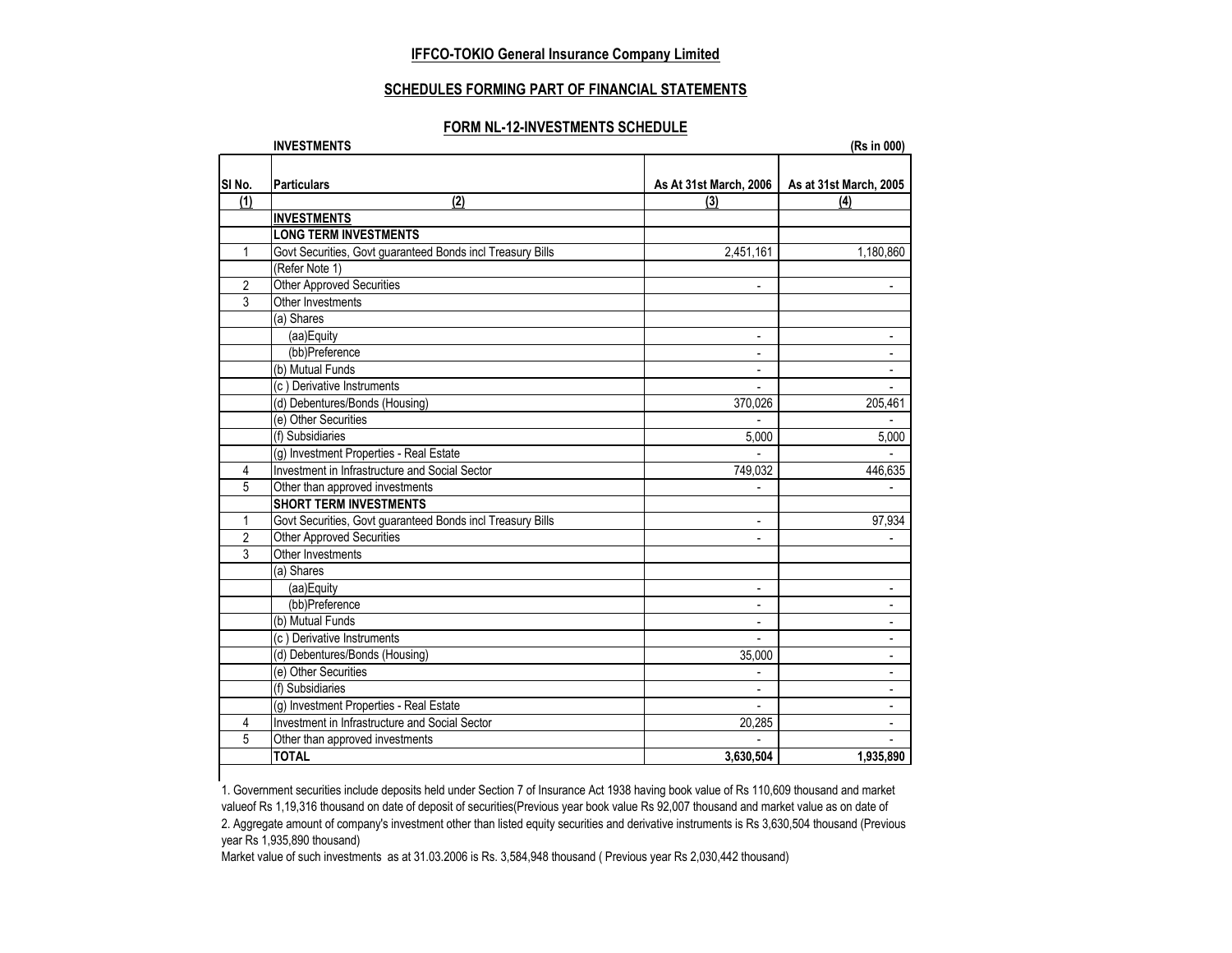#### SCHEDULES FORMING PART OF FINANCIAL STATEMENTS

#### **FORM NL-13-LOANS SCHEDULE (Rs in 000) LOANS**

**SI No. Particulars As At 31st March, 2006 As at 31st March, 2005 (1) (2) (3) (4)** 1 Security wise Classification **Secured** (a) On mortgage of property (aa) In India **- -** (bb) Outside India **and a** second of the second of the second of the second of the second of the second of the second of the second of the second of the second of the second of the second of the second of the second of the (b) On shares, Bonds, Govt Securities, etc. **- -** - **-** - **-** - **-** -(c ) others **- - Unsecured -**  $\qquad$  **-**  $\qquad$  **-**  $\qquad$  **-**  $\qquad$  **-**  $\qquad$  **-**  $\qquad$  **-**  $\qquad$  **-**  $\qquad$  **-**  $\qquad$  **-**  $\qquad$  **-**  $\qquad$  **-**  $\qquad$  **-**  $\qquad$  **-**  $\qquad$  **-**  $\qquad$  **-**  $\qquad$  **-**  $\qquad$  **-**  $\qquad$  **-**  $\qquad$  **-**  $\qquad$  **-**  $\qquad$  Total **- -** 2 Borrowerwise Classification (a) Central and State Governments 4. The state of the state of the state of the state of the state of the state of the state of the state of the state of the state of the state of the state of the state of the state of the (b) Banks and Financial Institutions - - (c ) Subsidiaries - - (d) Industrial Undertakings and the state of the state of the state of the state of the state of the state of the state of the state of the state of the state of the state of the state of the state of the state of the stat  $(e)$  Others  $\qquad \qquad$  -  $\qquad \qquad$ Total - - 3 Performancewise Classification (a) Loans classified as standard (aa) in India - - (bb) outside India and the contract of the contract of the contract of the contract of the contract of the contract of the contract of the contract of the contract of the contract of the contract of the contract of the con (b) Non performing loans less provisions  $(aa)$  in India  $a = -1$ (bb) outside India experience of the set of the set of the set of the set of the set of the set of the set of the set of the set of the set of the set of the set of the set of the set of the set of the set of the set of th Total 4 Maturitywise Classification  $(a)$  Short Term  $\qquad \qquad \qquad$ (b) Long Term - - **TOTAL** - -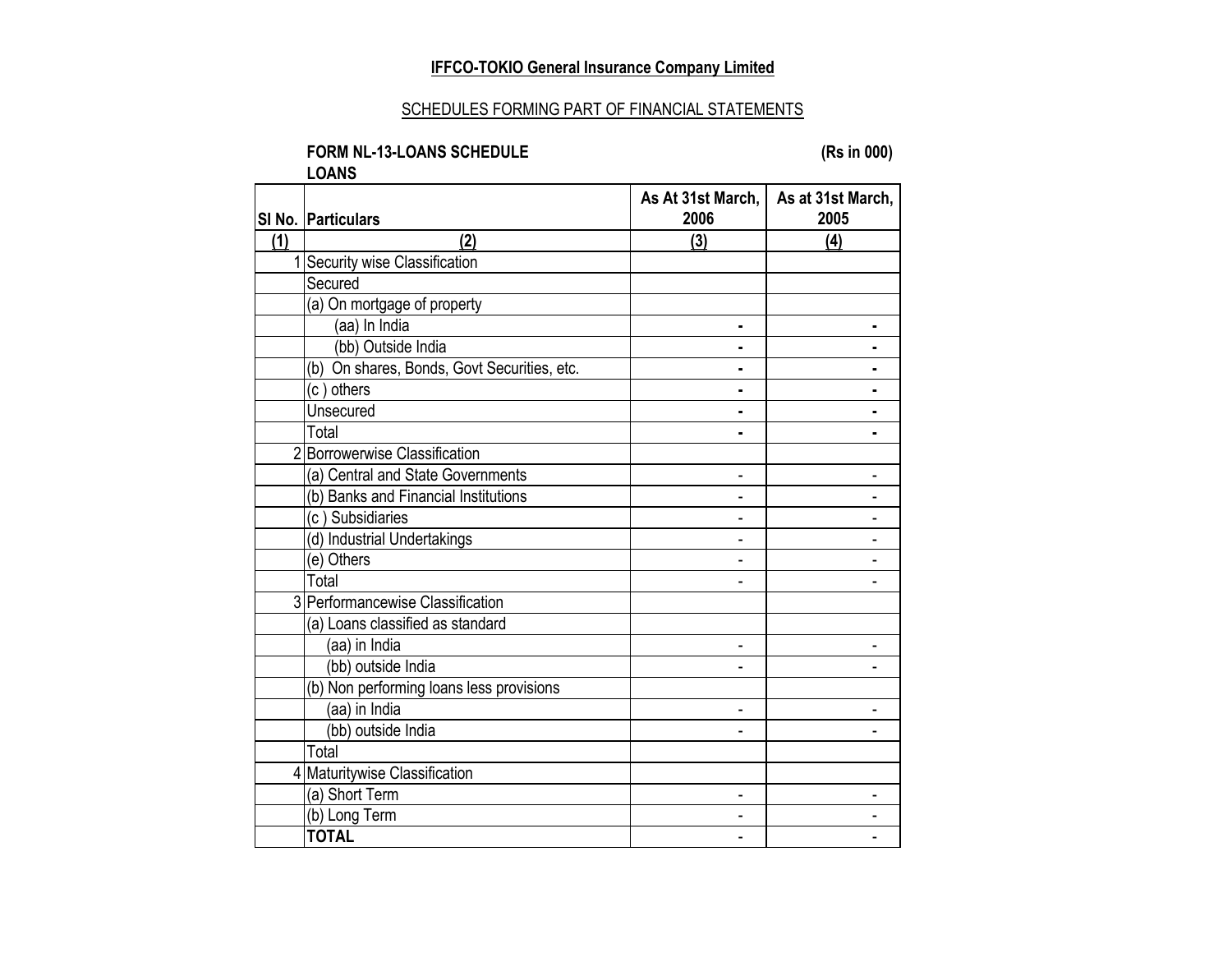# **FORM NL-14-FIXED ASSETS SCHEDULE**

| <b>FIXED ASSETS</b><br><b>Particulars</b> | <b>Gross Block</b><br><b>Depreciation</b><br><b>Net Block</b> |                          |                |                    |                          |                |                          |                   |                   | (Rs in 000)        |
|-------------------------------------------|---------------------------------------------------------------|--------------------------|----------------|--------------------|--------------------------|----------------|--------------------------|-------------------|-------------------|--------------------|
|                                           |                                                               | <b>Additions</b>         |                |                    |                          |                |                          |                   |                   |                    |
|                                           | As at 31st                                                    | during the               | Sales/Adjust   | As at 31st         | Upto 31st                | For the        | On sales /               | Upto 31st         | As at 31st        | As at 31st         |
|                                           | <b>March, 2005</b>                                            | year                     | ments during   | <b>March, 2006</b> | <b>March, 2005</b>       | year           | adjustments              | <b>MARCH 2006</b> | <b>MARCH 2006</b> | <b>March, 2005</b> |
| Goodwill                                  |                                                               | ٠                        |                |                    |                          | $\blacksquare$ |                          |                   |                   |                    |
| <b>Computer Software</b>                  | 69,769                                                        | 1,195                    | $\blacksquare$ | 70,964             | 63,888                   | 3,702          | $\blacksquare$           | 67,590            | 3,374             | 5,881              |
| Land - Freehold                           | ۰.                                                            | $\blacksquare$           | $\blacksquare$ | ٠.                 | ٠                        | $\blacksquare$ | $\blacksquare$           |                   | $\blacksquare$    |                    |
| Leasehold Property                        | $\blacksquare$                                                | ٠                        |                | $\blacksquare$     | ٠                        | ۰              | ۰.                       | ٠                 | $\blacksquare$    |                    |
| <b>Buildings</b>                          |                                                               | $\blacksquare$           | $\blacksquare$ |                    | $\blacksquare$           | $\blacksquare$ | ۰.                       |                   | $\blacksquare$    |                    |
| Furniture & Fittings                      | 85,107                                                        | 23,101                   |                | 108,208            | 31,676                   | 17,785         | $\overline{\phantom{0}}$ | 49,461            | 58,747            | 53,431             |
| Information Technology                    |                                                               |                          |                |                    |                          |                |                          |                   |                   |                    |
| Equipment                                 | 119,374                                                       | 36,227                   | (299)          | 155,900            | 73,503                   | 25,490         | 70                       | 98,923            | 56,977            | 45,871             |
| Vehicles                                  | 1,550                                                         | 3,004                    | ,550           | 3,004              | 465                      | 206            | 500                      | 171               | 2,833             | 1,085              |
| Office Equipment                          | 25,732                                                        | 6,966                    | 530            | 32,168             | 4,028                    | 1,740          | 56                       | 5,712             | 26,456            | 21,704             |
| Others                                    |                                                               | $\overline{\phantom{a}}$ |                |                    | $\overline{\phantom{0}}$ | $\blacksquare$ |                          |                   | $\blacksquare$    |                    |
| <b>TOTAL</b>                              | 301,532                                                       | 70,493                   | 1,781          | 370,244            | 173,560                  | 48,923         | 626                      | 221,857           | 148,387           | 127,972            |
| <b>Work in Progress</b>                   |                                                               | 12,436                   |                | 12,436             | ٠                        | $\overline{a}$ |                          |                   | 12,436            |                    |
| <b>Grand Total</b>                        | 301,532                                                       | 82,929                   | 1,781          | 382,680            | 173,560                  | 48,923         | 626                      | 221,857           | 160,823           | 127,972            |
| <b>Previous Year</b>                      | 210,466                                                       | 97,501                   | 6,434          | 301,532            | 81,696                   | 97,969         | 6,104                    | 173,560           | 127,972           | 128,770            |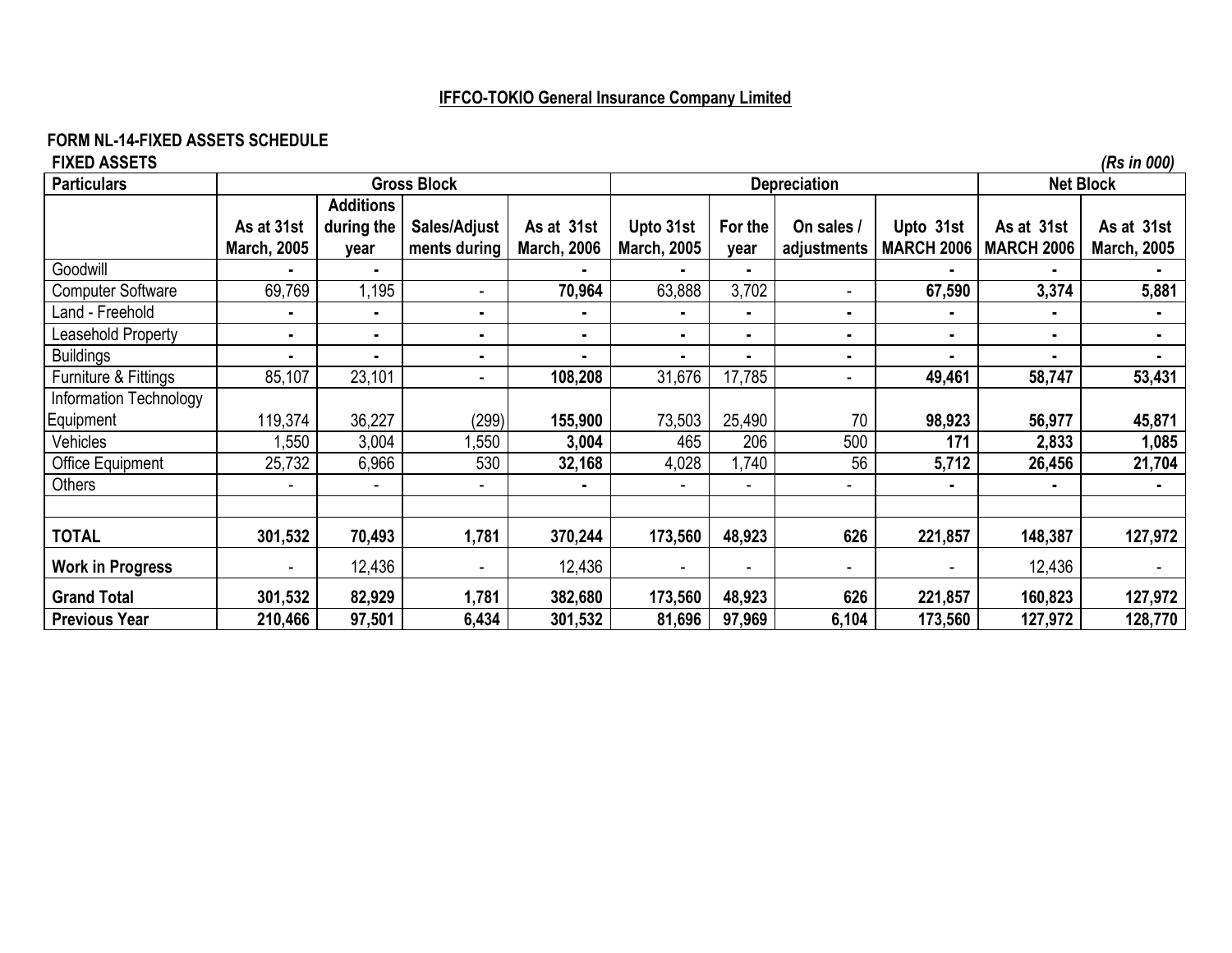## SCHEDULES FORMING PART OF FINANCIAL STATEMENTS

## **FORM NL-15-CASH AND BANK BALANCES SCHEDULE**

|            | <b>CASH AND BANK BALANCES</b>                                 |                                  | (Rs in 000)                      |
|------------|---------------------------------------------------------------|----------------------------------|----------------------------------|
|            | <b>SI No. Particulars</b>                                     | As At 31st<br><b>March, 2006</b> | As at 31st<br><b>March, 2005</b> |
| <u>(1)</u> | <u>(2)</u>                                                    | <u>(3)</u>                       | (4)                              |
|            | Cash (including cheques, drafts and stamps)                   | 324,273                          | 288,302                          |
| 2          | <b>Bank Balances</b>                                          |                                  |                                  |
|            | (a) Deposit Accounts                                          |                                  |                                  |
|            | (aa) Short term (due within 12 months)                        | 2,442,168                        | 1,160,000                        |
|            | (bb) Others                                                   |                                  |                                  |
|            | (b) Current Accounts (including balance under Cash Management |                                  |                                  |
|            | Scheme)                                                       | 28,684                           | 160,028                          |
|            | (c) Others                                                    |                                  |                                  |
| 3          | Money at call & short notice                                  |                                  |                                  |
|            | <b>With Banks</b>                                             |                                  |                                  |
|            | With Other Institutions                                       |                                  |                                  |
| 4          | <b>Others</b>                                                 |                                  |                                  |
|            |                                                               |                                  |                                  |
|            | <b>TOTAL</b>                                                  | 2,795,125                        | 1,608,330                        |
|            | Balances with non-scheduled banks included in 2 and 3 above   |                                  |                                  |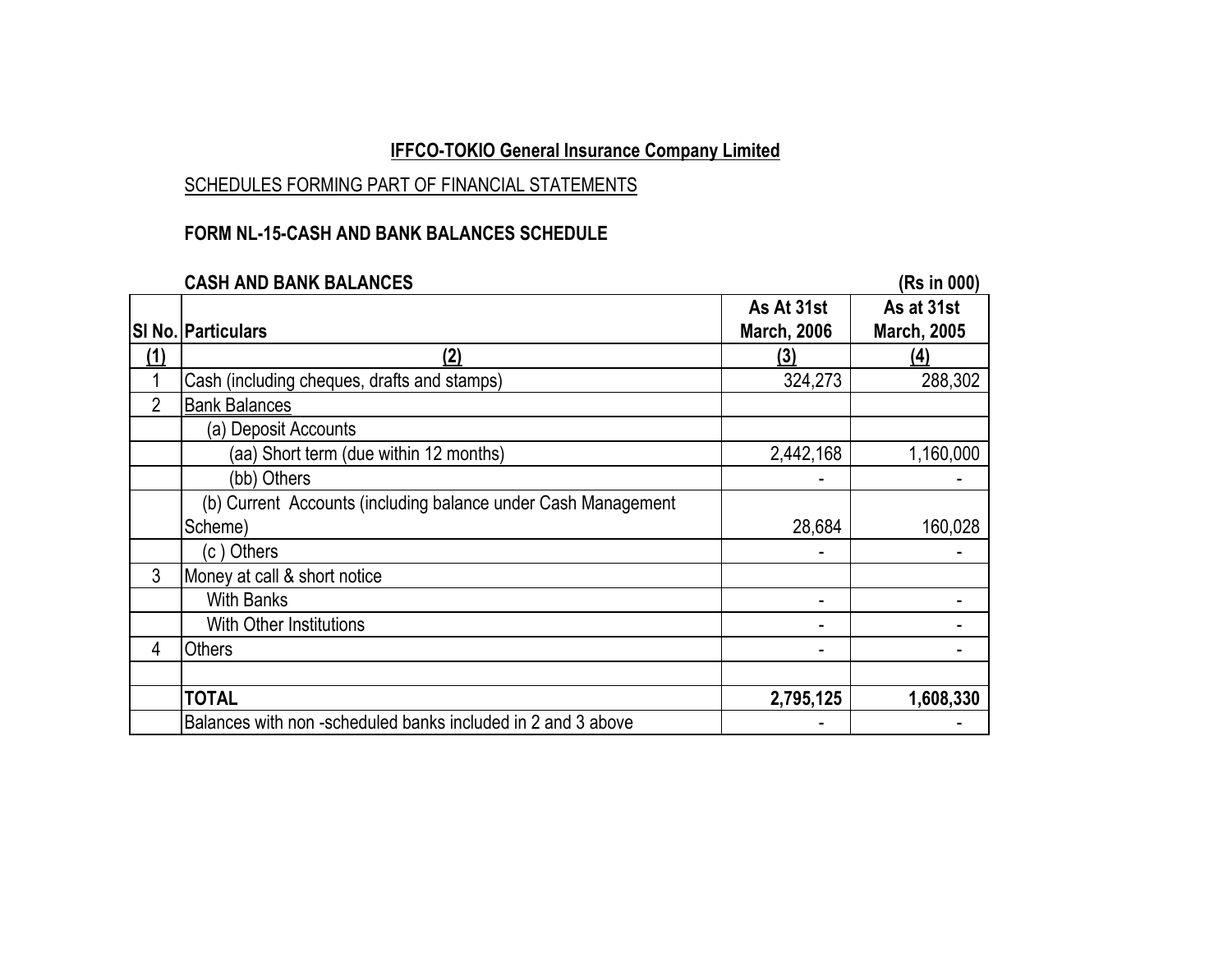## **FORM NL-16-ADVANCES AND OTHER ASSETS SCHEDULE**

|                | <b>ADVANCES AND OTHER ASSETS</b>                                           |                          | (Rs in 000)       |
|----------------|----------------------------------------------------------------------------|--------------------------|-------------------|
|                |                                                                            | As At 31st March,        | As at 31st March, |
| SI No.         | Particulars                                                                | 2006                     | 2005              |
| (1)            | (2)                                                                        | (3)                      | (4)               |
|                | <b>ADVANCES</b>                                                            |                          |                   |
| $\mathbf 1$    | Reserve Deposit with ceding Companies                                      | $\overline{\phantom{a}}$ |                   |
| $\overline{2}$ | Application Money for Investments                                          |                          |                   |
| 3              | Prepayments                                                                | 6,464                    | 6,125             |
| 4              | Advance to Directors / Officers                                            |                          |                   |
| 5              | Advance Tax Paid and Tax Deducted at source (Net of provision for          |                          |                   |
|                | taxation)                                                                  |                          |                   |
| 6              | Deposit towards Rent                                                       | 22,704                   | 11,578            |
|                | Service Tax Recoverable                                                    |                          | 1,377             |
|                | <b>Others</b>                                                              | 29,267                   | 12,611            |
|                | <b>TOTAL (A)</b>                                                           | 58,435                   | 31,691            |
|                | <b>OTHER ASSETS</b>                                                        |                          |                   |
|                | Income accrued on Investments / FDRs                                       | 130,904                  | 57,530            |
| $\overline{2}$ | <b>Outstanding Premiums</b>                                                | 8,570                    | 65,975            |
| 3              | Agents' balances                                                           |                          |                   |
| 4              | <b>Foreign Agencies Balances</b>                                           |                          |                   |
| 5              | Due from entities carrying on insurance business (including reinsurers)    | 774,206                  | 130,814           |
| 6              | Due from Subsidiary Company                                                |                          | 1,999             |
| $\overline{7}$ | Deposit with Reserve Bank of India{Pursuant to section 7 of Insurance Act, |                          |                   |
|                | 1938)                                                                      |                          |                   |
| 8              | <b>Others</b>                                                              | 1                        | 26                |
|                |                                                                            |                          |                   |
|                | TOTAL (B)                                                                  | 913,681                  | 256,344           |
|                | <b>TOTAL (A+B)</b>                                                         | 972,116                  | 288,035           |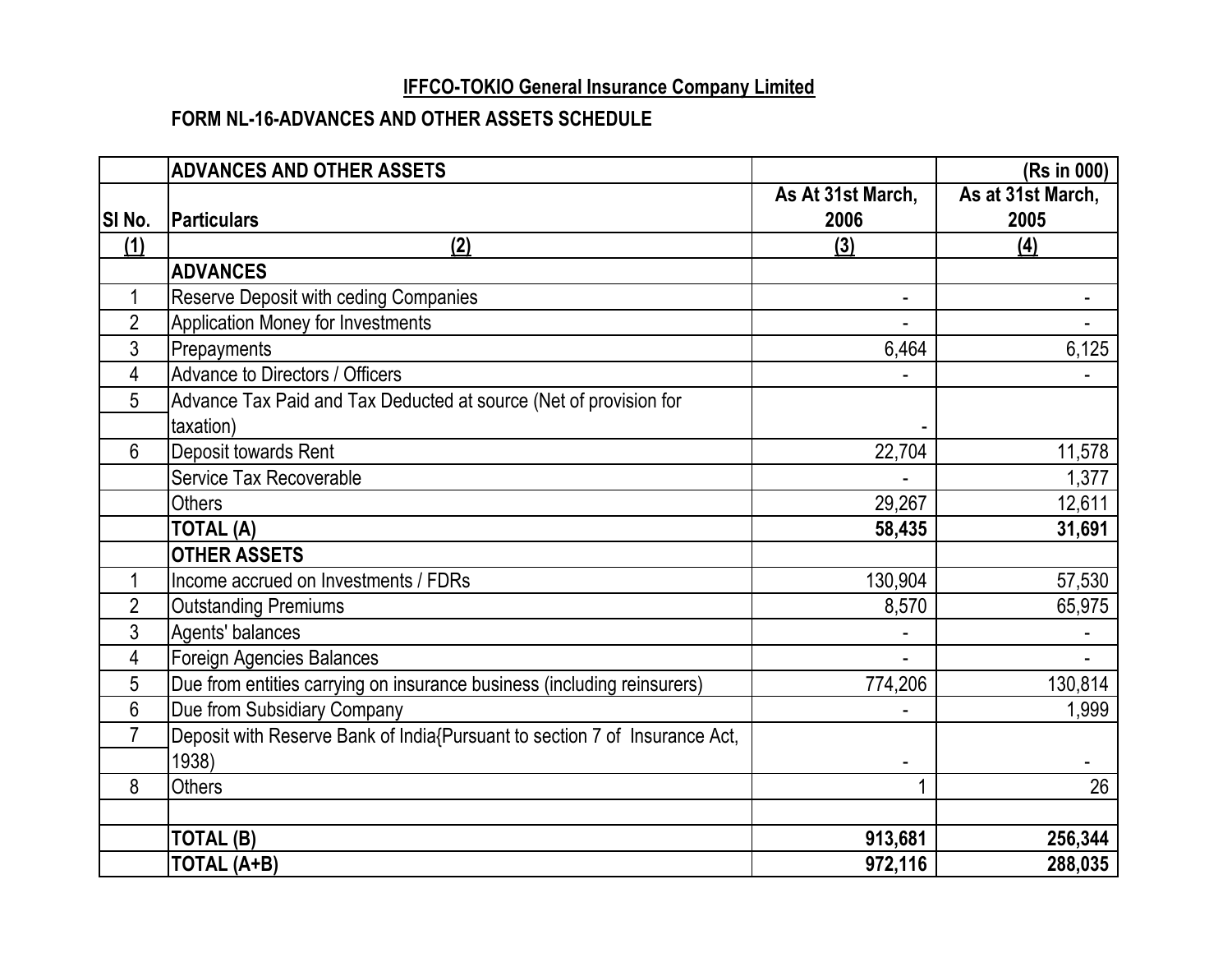# SCHEDULES FORMING PART OF FINANCIAL STATEMENTS

## **FORM NL-17-CURRENT LIABILITIES SCHEDULE**

|                | <b>CURRENT LIABILITIES</b>                                    |                                             | (Rs in 000) |
|----------------|---------------------------------------------------------------|---------------------------------------------|-------------|
|                | SI No. Particulars                                            | s At 31st March, 2006 s at 31st March, 2005 |             |
| (1)            | (2)                                                           | (3)                                         | (4)         |
|                | <b>Agents Balances</b>                                        | 77,960                                      | 16,439      |
| $\overline{2}$ | Balances due to other insurance companies (including reinsure | 98,515                                      | 77,618      |
| 3              | Deposits held on reinsurances ceded                           |                                             |             |
| 4              | Premiums received in advance                                  | 562,518                                     | 522,515     |
| 5              | <b>Unallocated Premium</b>                                    |                                             |             |
| 6              | <b>Sundry Creditors</b>                                       | 141,827                                     | 148,696     |
|                | Due to Subsidiary Company                                     | 1,735                                       |             |
| 8              | Claims outstanding                                            | 1,010,666                                   | 536,690     |
| 9              | Due to Officers / Directors                                   |                                             |             |
|                | Deposit Premium                                               | 157,085                                     | 80,478      |
|                | Service Tax Payable                                           | 12,066                                      |             |
| 10             | <b>Others</b>                                                 | 19,167                                      | 17,855      |
|                |                                                               |                                             |             |
|                | <b>TOTAL</b>                                                  | 2,081,539                                   | 1,400,291   |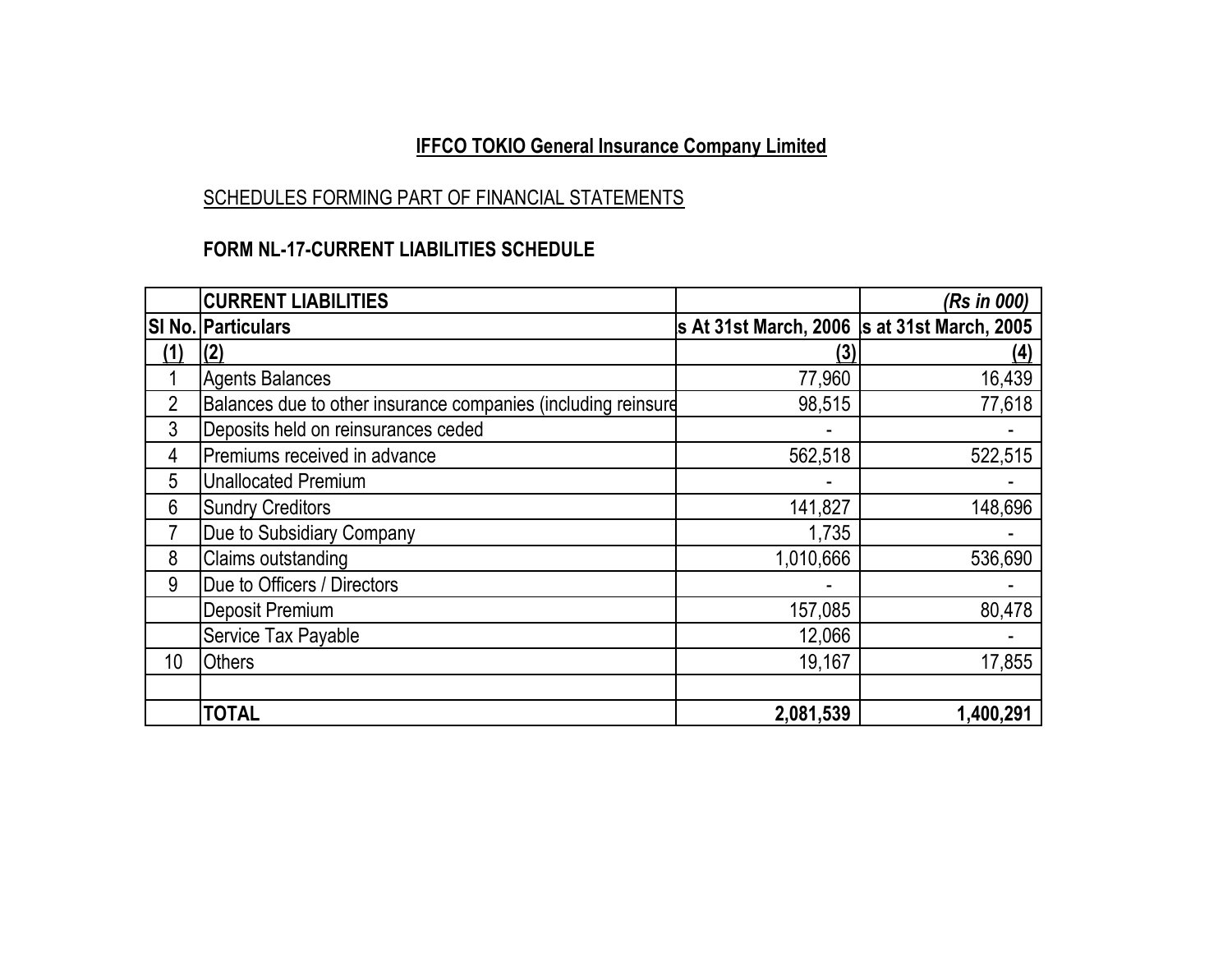## **FORM NL-18-PROVISIONS SCHEDULE**

|     | <b>PROVISIONS</b>                                               |                        | (Rs in 000)            |
|-----|-----------------------------------------------------------------|------------------------|------------------------|
|     | <b>SI No. Particulars</b>                                       | As at 31st March, 2006 | As at 31st March, 2005 |
| (1) |                                                                 |                        | (4)                    |
|     | <b>Reserve for Unexpired Risk</b>                               | 2,640,912              | 1,317,674              |
|     | For taxation (less advance tax paid and taxes deducted at sourd | 473                    | 24,116                 |
| 3   | <b>For Proposed Dividends</b>                                   | 88,000                 |                        |
| 4   | <b>For Dividend Distribution Tax</b>                            | 12,342                 |                        |
| 5   | <b>Premium Deficiency</b>                                       | 10,000                 | 5,000                  |
|     |                                                                 |                        |                        |
|     | <b>TOTAL</b>                                                    | 2,751,727              | 1,346,790              |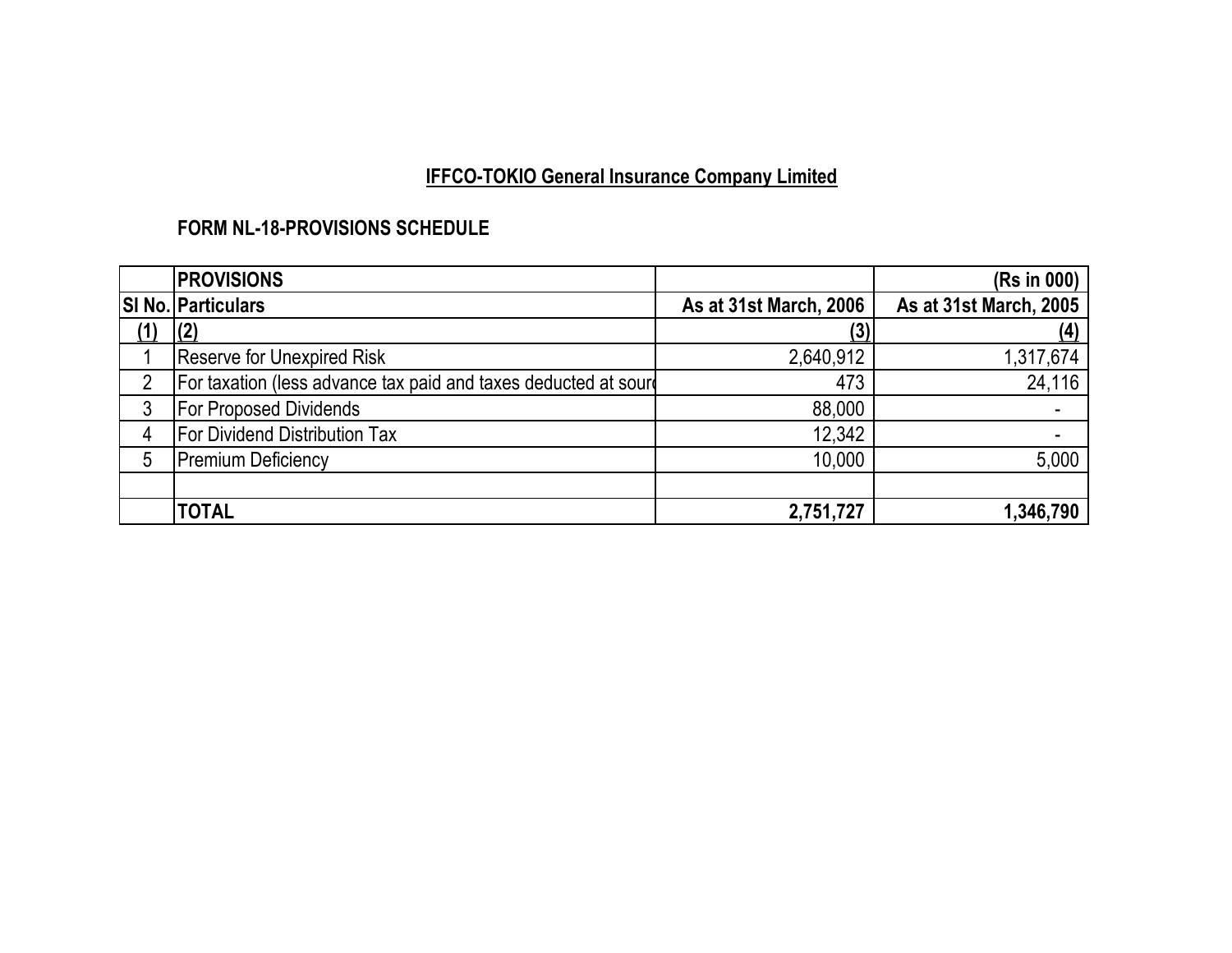# **FORM NL-19-MISCELLANEOUS EXPENDITURE SCHEDULE**

# **MISCELLANEOUS EXPENDITURE**

# **(To the extent not written off or adjusted) (Rs in 000)**

| <b>SI No.</b> | <b>IParticulars</b>                              | As At 31st March,<br>2006 | As at 31st March,<br>2005 |
|---------------|--------------------------------------------------|---------------------------|---------------------------|
|               |                                                  |                           |                           |
|               | 1 Discount allowed in issue of shares/debentures |                           |                           |
|               | 20thers                                          | -                         |                           |
|               | <b>TOTAL</b>                                     | $\blacksquare$            |                           |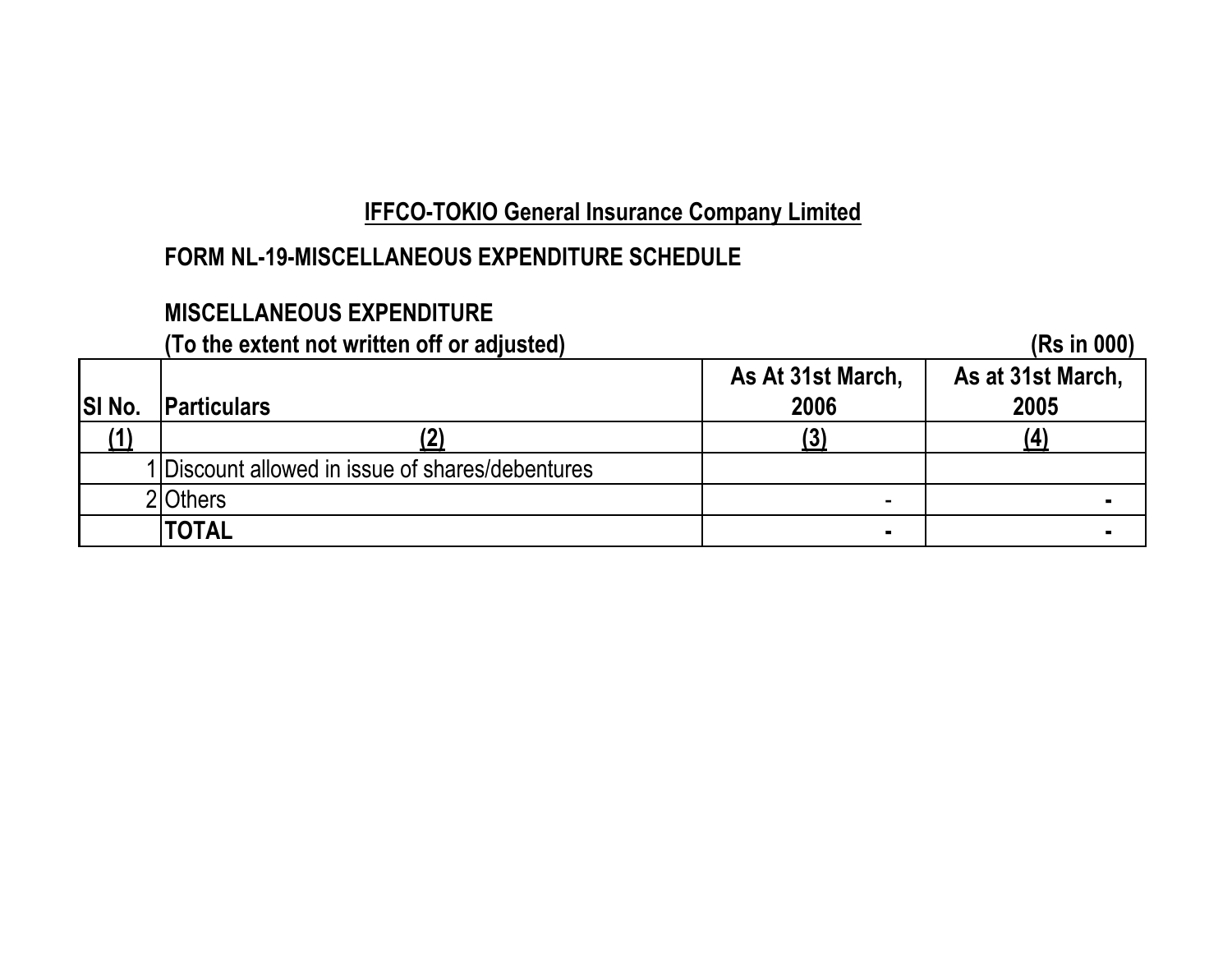# **IFFCO-TOKIO GENERAL INSURANCE COMPANY LIMITED Registration No. 106 dated 4.12.2000 RECEIPTS AND PAYMENTS ACCOUNT FOR THE YEAR ENDED 31st MARCH 2006 FORM NL-20-RECEIPTS AND PAYMENTS SCHEDULE**

 **Rs in 000**

|                                                            | <b>Current Year</b> |           | <b>Previous Year</b> |           |
|------------------------------------------------------------|---------------------|-----------|----------------------|-----------|
| <b>CASH FLOWS FROM OPERATING ACTIVITIES:</b>               |                     |           |                      |           |
|                                                            |                     |           |                      |           |
| Premium received from policyholders, including advance     |                     |           |                      |           |
| receipts                                                   | 10,660,068          |           | 6,513,964            |           |
| Other receipts                                             |                     |           |                      |           |
| Payments to the re-insurers, net of commissions and claims | (669, 550)          |           | (637, 812)           |           |
| Payments to co-insurers, net of claims recovery            | (428,080)           |           | (510, 947)           |           |
| Payments of claims                                         | (5,232,701)         |           | (2, 412, 767)        |           |
| Payments of commission and brokerage                       | (685, 996)          |           | (352, 875)           |           |
| Payments of other operating expenses                       | (1, 565, 686)       |           | (843, 637)           |           |
| Preliminary and pre-operative expenses                     |                     |           |                      |           |
| Deposits, advances and staff loans                         | (24, 023)           |           | (5, 133)             |           |
| Income taxes paid (Net)                                    | (152, 143)          |           | (80, 636)            |           |
| Service tax paid                                           | (712,065)           |           | (395, 471)           |           |
| Other payments                                             |                     |           |                      |           |
| Cash Flows before extraordinary items                      | 1,189,824           |           | 1,274,685            |           |
| Cash Flow from extraordinary operations                    |                     |           |                      |           |
| <b>Net Cash Flow from operating activities</b>             |                     | 1,189,824 |                      | 1,274,686 |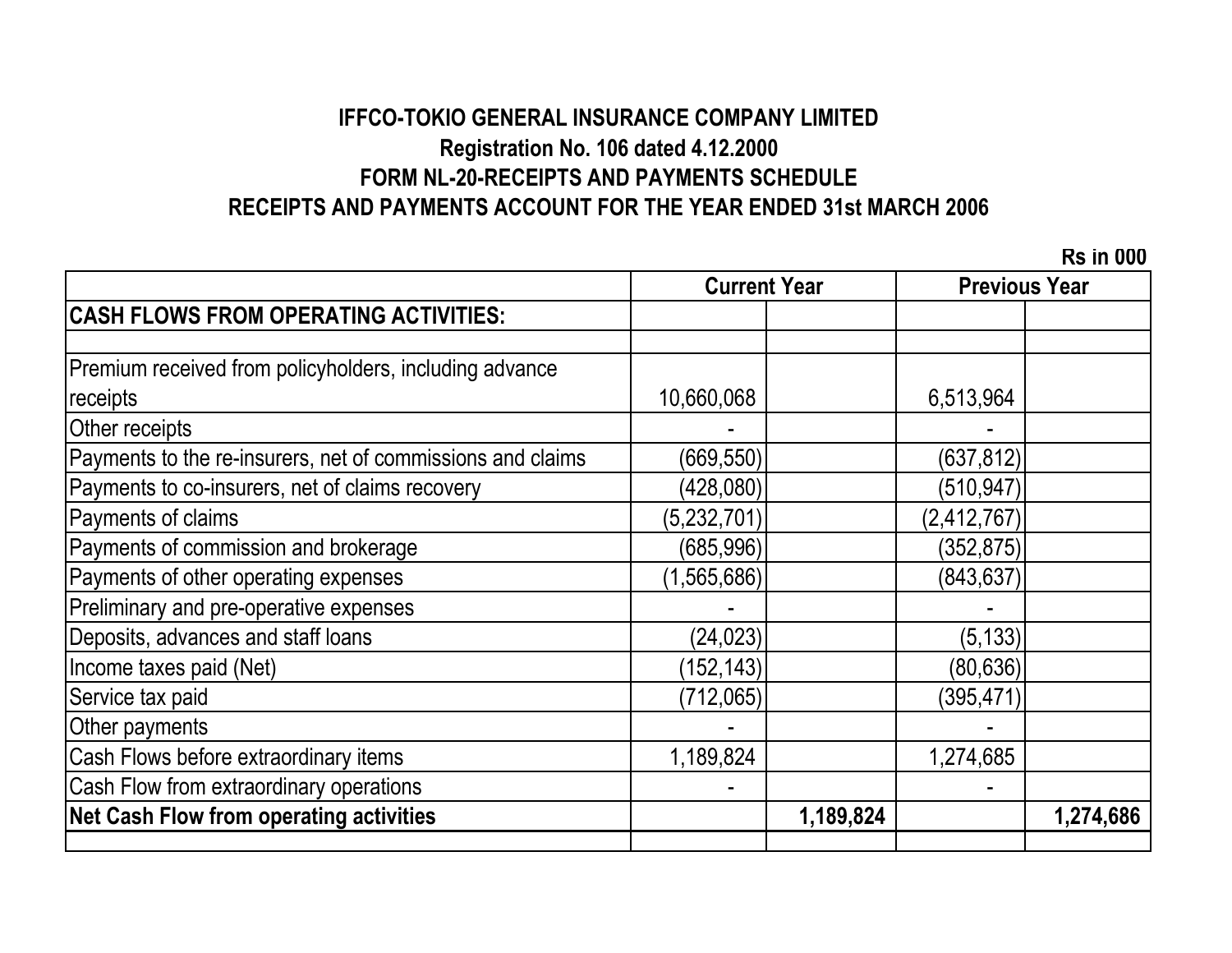| <b>CASH FLOW FROMS INVESTING ACTIVITIES:</b>                       |             |             |                |            |
|--------------------------------------------------------------------|-------------|-------------|----------------|------------|
| Purchase of fixed assets                                           | (90, 608)   |             | (84, 754)      |            |
| Proceeds from sale of fixed assets                                 | 439         |             | 107            |            |
| Purchases of investments                                           | (2,329,772) |             | (569, 957)     |            |
| Loans disbursed                                                    |             |             |                |            |
| Sales of investments                                               |             |             |                |            |
| Repayments received                                                | 626,000     |             | 40,000         |            |
| Rents/Interests/Dividends received                                 | 294,083     |             | 184,752        |            |
| Investments in money market instruments and in liquid mutual fur   |             |             |                |            |
| Expenses related to investments                                    | (3, 171)    |             | (2, 459)       |            |
| <b>Net Cash Flow from investing activities</b>                     |             | (1,503,029) |                | (432, 311) |
| <b>CASH FLOWS FROM FINANCING ACTIVITIES</b>                        |             |             |                |            |
| Proceeds from issuance of share capital                            | 1,500,000   |             | $\blacksquare$ |            |
| Proceeds from borrowing                                            |             |             |                |            |
| Repayments of borrowing                                            |             |             |                |            |
| Interest/dividends paid                                            |             |             | (56, 406)      |            |
| <b>Net Cash Flow from financing activities</b>                     |             | 1,500,000   |                | (56, 406)  |
| Effect of foreign exchange rates on cash and cash equivalents, net |             |             |                |            |
| Net Increase /(Decrease) in Cash & Cash equivalents                |             | 1,186,795   |                | 785,969    |
| <b>Cash equivalents at beginning of Year</b>                       |             | 1,608,330   |                | 822,361    |
| <b>Cash equivalents at end of Year</b>                             |             | 2,795,125   |                | 1,608,330  |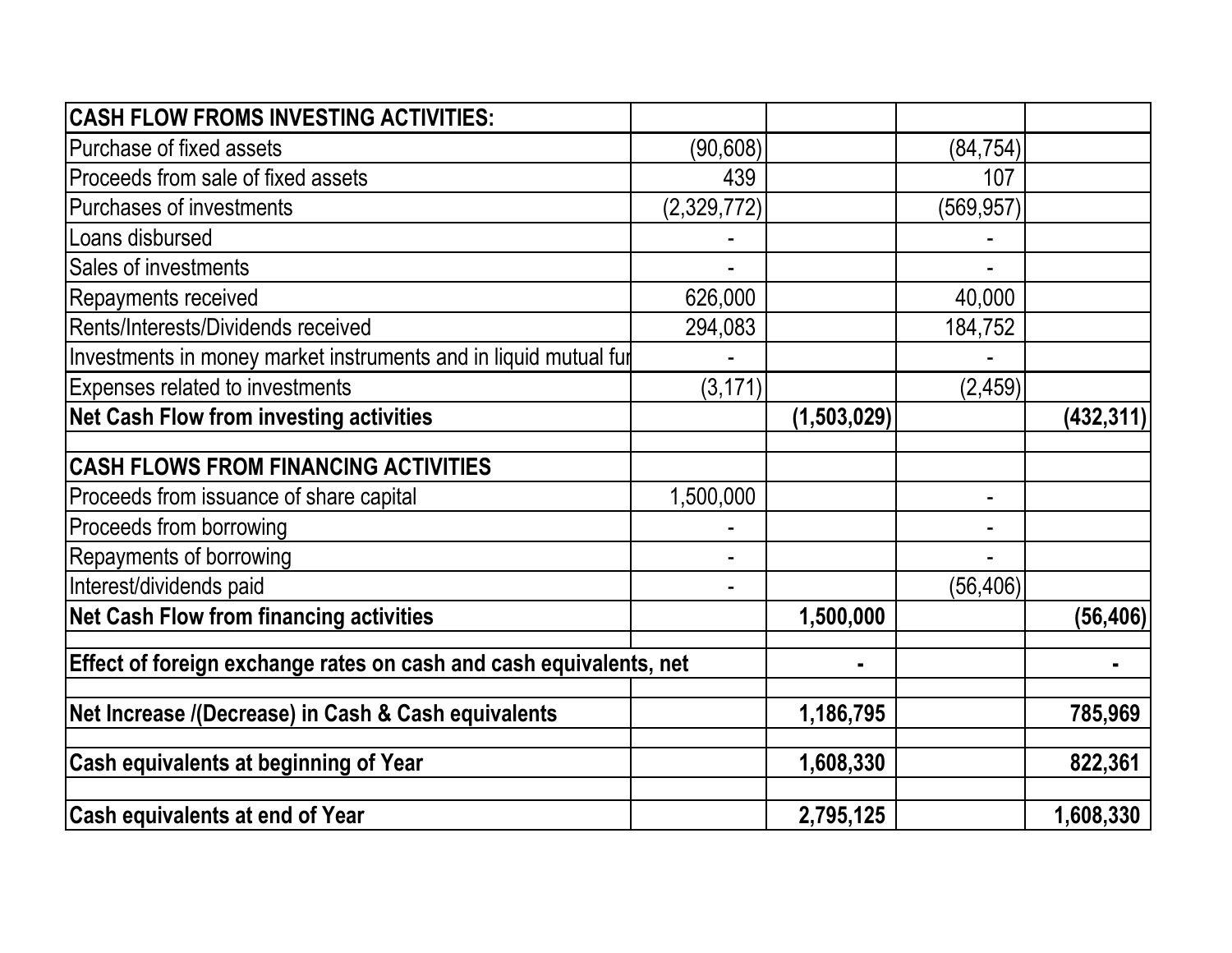## **IFFCO-TOKIO GENERAL INSURANCE COMPANY LIMITED**

# **Registration No. 106 dated 4.12.2000**

## **FORM NL-21 STATEMENT OF LIABILITIES**

|                   |                          |                    |                        |                                | <b>Rupees in</b>                |                     |                        |                                | <b>Rupees in</b>                |
|-------------------|--------------------------|--------------------|------------------------|--------------------------------|---------------------------------|---------------------|------------------------|--------------------------------|---------------------------------|
|                   |                          |                    | AS AT 31st MARCH, 2006 |                                | Lacs                            |                     | AS AT 31st MARCH, 2005 |                                | Lacs                            |
| Item<br><b>No</b> | <b>Description</b>       | <b>Reserve for</b> | <b>Reserve for</b>     | <b>IBNR</b><br><b>Reserves</b> | <b>Total</b><br><b>Reserves</b> | <b>IReserve for</b> | <b>Reserve for</b>     | <b>IBNR</b><br><b>Reserves</b> | <b>Total</b><br><b>Reserves</b> |
|                   |                          | <b>Unexpired</b>   | <b>Outstanding</b>     |                                |                                 | <b>Unexpired</b>    | <b>Outstanding</b>     |                                |                                 |
|                   |                          | <b>Risks</b>       | <b>Claims</b>          |                                |                                 | <b>Risks</b>        | <b>Claims</b>          |                                |                                 |
|                   | 2 <sup>1</sup>           | (3)                | (4)                    | (5)                            | (6)                             | (7)                 | (8)                    | (9)                            | (10)                            |
|                   | <b>Fire</b>              | 2,732.33           | 563.31                 | 210.00                         | 3,505.64                        | 1714.18             | 763.31                 | 250                            | 2727.49                         |
| 2                 | <b>Marine</b>            |                    |                        |                                |                                 |                     |                        |                                |                                 |
|                   | Sub Class:               |                    |                        |                                |                                 |                     |                        |                                |                                 |
|                   | Marine Cargo             | 1,561.28           | 750.86                 | 430.00                         | 2,742.14                        | 768.17              | 665.12                 | 245                            | 1678.29                         |
|                   | <b>Marine Hull</b>       | 132.46             | 128.97                 |                                | 261.43                          | 49.09               | 10.31                  | 5                              | 64.4                            |
| 3                 | <b>Miscellaneous</b>     |                    |                        |                                |                                 |                     |                        |                                |                                 |
|                   | Sub Class:               |                    |                        |                                |                                 |                     |                        |                                |                                 |
|                   | Motor                    | 16,751.39          | 4,519.75               | 920.00                         | 22,191.14                       | 6240.25             | 1550.16                | 400                            | 8190.41                         |
|                   | Engineering              | 922.16             | 631.94                 | 150.00                         | 1,704.10                        | 626.91              | 328.23                 | 100                            | 1055.14                         |
|                   | Aviation                 | 2.55               |                        |                                | 2.55                            |                     |                        |                                | 0                               |
|                   | Liabilities              | 109.36             | 46.70                  | 60.00                          | 216.06                          | 123.86              | 44.22                  | 20                             | 188.08                          |
|                   | <b>Rural Insurance</b>   |                    |                        | $\blacksquare$                 |                                 | 358.26              | 111.85                 | 89                             | 559.11                          |
|                   | <b>Others</b>            | 2,122.96           | 626.74                 | 420.00                         | 3,169.70                        | 803.98              | 284.28                 | 56                             | 1144.26                         |
| 4                 | <b>Health Insurance</b>  | 2,074.64           | 468.39                 | 180.00                         | 2,723.03                        | 1077.61             | 234.43                 | 210                            | 1522.04                         |
| 5                 | <b>Total Liabilities</b> | 26,409.13          | 7,736.66               | 2,370.00                       | 36,515.79                       | 11762.31            | 3991.91                | 1375                           | 17129.22                        |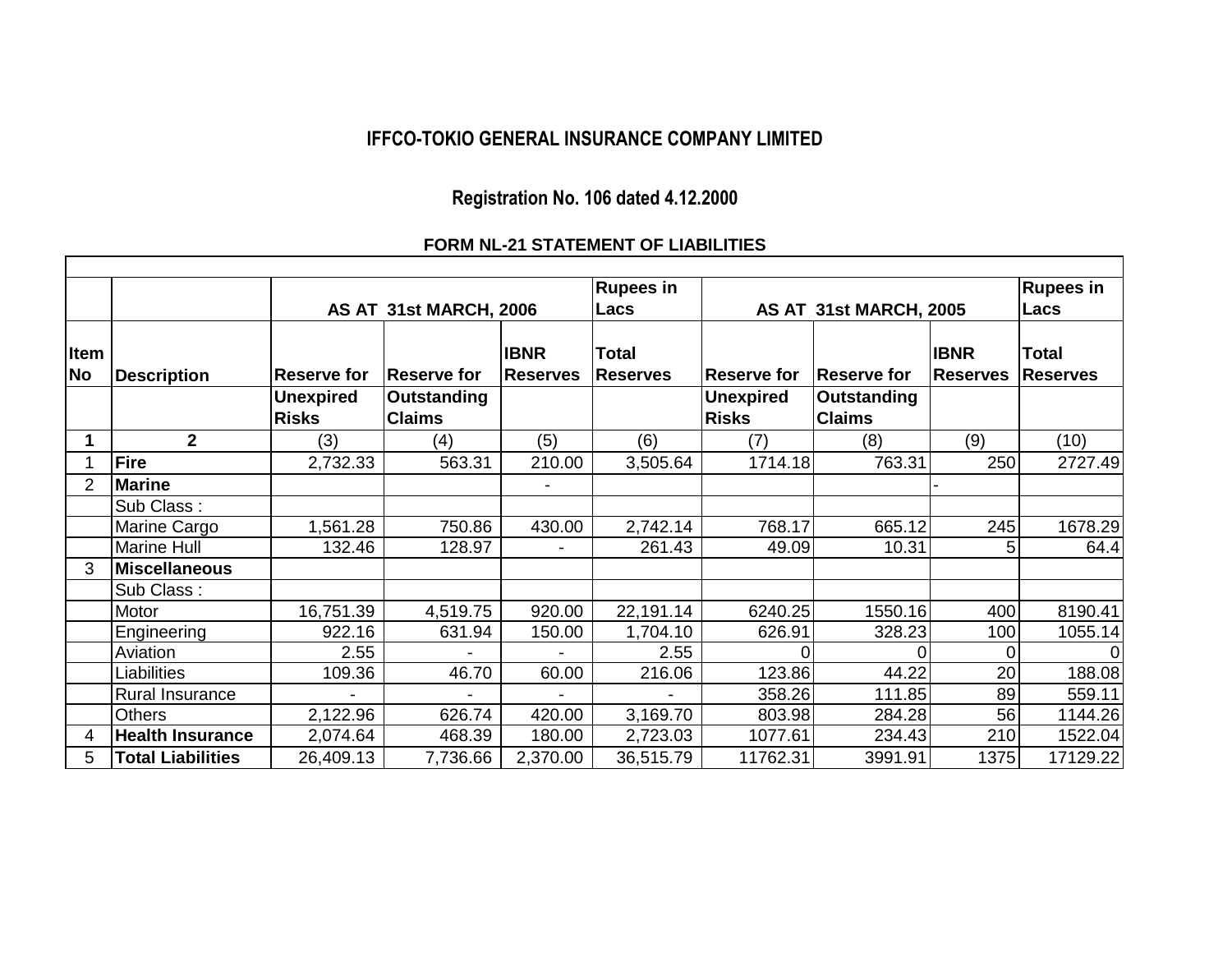| <b>PERIODIC DISCLOSURES</b> |                                          |                                              |                         |                                               |                                   |                                              |                                              |                             |                             |                                                                       |                                                     |                    |
|-----------------------------|------------------------------------------|----------------------------------------------|-------------------------|-----------------------------------------------|-----------------------------------|----------------------------------------------|----------------------------------------------|-----------------------------|-----------------------------|-----------------------------------------------------------------------|-----------------------------------------------------|--------------------|
| <b>FORM NL-22</b>           |                                          | <b>Geographical Distribution of Business</b> |                         |                                               |                                   |                                              |                                              |                             |                             |                                                                       |                                                     |                    |
|                             |                                          |                                              |                         |                                               |                                   |                                              |                                              |                             |                             |                                                                       |                                                     |                    |
| Insurer:                    |                                          |                                              |                         | <b>IFFCO TOKIO General Insurance Co. Ltd.</b> |                                   |                                              |                                              |                             | Date:                       |                                                                       | 31st March, 2006                                    |                    |
|                             | <b>GROSS DIRECT PREMIUM UNDERWRITTEN</b> |                                              |                         |                                               |                                   |                                              |                                              |                             |                             |                                                                       |                                                     |                    |
|                             |                                          |                                              |                         |                                               |                                   |                                              |                                              |                             |                             |                                                                       | (Rs in Lakhs)                                       |                    |
| <b>STATES</b>               | <b>Fire</b>                              | <b>Marine (Cargo)</b>                        | <b>Marine</b><br>(Hull) | <b>Engineering</b>                            | <b>Motor Own</b><br><b>Damage</b> | <b>Motor</b><br><b>Third</b><br><b>Party</b> | <b>Liability</b><br>insuranc<br>$\mathbf{e}$ | Personal<br><b>Accident</b> | <b>Medical</b><br>Insurance | Oversea<br>$\mathbf{s}$<br>medical<br><b>Insuranc</b><br>$\mathbf{e}$ | <b>All Other</b><br><b>Miscellane</b><br><b>ous</b> | <b>Grand Total</b> |
| <b>ANDHRA</b>               |                                          |                                              |                         |                                               |                                   |                                              |                                              |                             |                             |                                                                       |                                                     |                    |
| <b>PRADESH</b>              | 1,041.74                                 | 39.71                                        | 8.21                    | 575.23                                        | 1,143.81                          | 211.57                                       | 17.04                                        | 51.76                       | 1,384.19                    | 68.60                                                                 | 140.05                                              | 4,681.93           |
| <b>CHHATTISGARH</b>         | (25.20)                                  | 40.90                                        | 13.87                   | 79.09                                         | (1.15)                            | (0.53)                                       | 0.77                                         | (0.42)                      | 9.01                        | 0.07                                                                  | (13.55)                                             | 102.87             |
| <b>GUJARAT</b>              | 2,898.53                                 | 496.14                                       | 38.82                   | 750.29                                        | 4,701.65                          | 1,460.04                                     | 34.13                                        | 108.16                      | 331.15                      | 27.94                                                                 | 871.18                                              | 11,718.03          |
| <b>HARYANA</b>              | 4,640.88                                 | 4.59                                         | 266.93                  | 310.16                                        | (108.25)                          |                                              | 28.58                                        | 887.17                      | (7.91)                      | 0.76                                                                  | 633.41                                              | 6,656.32           |
| <b>KARNATAKA</b>            | 672.20                                   | 121.99                                       |                         | 120.34                                        | 915.74                            | 223.63                                       | 131.35                                       | 60.90                       | 131.98                      | 15.11                                                                 | 181.41                                              | 2,574.65           |
| <b>KERALA</b>               | 167.44                                   | 8.10                                         | 2.07                    | 27.81                                         | 104.93                            | 26.53                                        | 3.25                                         | 12.96                       | 9.83                        | 0.83                                                                  | 179.23                                              | 542.99             |
| <b>MADHYA</b>               |                                          |                                              |                         |                                               |                                   |                                              |                                              |                             |                             |                                                                       |                                                     |                    |
| <b>PRADESH</b>              | 557.06                                   | 85.83                                        |                         | 66.65                                         | 1,364.35                          | 339.70                                       | 6.25                                         | 31.89                       | 19.79                       | 7.33                                                                  | 260.75                                              | 2,739.62           |
| <b>MAHARASTHRA</b>          | 7,243.64                                 | 1,245.73                                     | 671.72                  | 2,171.01                                      | 6,576.30                          | 1,318.54                                     | 237.70                                       | 206.08                      | 903.75                      | 66.32                                                                 | 2,157.93                                            | 22,798.72          |
| <b>ORISSA</b>               | 139.53                                   | 20.49                                        |                         | 64.56                                         | 453.35                            | 94.71                                        | 0.28                                         | 0.76                        | 4.76                        | 1.95                                                                  | 38.39                                               | 818.78             |
| <b>PUNJAB</b>               | 205.76                                   | 5.75                                         | $\sim$                  | 7.80                                          | 747.55                            | 65.90                                        | 0.01                                         | 2.43                        | 19.97                       | 2.56                                                                  | 75.40                                               | 1,133.14           |
| <b>TAMIL NADU</b>           | 1,130.50                                 | 117.36                                       | 6.07                    | 224.49                                        | 2,181.21                          | 589.51                                       | 22.78                                        | 19.36                       | 81.09                       | 28.89                                                                 | 209.53                                              | 4,610.79           |
| <b> UTTAR PRADESH</b>       | 1,595.66                                 | 225.01                                       |                         | 503.06                                        | 4,878.72                          | 586.28                                       | 20.80                                        | 42.22                       | 58.04                       | 17.34                                                                 | 342.94                                              | 8,270.08           |

**CHANDIGARH** 486.20 43.02 - 29.91 699.06 123.00 1.30 5.30 10.67 1.97 70.22 1,470.65 **DELHI** 4,486.06 950.33 3.46 1,229.07 7,356.13 992.31 206.02 226.37 926.55 48.94 1,178.91 17,604.16 **WEST BENGAL** 1,088.97 196.85 - 415.53 698.51 64.60 17.42 8.72 997.82 14.88 46.18 3,549.47 **Grand Total** | 26,328.98 | 3,601.83 | 1,011.15 | 6,575.02 | 31,711.93 | 6,095.79 | 727.69 | 1,663.66 | 4,880.70 | 303.49 | 6,371.96 | 89,272.20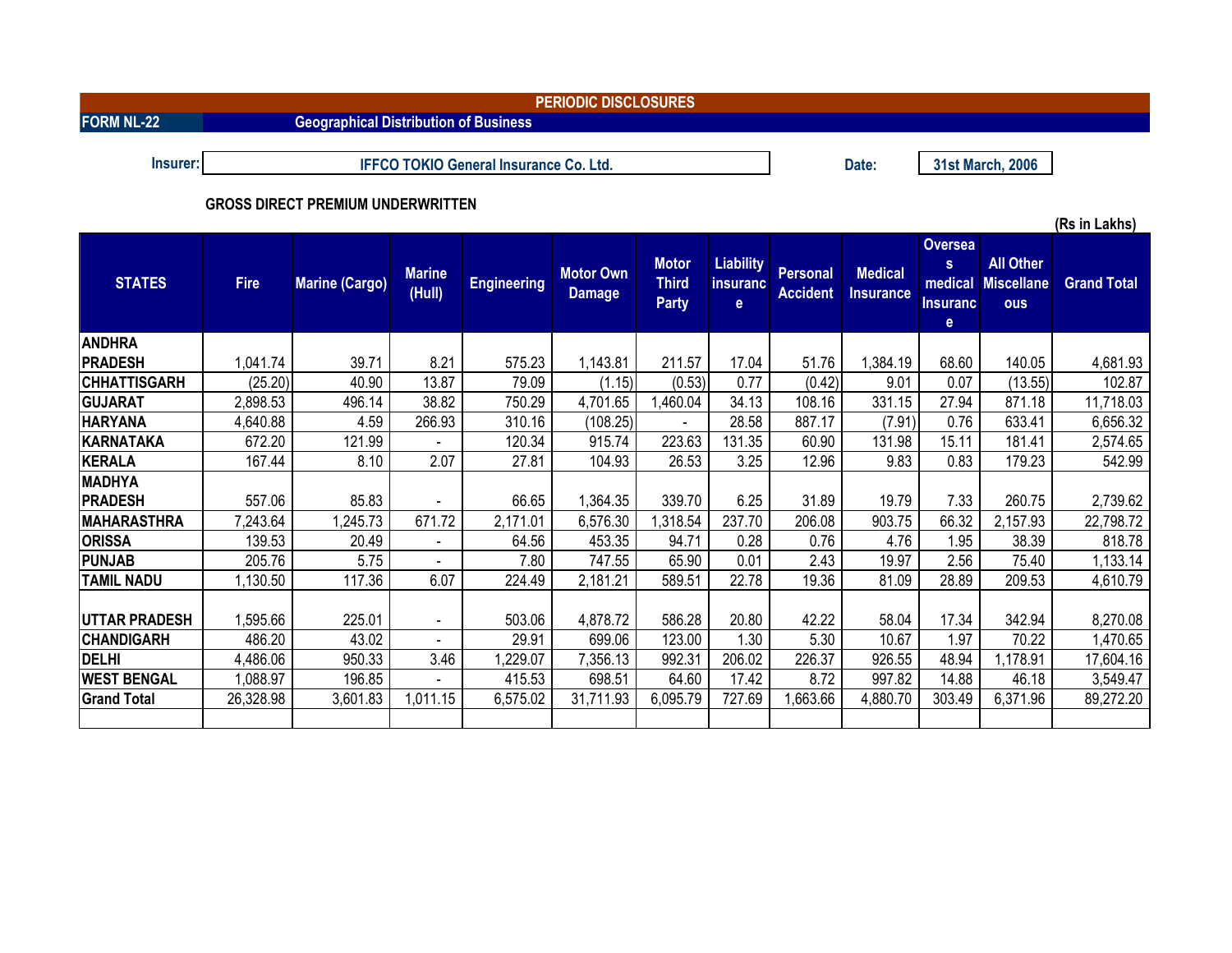**FORM NL-23 Reinsurance Risk Concentration**

**Insurer: Date: 2005-06 IFFCO TOKIO GENERAL INSURANCE CO. LTD.**

|                |                                                       |                                       |                     |                                    | שווחם ווו טרון     |                                           |
|----------------|-------------------------------------------------------|---------------------------------------|---------------------|------------------------------------|--------------------|-------------------------------------------|
|                |                                                       | <b>Reinsurance Risk Concentration</b> |                     |                                    |                    |                                           |
| S.No.          | <b>Reinsurance Placements</b>                         | No. of                                |                     | <b>Premium ceded to reinsurers</b> |                    | <b>Premium ceded to</b>                   |
|                |                                                       | <b>reinsurers</b>                     | <b>Proportional</b> | Non-<br><b>Proportional</b>        | <b>Facultative</b> | reinsurers / Total<br>reinsurance premium |
|                | No. of Reinsurers with rating of AAA and<br>above     |                                       |                     |                                    |                    |                                           |
| $\overline{2}$ | No. of Reinsurers with rating AA but less<br>than AAA | 10                                    | 5,418               | 277                                | 531                | 15.41                                     |
| 3              | No. of Reinsurers with rating A but less<br>than AA   | 18                                    | 25,576              | 760                                | 7,343              | 83.38                                     |
| 4              | No. of Reinsurers with rating BBB but less<br>than A  | 3                                     |                     | 182                                |                    | 0.45                                      |
| 5              | No. of Reinsurres with rating less than<br><b>BBB</b> |                                       |                     |                                    |                    |                                           |
| $6\phantom{1}$ | No. of Indian Reinsurers other than GIC               | 4                                     |                     |                                    | 304                | 0.75                                      |
|                | Total                                                 | 35                                    | 30,994              | 1,219                              | 8,178              | 100.00                                    |

*(Rs in Lakhs)*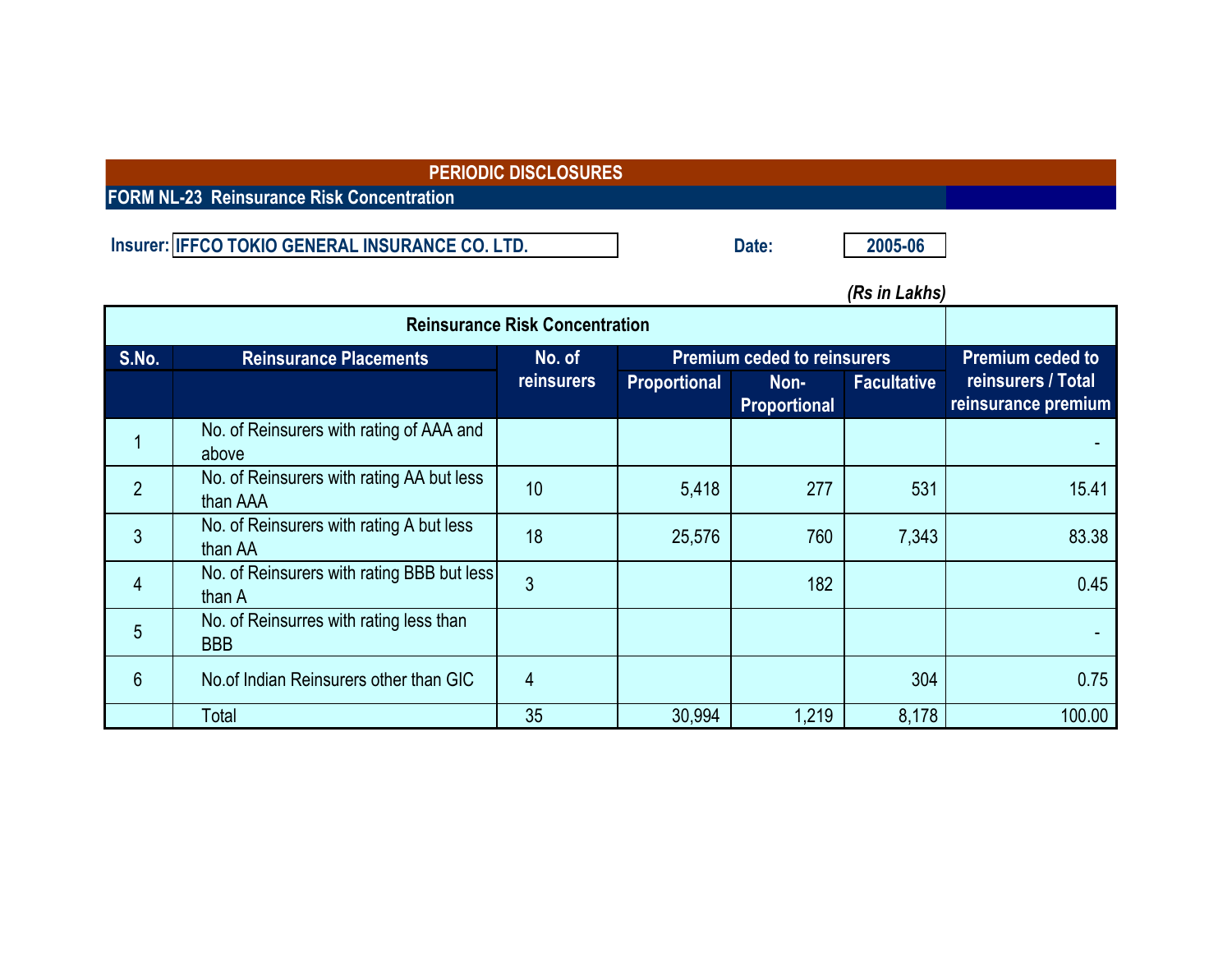**FORM NL-24 Ageing of Claims**

Insurer: IFFCO TOKIO GENERAL INSURANCECO LTD Date:

**2005-06**

*(Rs. in Lakhs)*

| <b>Ageing of Claims</b> |                          |         |                    |                               |                   |            |       |           |  |  |  |
|-------------------------|--------------------------|---------|--------------------|-------------------------------|-------------------|------------|-------|-----------|--|--|--|
| SI.No.                  | <b>Line of Business</b>  |         | No. of claims paid |                               |                   |            |       |           |  |  |  |
|                         |                          | 1 month |                    | $1 - 3$ months $3 - 6$ months | 6 months - 1 year | $> 1$ year |       |           |  |  |  |
| 1                       | Fire                     | 15      | 444                | 395                           | 385               | 161        | 1400  | 20,815.37 |  |  |  |
| $\overline{2}$          | <b>Marine Cargo</b>      | 25      | 1271               | 2500                          | 1578              | 640        | 6014  | 3,194.83  |  |  |  |
| 3                       | <b>Marine Hull</b>       |         |                    |                               | 2                 | 9          | 12    | 55.06     |  |  |  |
| 4                       | <b>Engineering</b>       | 16      | 380                | 481                           | 335               | 298        | 1510  | 1,776.42  |  |  |  |
| 5                       | <b>Motor OD</b>          | 2632    | 64748              | 10877                         | 3831              | 797        | 82885 | 12,496.01 |  |  |  |
| 6                       | <b>Motor TP</b>          |         | 29                 | 50                            | 152               | 381        | 612   | 524.37    |  |  |  |
| 7                       | <b>Health</b>            | 43      | 2581               | 1935                          | 1182              | 329        | 6070  | 4,585.01  |  |  |  |
| 8                       | <b>Overseas Travel</b>   | 4       | 52                 | 153                           | 96                | 247        | 552   | 101.83    |  |  |  |
| 9                       | <b>Personal Accident</b> |         | $\overline{2}$     | 6                             | 10                | 15         | 33    | 1,343.97  |  |  |  |
| 10                      | <b>Liability</b>         | 3       | 1107               | 2210                          | 1607              | 523        | 5450  | 25.77     |  |  |  |
| 11                      | <b>Crop</b>              | 0       | 0                  | 0                             | $\overline{0}$    | 0          | 0     |           |  |  |  |
| 12                      | Miscellaneous            | 19      | 974                | 922                           | 627               | 206        | 2748  | 2,820.70  |  |  |  |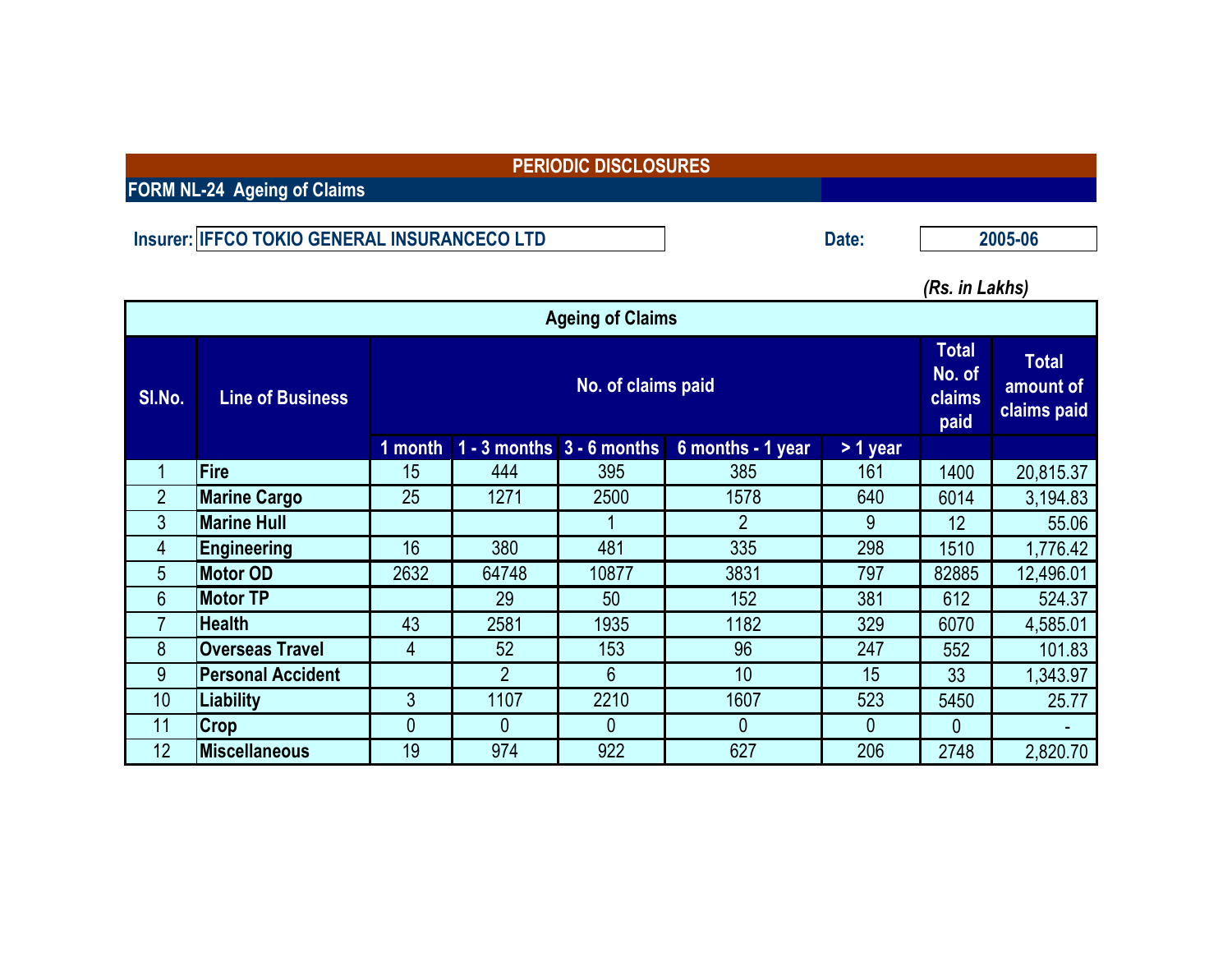**FORM NL-25 : Quarterly claims data for Non-Life**

### **Insurer: Date: IFFCO TOKIO GENERAL INSURANCE CO LTD**

*No. of claims only* **Sl. No. Claims Experience Fire Marine Cargo Marine Hull Enginee Motor ring OD Motor TP Health Overseas Personal Travel Accident Liability Crop Credit Miscellan eous Total** 1 Claims O/S at the |beginning of the period | 304| 730| 22| 294| 8036| 1483| 989| 25| 466| 74| 0| 1| 387| 12811 2 Claims reported during the period | 2418| 8681| 58| 1724| 123082| 4030| 12658| 324| 6285| 56| 0| 2| 4314| 163632 3 Claims Settled during the period 2168 7334 24 1426 116435 1260 8606 251 5019 21 0 3 3435 145982 4 Claims Repudiated during the period | | | | | | | | | | | 0 5 Claims closed during the period | 175| 844| 12| 191| 4799| 348| 3860| 26| 1188| 44| 0| | 449| 11936 6 Claims O/S at End of the period 352 1078 40 376 9137 4272 1139 69 524 55 0 722 17764 Less than 3months 103 156 2 131 5145 14 188 8 145 2 0 0 291 6185<br>3 months to 6 months 50 247 13 90 1811 221 202 11 186 1 0 0 138 2970 3 months to 6 months 50 247 13 90 1811 221 202 11 186 1 0 0 138 2970 6months to 1 year | 104| 383| 13| 91| 1205| 1225| 352| 16| 129| 6| 0| 0| 206| 3730 1year and above | 95| 292| 12| 64| 397| 34| 64| 46| 0| 0| 87| 4879

**2005-06**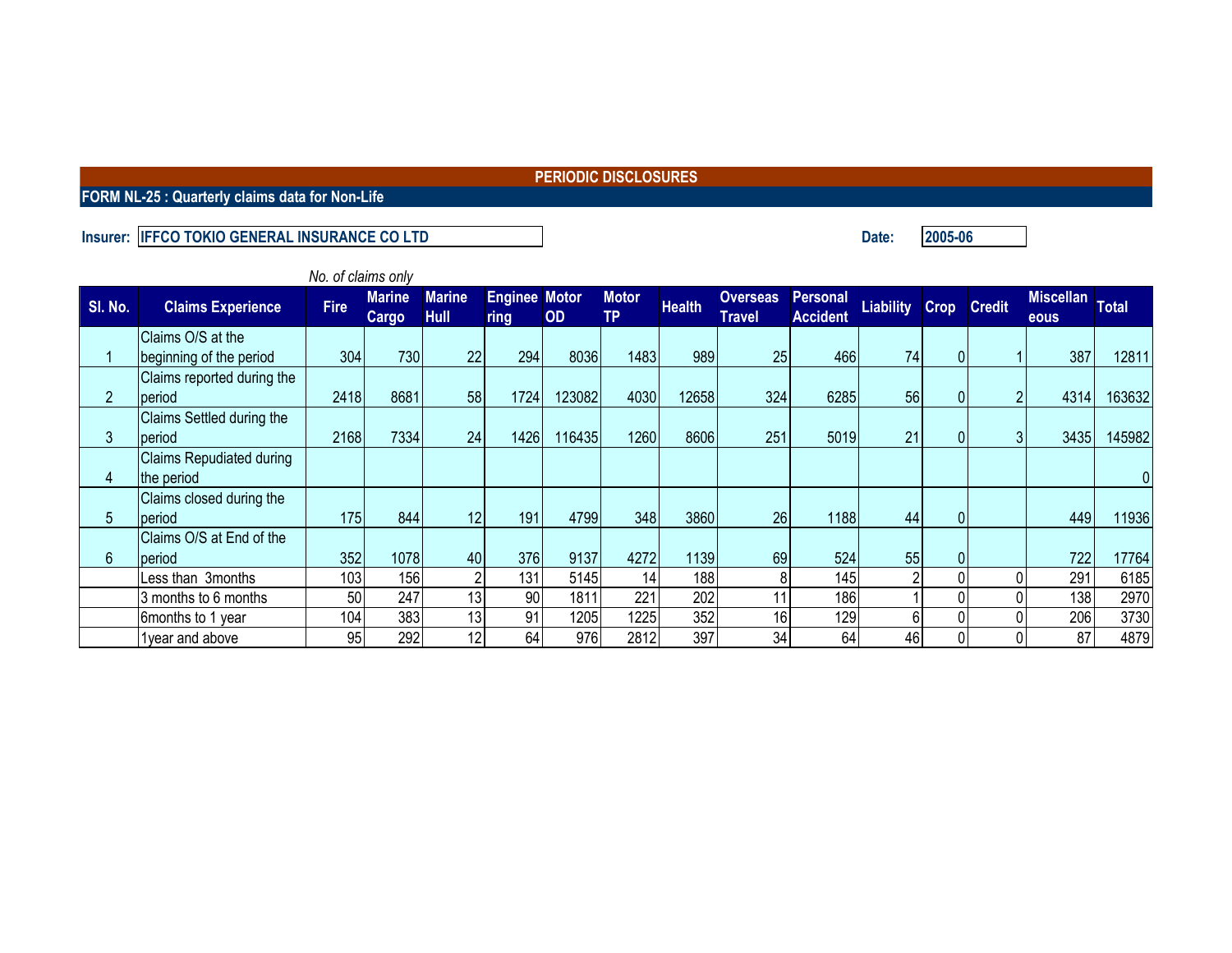## **Form NL-26-CLAIMS INFORMATION -KG TABLE I**

| Name of Insurer: IFFCO-TOKIO General Insurance Company Limited<br>Registration Number: 106 |                                             |      |                 |            |              |                                                                                     |              |                       |            |  |  |
|--------------------------------------------------------------------------------------------|---------------------------------------------|------|-----------------|------------|--------------|-------------------------------------------------------------------------------------|--------------|-----------------------|------------|--|--|
|                                                                                            | Date of Registration: 4.12.2000             |      |                 |            |              |                                                                                     |              |                       |            |  |  |
|                                                                                            |                                             |      |                 |            |              |                                                                                     |              |                       |            |  |  |
|                                                                                            | Solvency For the Year ended 31st March 2006 |      |                 |            |              |                                                                                     |              |                       |            |  |  |
|                                                                                            |                                             |      |                 |            |              | REQUIRED SOLVENCY MARGIN BASED ON NET PREMIUM AND NET INCURRED CLAIM (IN RS. LAKHS) |              |                       |            |  |  |
|                                                                                            |                                             |      |                 |            |              |                                                                                     |              | <b>Rupees in Lacs</b> |            |  |  |
| <b>Item No</b>                                                                             | <b>Description (Clas Factors</b>            |      | Gross           | <b>Net</b> | <b>Gross</b> | <b>Net</b>                                                                          | <b>RSM-1</b> | <b>RSM-2</b>          | <b>RSM</b> |  |  |
|                                                                                            | of business)                                |      | <b>Premiums</b> | Premiums   |              | <b>Incurred Claims Incurred Claims</b>                                              |              |                       |            |  |  |
|                                                                                            | Fire                                        | 0.50 | 26,631.28       | 5,240.44   | 24,808.19    | 1,194.64                                                                            | 2,663.20     | 3,721.20              | 3,721.20   |  |  |
|                                                                                            | <b>Marine</b>                               |      |                 |            |              |                                                                                     |              |                       |            |  |  |
|                                                                                            | 2 Marine Cargo                              | 0.60 | 3,608.35        | 2,512.90   | 3,301.13     | 2,330.55                                                                            | 502.58       | 699.17                | 699.17     |  |  |
|                                                                                            | 3 Marine Hull                               | 0.50 | 1,013.23        | 132.46     | 466.31       | 121.67                                                                              | 101.40       | 69.90                 | 101.40     |  |  |
|                                                                                            | <b>Miscellaneous</b>                        |      |                 |            |              |                                                                                     |              |                       |            |  |  |
|                                                                                            | 4 Motor                                     | 0.75 | 37,807.72       | 29,842.04  | 17,289.16    | 13,555.38                                                                           | 5,968.41     | 4,066.61              | 5,968.41   |  |  |
|                                                                                            | 5 Engineering                               | 0.50 | 6,595.40        | 2,049.09   | 3,033.96     | 478.64                                                                              | 659.60       | 455.10                | 659.60     |  |  |
|                                                                                            | 6 Aviation                                  | 0.50 | 72.70           | 5.96       |              |                                                                                     | 7.20         |                       | 7.20       |  |  |
|                                                                                            | 7 Liabilities                               | 0.75 | 727.69          | 265.45     | 70.91        | 61.05                                                                               | 109.20       | 18.32                 | 109.20     |  |  |
|                                                                                            | 8 Others                                    | 0.70 | 7,963.62        | 3,756.58   | 5,050.94     | 2,760.94                                                                            | 1,115.00     | 1,060.80              | 1,115.00   |  |  |
|                                                                                            | 9 Health Insurance                          | 0.75 | 5,184.19        | 4,025.93   | 4,941.47     | 3,904.62                                                                            | 805.19       | 1,171.39              | 1,171.39   |  |  |
|                                                                                            | Total                                       |      | 89,604.18       | 47,830.85  | 58,962.07    | 24,407.49                                                                           | 11,931.78    | 11,262.49             | 13,552.57  |  |  |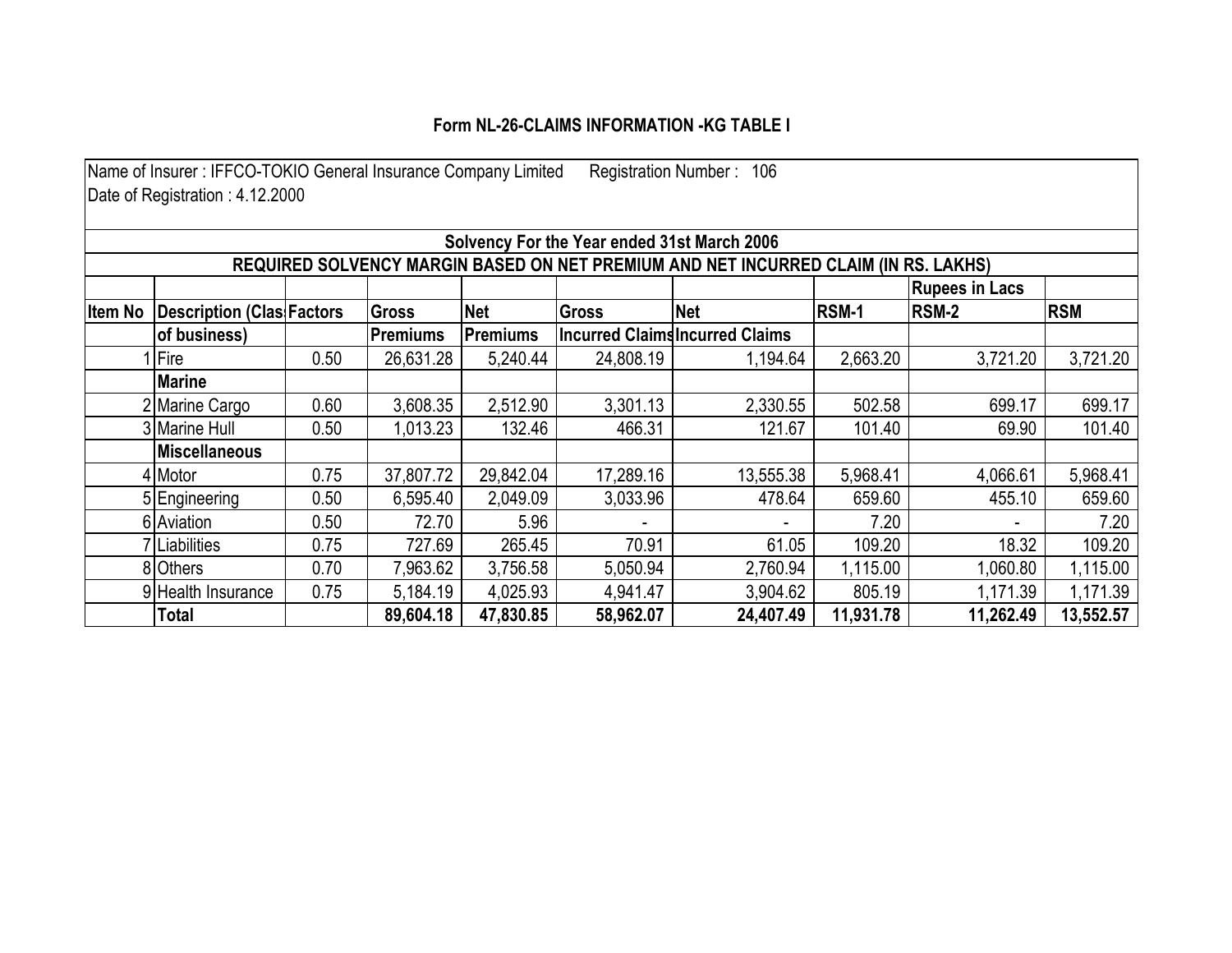**FORM NL-27: Offices information for Non-Life**

| Insurer: IFFCO TOKIO General Insurance Co. Ltd. | Date: 2005-06 |
|-------------------------------------------------|---------------|
|-------------------------------------------------|---------------|

| SI. No.        |                       | <b>Office Information</b>                   | <b>Number</b> |
|----------------|-----------------------|---------------------------------------------|---------------|
|                |                       | No. of offices at the beginning of the year | 33            |
| $\overline{2}$ |                       | No. of branches approved during the year    |               |
| 3              |                       | No. of   Out of approvals of previous year  |               |
| 4              |                       | branches Out of approvals of this year      |               |
| 5              |                       | No. of branches closed during the year      |               |
| 6              |                       | No of branches at the end of the year       | 33            |
|                |                       | No. of branches approved but not opend      |               |
| 8              | No. of rural branches |                                             |               |
| 9              |                       | No. of urban branches                       | 33            |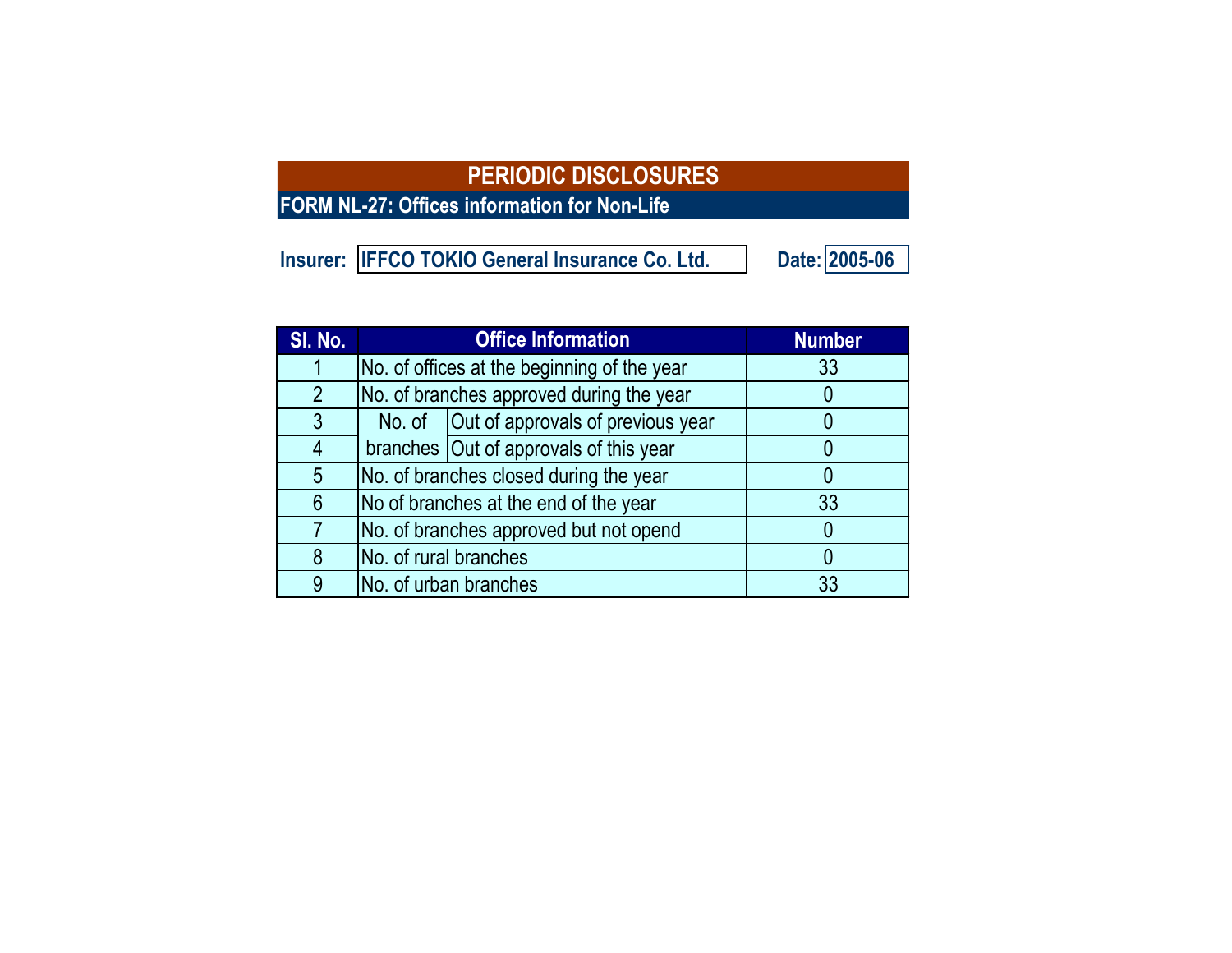## **IFFCO TOKIO General Insurance Co. Ltd.**

**FORM - NL 28 - STATEMENT OF ASSETS - 3B COMPANY NAME & CODE: IFFCO-TOKIO GENERAL INSURANCE CO LTD & 106 STATEMENT AS ON : AS AT 31st MARCH 2006 (Provisional) STATEMENT OF INVESTMENT ASSETS ( Business within India) PERIODICITY OF SUBMISSION: YEARLY**

**PART A**

|       |   |                                                                                          |                      | <b>AMOUNT AS PER</b> |           |              | %             | <b>MARKET</b> |
|-------|---|------------------------------------------------------------------------------------------|----------------------|----------------------|-----------|--------------|---------------|---------------|
|       |   |                                                                                          |                      |                      | REG.      | <b>TOTAL</b> | <b>ACTUAL</b> | <b>VALUE</b>  |
| S.No. |   | <b>INVESTMENT ASSETS</b>                                                                 | <b>PERCENTAGE</b>    | <b>SH</b>            | <b>PH</b> | (SH+PH)      |               |               |
|       |   | <b>Central Government Securities</b>                                                     | Not less than<br>20% | 9,805                | 14,707    | 24512        | 40%           | 24433         |
|       |   | State Government Securities and other Guaranteed<br>2 securities including (I) above     | Not less than<br>30% | 9805                 | 14707     | 24512        | 40%           | 24433         |
|       |   | Housing and Loans to SG for Housing and Fire Fighting<br>3 Equipment being not less than | Not less than 5%     | 1,620                | 2,430     | 4050         | 7%            | 4006          |
|       |   | 4 Approved Investments                                                                   |                      |                      |           |              |               |               |
|       | а | <b>Infrastructure and Social Sector</b>                                                  |                      |                      |           |              |               |               |
|       |   | (I) Infrastructure Sector                                                                | Not less than        | 3,077                | 4,616     | 7693         | 13%           | 7342          |
|       |   | (ii) Social Sector                                                                       | 10%                  |                      |           |              |               |               |
|       |   | (I) Others -governed by Exposure Norms                                                   |                      | 9789                 | 14683     | 24472        | 40%           | 24472         |
|       |   | (ii) Out of the above 55%, Amount invested in                                            | Not exceeding        |                      |           |              |               |               |
|       |   | 'Other than Approved Investments' not to exceed                                          | 55%                  |                      |           |              |               |               |
|       |   | 25%                                                                                      |                      |                      |           |              | $0\%$         | 0             |
|       |   | TOTAL INVESTMENT ASSETS                                                                  | 100%                 | 24291                | 36436     | 60727        | 100%          | 60252         |

## **CERTIFICATION**

Certified that the information given herein are correct and complete to the best of my knowledge and belief and nothing has been concealed or supressed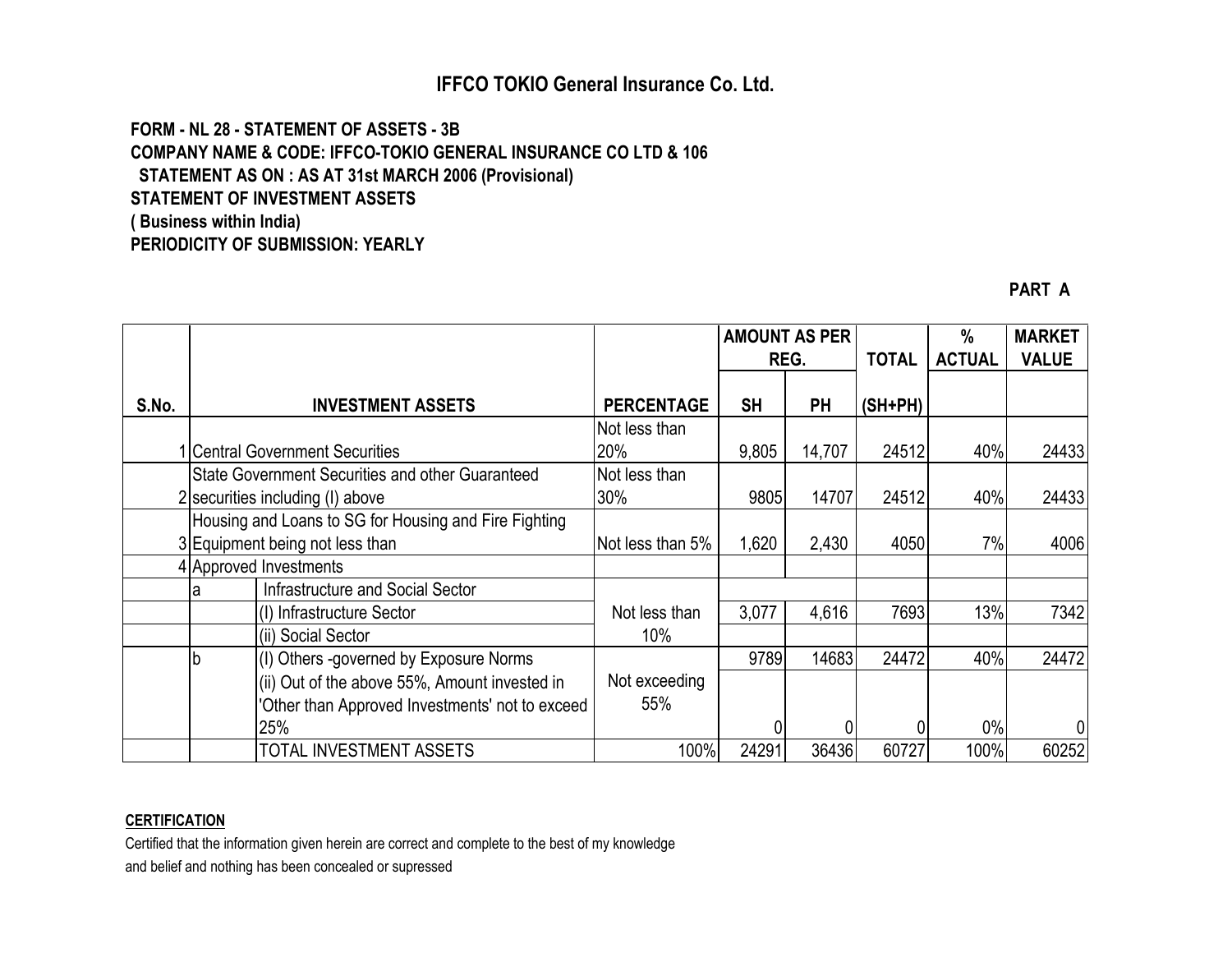### **IFFCO TOKIO General Insurance Co. Ltd.**

#### **FORM - NL 28 COMPANY NAME & CODE: IFFCO-TOKIO GENERAL INSURANCE CO LTD & 106 STATEMENT AS ON : 31st MARCH 2006 (Provisional) STATEMENT OF NON-INVESTMENT ASSETS ( Business within India) PERIODICITY OF SUBMISSION: QUARTERLY**

#### **PART B**

|      |                                   |              | Rs in Lakhs)  |
|------|-----------------------------------|--------------|---------------|
| SNO. | <b>PARTICULARS</b>                |              | <b>AMOUNT</b> |
|      | REAL ESTATE(NOT HELD AS           |              |               |
|      | 1 INVESTMENT ASSETS)              |              |               |
|      | 2 FIXED ASSETS                    |              | 1457          |
|      | 3 LOANS                           |              | $\Omega$      |
|      | CASH, BANK BALANCE & REMITTANCE   |              |               |
|      | 4 IN TRANSIT                      |              | 2270          |
|      |                                   |              |               |
|      | 5 ADVANCES TO/DEPOSIT WITH OTHERS |              | 852           |
|      | 6 DEPOSIT WITH CEEDING COMPANIES  |              | $\Omega$      |
|      | 7 PREPAID EXPENSES                |              | 67            |
|      | ADVANCES TO OFFICERS AND          |              |               |
|      | 8 DIRECTIORS                      |              |               |
|      | ADVANCE TAX & TAX DEDUCTED AT     |              | 624           |
|      | 9 SOURCE (NET OF PROVISION)       |              |               |
|      | OUTSTANDING INTEREST(ON           |              | 1305          |
|      | 10 INVESTMENTS)                   |              |               |
|      | 11 INTEREST ON LOANS OUTSTANDING  |              | 0             |
|      | 12 OUTSTANDING PREMIUM            |              | 70            |
|      | 13 FOREIGN AGENT BALANCES         |              | $\mathbf 0$   |
|      | AMOUNT DUE FROM OTHER INSURERS    |              | 10685         |
|      | 14 (NET)                          |              |               |
|      | 15 AGENTS BALANCES                |              | 0             |
|      | 16 DUE FROM SUBSIDIARIES          |              |               |
|      | 17 TRUST/SEMI TRUST ACCOUNT       |              | 0             |
|      | OTHER ACCOUNTS (INTER OFFICE      |              | 0             |
|      | 18 AND CONTROL ACCOUNTS)          |              |               |
|      | 19 FAIR VALUE CHANGE ACCOUNT      |              | 0             |
|      | 20 STOCK OF STATIONERY            |              | $\mathbf 0$   |
|      | 21 OTHERS (SPECIFY)               |              | 0             |
|      |                                   | <b>Total</b> | 17,329        |

### **CERTIFICATION**

Certified that the information given herein are correct and complete to the best of my knowledge and belief and nothing has been concealed or supressed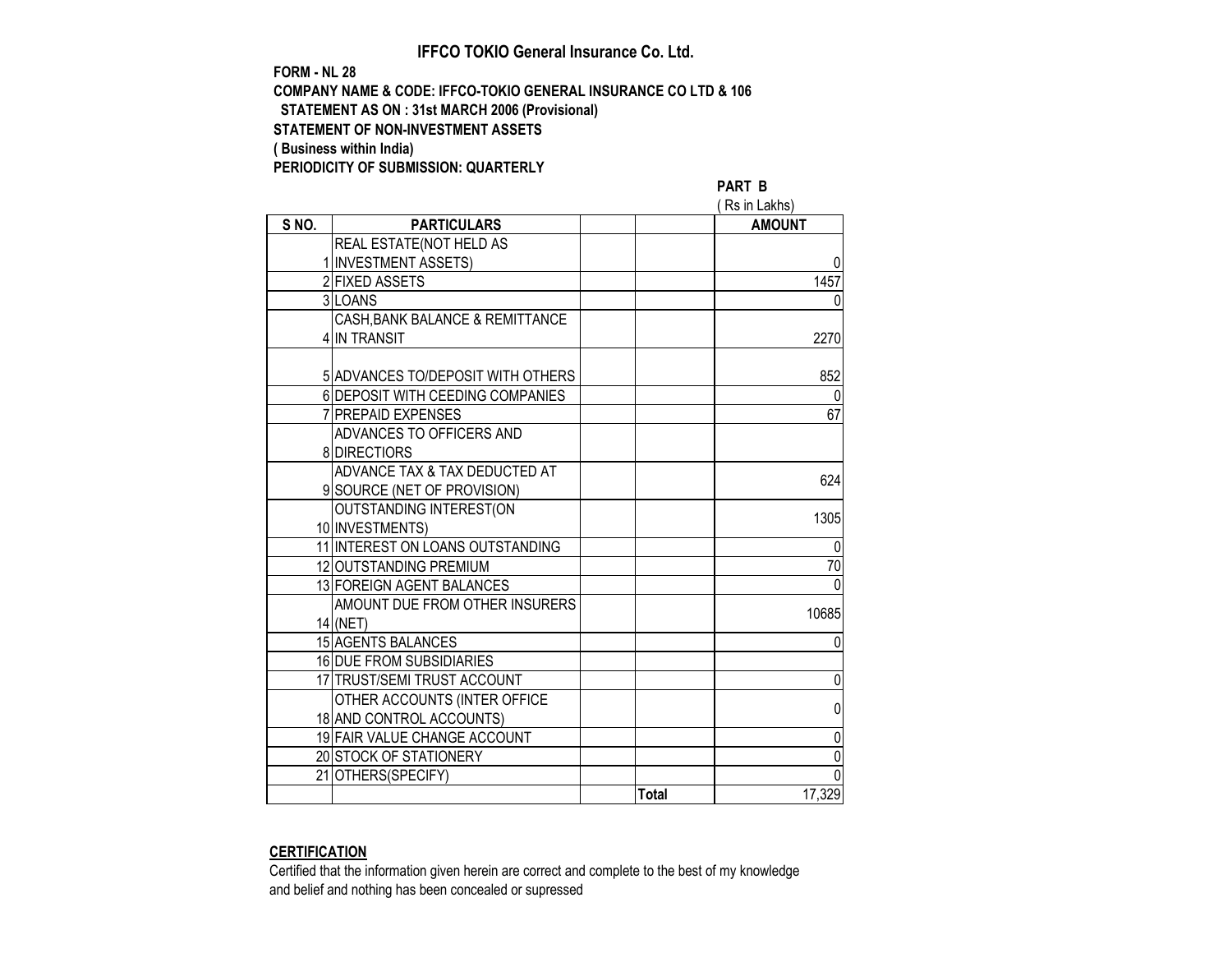#### **PERIODIC DISCLOSURES FORM NL-30: Analytical Ratios**

| Insurer:       | <b>IFFCO TOKIO General Insurance Co. Ltd.</b>                                                                     | Date:                      | 2005-06                     |
|----------------|-------------------------------------------------------------------------------------------------------------------|----------------------------|-----------------------------|
| SI.No.         | <b>Particular</b>                                                                                                 | For the Year 2005-06       | <b>For the Year 2004-05</b> |
| $\mathbf{1}$   | <b>Gross Premium Growth Rate</b>                                                                                  |                            |                             |
|                | <b>FIRE</b>                                                                                                       | 52%                        | 21%                         |
|                | <b>MARINE</b>                                                                                                     | 49%                        | 26%                         |
|                | <b>MISCELLANEOUS</b>                                                                                              | 99%                        | 89%                         |
| $\overline{2}$ | Gross Premium to shareholders' fund ratio                                                                         | 319%                       | 396%                        |
| 3              | Growth rate of shareholders'fund                                                                                  | 123%                       | 12%                         |
| $\overline{4}$ | <b>Net Retention Ratio</b>                                                                                        |                            |                             |
|                | <b>FIRE</b>                                                                                                       | 20%                        | 20%                         |
|                | <b>MARINE</b>                                                                                                     | 57%                        | 51%                         |
|                | <b>MISCELLANEOUS</b>                                                                                              | 68%                        | 63%                         |
| 5              | <b>Net Commission Ratio</b>                                                                                       |                            |                             |
|                | <b>FIRE</b>                                                                                                       | $-105%$                    | $-118%$                     |
|                | <b>MARINE</b>                                                                                                     | 4%                         | $-2%$                       |
|                | <b>MISCELLANEOUS</b>                                                                                              | 3%                         | $-3%$                       |
| $6\phantom{1}$ | Expense of Management to Gross Direct Premium Ratio                                                               | 25%                        | 26%                         |
| $\overline{7}$ | <b>Combined Ratio</b>                                                                                             | 78%                        | 68%                         |
| 8              | Technical Reserves to net premium ratio                                                                           | 76%                        | 79%                         |
| 9              | Underwriting balance ratio                                                                                        | $-2%$                      | 2%                          |
| 10             | <b>Operating Profit Ratio</b>                                                                                     | 56%                        | 10%                         |
| 11             | Liquid Assets to liabilities ratio                                                                                | 78%                        | 92%                         |
| 12             | Net earning ratio                                                                                                 | 3%                         | 6%                          |
| 13             | return on net worth ratio                                                                                         | 5%                         | 12%                         |
| 14             | Available Solvency Margin Ratio to Required Solvency Margin Ratio                                                 | 1.95%                      | 1.72%                       |
| 15             | <b>NPA Ratio</b>                                                                                                  |                            |                             |
|                | <b>Gross NPA Ratio</b>                                                                                            | $\mathbf{0}$               | $\mathbf{0}$                |
|                | <b>Net NPA Ratio</b>                                                                                              | $\Omega$                   | $\overline{0}$              |
|                |                                                                                                                   |                            |                             |
| $\mathbf{1}$   | <b>Equity Holding Pattern for Non-Life Insurers</b><br>(a) No. of shares                                          | (Rs in Lakhs)<br>220000000 | 100000000                   |
| $\overline{2}$ | (b) Percentage of shareholding (Indian / Foreign)                                                                 | 74/26                      | 74/26                       |
| 3              | (c) % of Government holding (in case of public sector insurance companies)                                        | <b>NIL</b>                 | <b>NIL</b>                  |
|                | (a) Basic and diluted EPS before extraordinary items (net of tax expense) for the period                          |                            |                             |
| 4              | (not to be annualized)                                                                                            | 0.92                       | 1.23                        |
| 5              | (b) Basic and diluted EPS after extraordinary items (net of tax expense) for the period (not<br>to be annualized) | 0.92                       | 1.23                        |
| 6              | (iv) Book value per share (Rs)                                                                                    | 12.72                      | 12.53                       |

Note :- The figure of Net Perimum has been computed as per Schedule 1 of Audited Accounts.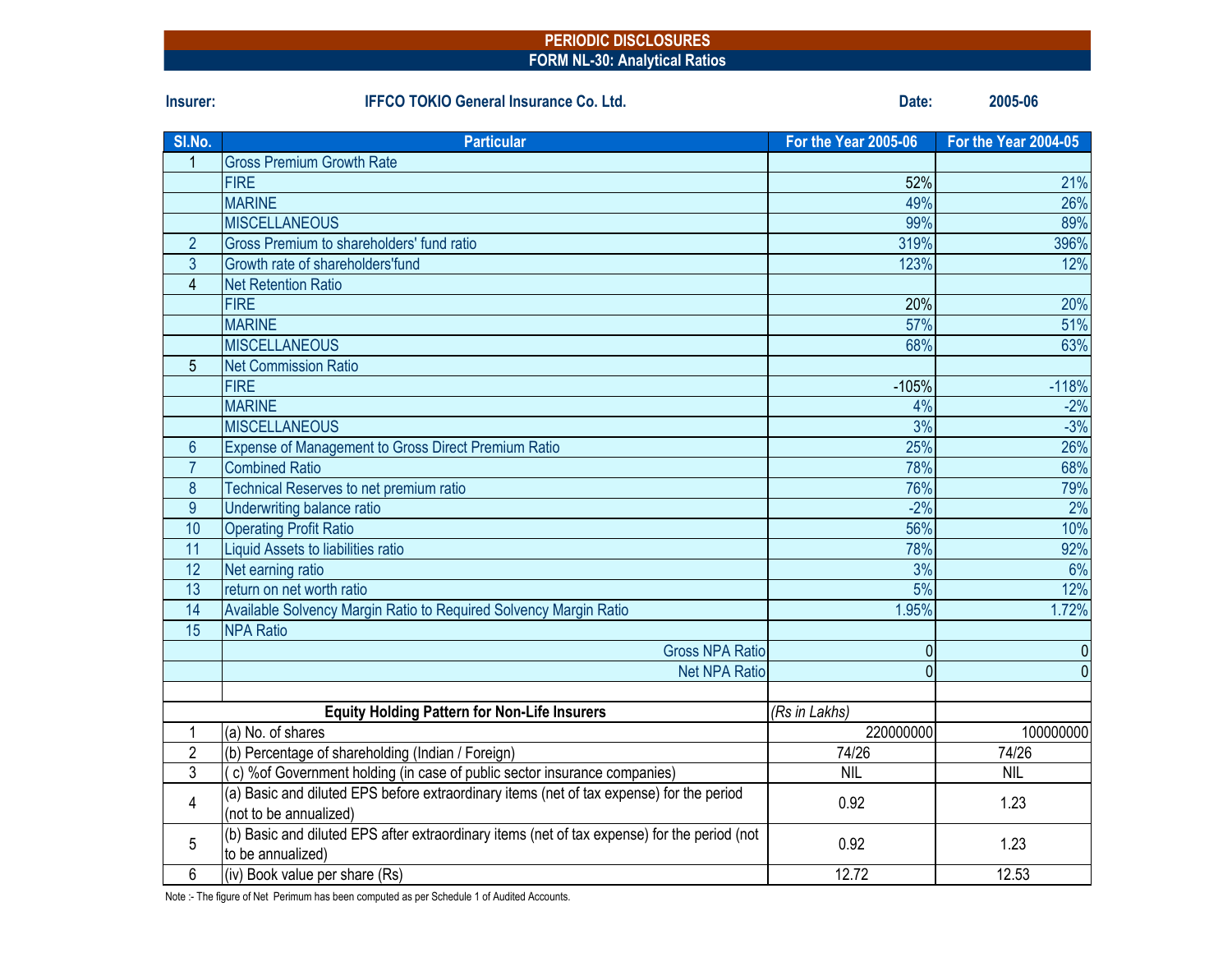# NL-31-Rel Par IRDA Periodic Disclosures **PERIODIC DISCLOSURES**

# **FORM NL-31: Related Party Transactions**

| Insurer:       | <b>IFFCO-TOKIO GENERAL INSURANCE COMPANY LIMITED</b> | Date: 2005-06                                                      |                                                                   |                        |                                   |
|----------------|------------------------------------------------------|--------------------------------------------------------------------|-------------------------------------------------------------------|------------------------|-----------------------------------|
|                |                                                      | (Rs in Lakhs)                                                      |                                                                   |                        |                                   |
|                |                                                      | <b>Related Party Transactions</b><br><b>Nature of Relationship</b> | <b>Description of</b>                                             |                        | Consideration paid /<br>received* |
| SI.No.         | <b>Name of the Related Party</b>                     | with the Company                                                   | Transactions /<br><b>Categories</b>                               | <b>Current</b><br>Year | <b>Previous Year</b>              |
| 1              | Indian Farmers Fertilisers Coop. Ltd                 | Promoters with more than IPremium collected<br>20% Voting rights   | from direct business                                              | 3,718                  | 3,030                             |
| $\overline{2}$ | Indian Farmers Fertilisers Coop. Ltd                 | Promoters with more than<br>20% Voting rights                      | Claims paid on direct<br>basis                                    | 1,312                  | 639                               |
| 3              | Indian Farmers Fertilisers Coop. Ltd                 | Promoters with more than<br>20% Voting rights                      | Payment of Rent and<br>other expenses                             | 229                    | 125                               |
| 4              | Indian Farmers Fertilisers Coop. Ltd                 | Promoters with more than<br>20% Voting rights                      | Payment of salaries<br>to deputed staff                           |                        |                                   |
| 5              | Indian Farmers Fertilisers Coop. Ltd                 | Promoters with more than<br>20% Voting rights                      | <b>Payment of Dividend</b>                                        |                        | 255                               |
| $6\phantom{1}$ | Indian Farmers Fertilisers Coop. Ltd                 | Promoters with more than<br>20% Voting rights                      | Deposits for<br>insurance Premium                                 | 25                     | 25                                |
| $\overline{7}$ | Indian Farmers Fertilisers Coop. Ltd                 | Promoters with more than<br>20% Voting rights                      | Amt payable /<br>(receivable) at the<br><b>Balance Sheet date</b> | (1)                    |                                   |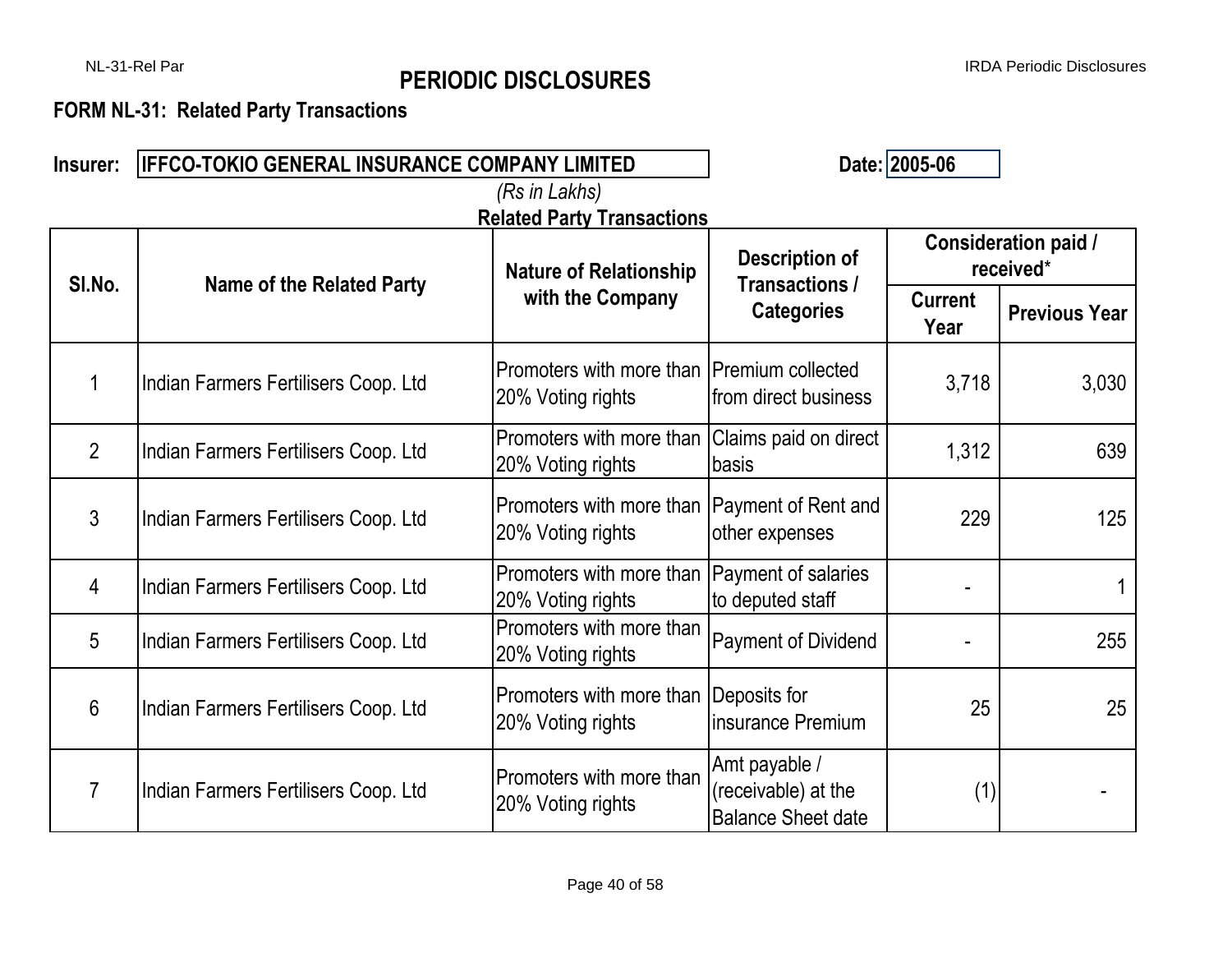# **FORM NL-31: Related Party Transactions**

| 8  | Tokio Marine & Fire Insurance Co Ltd | <b>Associate of Promoter</b><br>with more than 20%<br>Voting rights | Premium on cessions<br>to re-insurers                             | 319   | 157   |
|----|--------------------------------------|---------------------------------------------------------------------|-------------------------------------------------------------------|-------|-------|
| 9  | Tokio Marine & Fire Insurance Co Ltd | <b>Associate of Promoter</b><br>with more than 20%<br>Voting rights | <b>Commission earned</b><br>on premium cessions                   | 84    | 41    |
| 10 | Tokio Marine & Fire Insurance Co Ltd | <b>Associate of Promoter</b><br>with more than 20%<br>Voting rights | Losses recovered<br>from Reinsures                                | 15    |       |
| 11 | Tokio Marine & Fire Insurance Co Ltd | <b>Associate of Promoter</b><br>with more than 20%<br>Voting rights | Amt payable /<br>(receivable) at the<br><b>Balance Sheet date</b> | 103   | 115   |
| 12 | Tokio Marine Global Re Ltd.          | <b>Associate of Promoter</b><br>with more than 20%<br>Voting rights | Premium on cessions<br>to re-insurers                             | 1,385 | 1,091 |
| 13 | <b>Tokio Marine Global Re Ltd.</b>   | <b>Associate of Promoter</b><br>with more than 20%<br>Voting rights | <b>Commission earned</b><br>on premium cessions                   | 521   | 413   |
| 14 | Tokio Marine Global Re Ltd.          | <b>Associate of Promoter</b><br>with more than 20%<br>Voting rights | Losses recovered<br><b>Ifrom Reinsures</b>                        | 948   | 281   |
| 15 | Tokio Marine Global Re Ltd.          | <b>Associate of Promoter</b><br>with more than 20%<br>Voting rights | Amt payable /<br>(receivable) at the<br><b>Balance Sheet date</b> | (201) | 397   |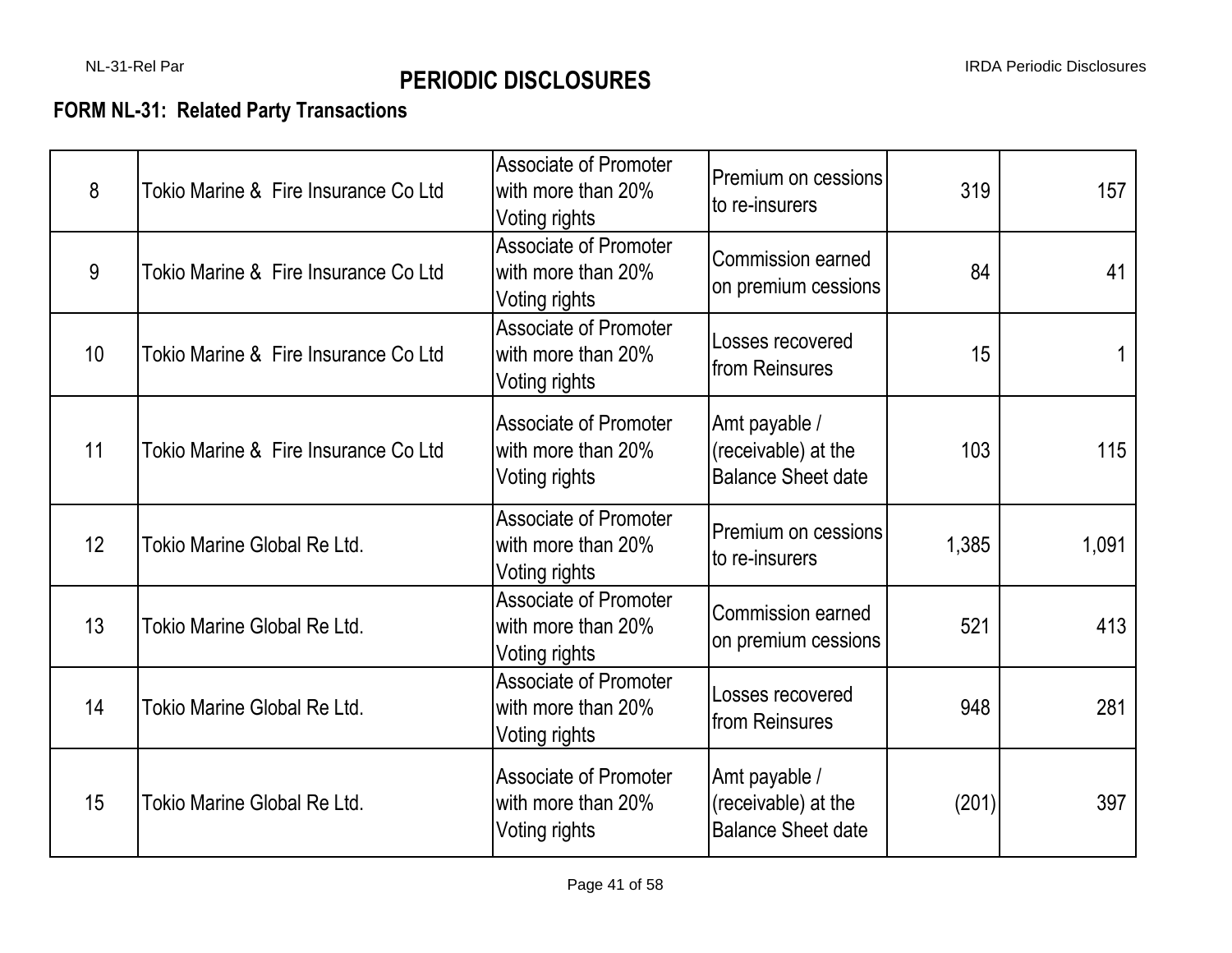# **FORM NL-31: Related Party Transactions**

| 16 | <b>IFFCO-TOKIO Insurance Services Ltd</b>              | Subsidiary of the<br>Company with 100%<br>Voting rights | Premium collected<br>from direct business                         | 3              | 1    |
|----|--------------------------------------------------------|---------------------------------------------------------|-------------------------------------------------------------------|----------------|------|
| 17 | <b>IFFCO-TOKIO Insurance Services Ltd</b>              | Subsidiary of the<br>Company with 100%<br>Voting rights | Claims paid on direct<br>basis                                    | $\overline{2}$ |      |
| 18 | <b>IFFCO-TOKIO Insurance Services Ltd</b>              | Subsidiary of the<br>Company with 100%<br>Voting rights | Recovery of<br><b>Expenses</b>                                    | 135            | 165  |
| 19 | <b>IFFCO-TOKIO Insurance Services Ltd</b>              | Subsidiary of the<br>Company with 100%<br>Voting rights | Payment of<br>Commission<br>& Charges                             | 1,294          | 833  |
| 20 | <b>IFFCO-TOKIO Insurance Services Ltd</b>              | Subsidiary of the<br>Company with 100%<br>Voting rights | <b>Investment in Equity</b>                                       | 50             | 50   |
| 21 | <b>IFFCO-TOKIO Insurance Services Ltd</b>              | Subsidiary of the<br>Company with 100%<br>Voting rights | Amt payable /<br>(receivable) at the<br><b>Balance Sheet date</b> | 17             | (20) |
| 22 | Krishak Bharti Cooperative Ltd (upto 28TH<br>Nov 2005) | Shareholder with 20%<br>Voting rights                   | Premium collected<br>from direct business                         | 186            | 689  |
| 23 | Krishak Bharti Cooperative Ltd (upto 28TH<br>Nov 2005) | Shareholder with 20%<br>Voting rights                   | Claims paid on direct<br>basis                                    | 87             | 103  |
| 24 | Krishak Bharti Cooperative Ltd (upto 28TH<br>Nov 2005) | Shareholder with 20%<br>Voting rights<br>Page 42 of 58  | Payment of Rent and<br>other expenses                             | 5              | 5    |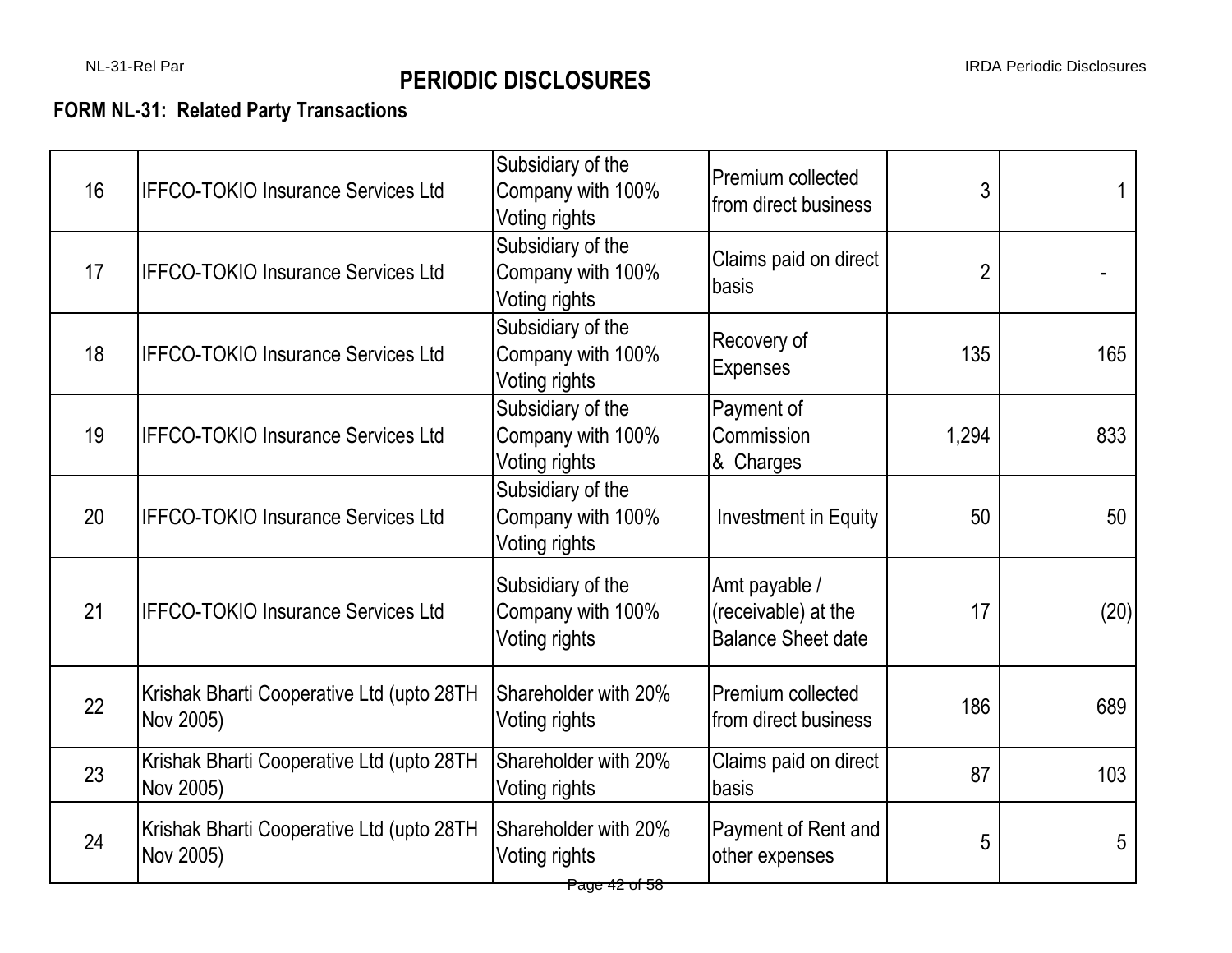# **FORM NL-31: Related Party Transactions**

| 25 | Krishak Bharti Cooperative Ltd (upto 28TH<br>Nov 2005) | Shareholder with 20%<br>Voting rights         | <b>Payment of Dividend</b>        | 100             |
|----|--------------------------------------------------------|-----------------------------------------------|-----------------------------------|-----------------|
| 26 | Krishak Bharti Cooperative Ltd (upto 28TH<br>Nov 2005) | Shareholder with 20%<br>Voting rights         | Deposits for<br>Insurance Premium | 15 <sup>1</sup> |
| 27 | Millea Asia Pte., Ltd                                  | Promoters with more than<br>20% Voting rights | <b>Payment of Dividend</b>        | 130             |

\*including the premium flow through Assocaites/ Group companies as an agent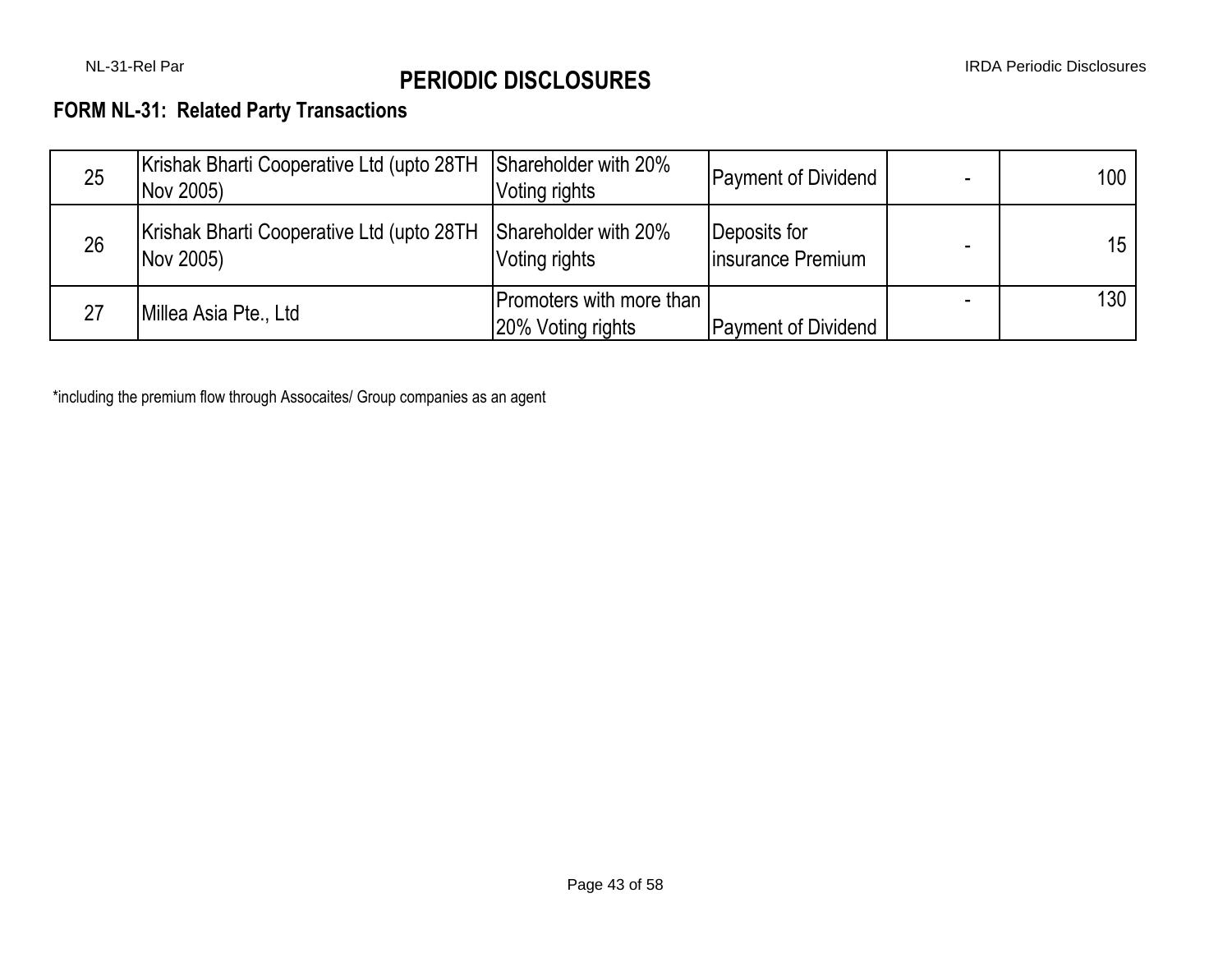**FORM NL-32 Products Information**

| <b>Insurer:</b> | <b>IFFCO TOKIO GENERAL INSURANCE CO.LTD.</b> | Date | 2005-06 |
|-----------------|----------------------------------------------|------|---------|
|-----------------|----------------------------------------------|------|---------|

|                 | <b>Products Information</b>     |                    |                                  |                                     |                               |                                        |                                            |                                            |  |  |
|-----------------|---------------------------------|--------------------|----------------------------------|-------------------------------------|-------------------------------|----------------------------------------|--------------------------------------------|--------------------------------------------|--|--|
|                 |                                 |                    |                                  |                                     |                               |                                        |                                            |                                            |  |  |
| SI. No.         | <b>Name of Product</b>          | Co.<br>Ref.<br>No. | <b>IRDA Ref.no.</b>              | <b>Class of</b><br><b>Business*</b> | <b>Category</b><br>of product | Date of<br>filing of<br><b>Product</b> | Date IRDA<br>confirmed<br>filing/ approval | <b>Applicability of Para 19</b>            |  |  |
|                 | <b>Tea Crop Insurance</b>       | N/M                |                                  | <b>Miscellaneous</b>                |                               |                                        |                                            | 14-Apr-05 deemed approved Experience rated |  |  |
| $\overline{2}$  | Hull & Machinery                | N/M                |                                  | Engineering                         |                               |                                        |                                            | 18-Apr-05 deemed approved Experience rated |  |  |
| 3               | Hull War Risk Insurance         | N/M                |                                  | Engineering                         |                               |                                        |                                            | 18-Apr-05 deemed approved Experience rated |  |  |
| 4               | <b>Carriers Legal liability</b> | N/M                | <b>F&amp;U/ITGI/CLL/05-06</b>    | Liability                           |                               | 27-Sep-05                              | 2-Nov-05                                   | <b>Internal Tarrif rated</b>               |  |  |
| 5               | Janta Personal Accider          | N/M                | <b>F&amp;U/ITGI/JPA/05-06</b>    | <b>Miscellaneous</b>                |                               | 7-Oct-05                               | 18-Nov-05                                  | <b>Internal Tarrif rated</b>               |  |  |
| $6\phantom{1}6$ | Diamontories Block              | N/M                | 25/F&U/ITGI-<br>DIAMONTORIES/06- | <b>Miscellaneous</b>                |                               | 29-Nov-05                              | 12-May, 2006                               | Packaged or customised                     |  |  |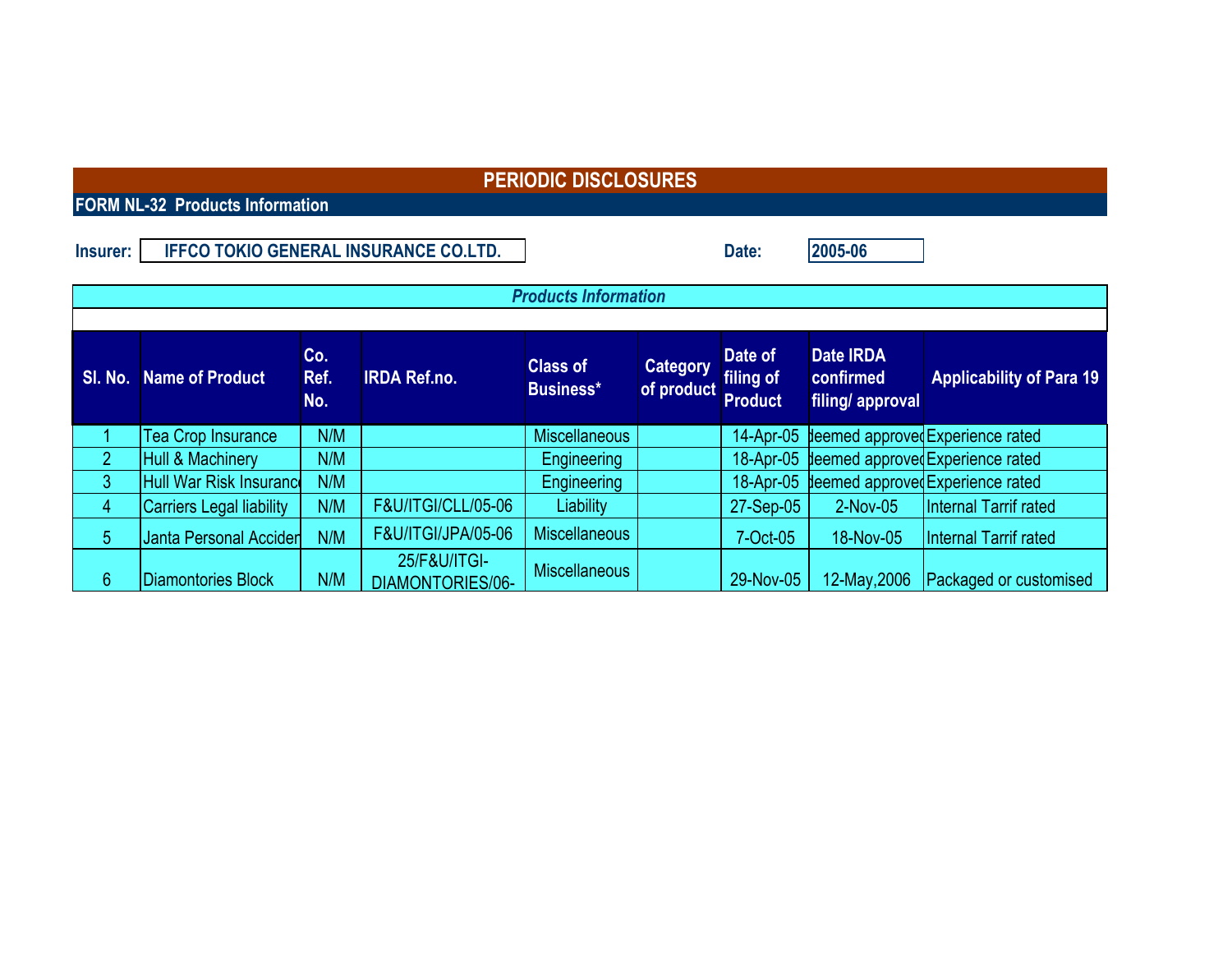# **Form NL-33-SOLVENCY MARGIN -KG II TABLE II**

Name of Insurer : IFFCO-TOKIO General Insurance Company Limited Registration Number : 106 Date of Registration: 04.12.2000 Solvency for the Year Ending on 31-March-2006 Available Solvency Margin and Solvency Ratio

| Item           | <b>Description</b>                             | Notes No | Amount    |
|----------------|------------------------------------------------|----------|-----------|
|                |                                                | 3        | (Rs Lacs) |
|                | Available Assets in Policyholders Funds:       |          | 43,811.82 |
|                | Deduct:                                        |          |           |
| $\overline{2}$ | <b>Liabilities</b>                             |          | 36,515.79 |
| $\mathfrak{Z}$ | <b>Other Liabilities</b>                       |          | 7,296.03  |
| 4              | <b>Excess of Policyholders Funds (1-2-3)</b>   |          |           |
| 5              | <b>Available Assets in Shareholders Funds:</b> |          | 34,457.15 |
|                | Deduct:                                        |          |           |
| 6              | <b>Other Liabilities</b>                       |          | 7,887.12  |
|                | <b>Excess of Shareholders Funds (5-6)</b>      |          | 26,570.03 |
| 8              | Total ASM $(4)+(7)$                            |          | 26,570.03 |
| 9              | <b>Total RSM</b>                               |          | 13,552.57 |
| 10             | <b>Solvency Ratio (Total ASM / Total RSM)</b>  |          | 1.96      |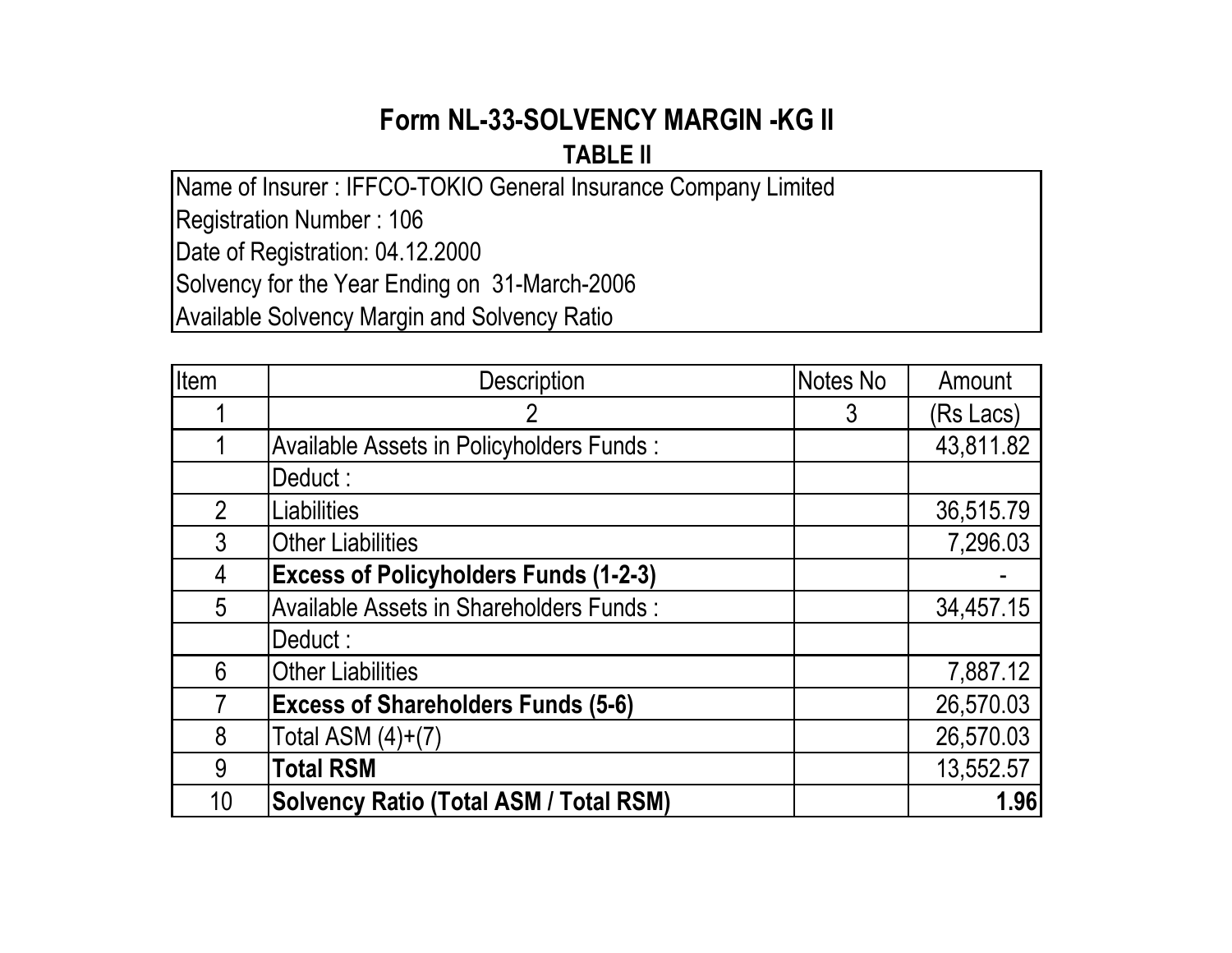**FORM NL-34: Board of Directors & Key Persons**

**Insurer: IFFCO TOKIO General Insurance Co. Ltd.** 

**1st April, 2005 to 31st March, 2006**

| <b>BOD and Key Person information</b> |                           |                                       |                                 |  |  |  |  |  |  |  |
|---------------------------------------|---------------------------|---------------------------------------|---------------------------------|--|--|--|--|--|--|--|
| SI. No.                               | Name of person            | Role/designation                      | Details of change in the period |  |  |  |  |  |  |  |
|                                       | Mr. K. Srinivasa Gowda    | Chairman                              | No change                       |  |  |  |  |  |  |  |
| $\overline{2}$                        | Mr. Takaaki Tamai         | Vice Chairman                         | No change                       |  |  |  |  |  |  |  |
| 3                                     | Mr. Surinder Kumar Jakhar | Director                              | No change                       |  |  |  |  |  |  |  |
| 4                                     | Mr. Chandra Pal Singh     | <b>Director</b>                       | No change                       |  |  |  |  |  |  |  |
| 5                                     | Mr. U.S. Awasthi          | <b>Director</b>                       | No change                       |  |  |  |  |  |  |  |
| 6                                     | Mr. B.S. Vishwanathan     | Director                              | No change                       |  |  |  |  |  |  |  |
|                                       | Mr. Rakesh Kapur          | <b>Director</b>                       | No change                       |  |  |  |  |  |  |  |
| 8                                     | Mr. Ajit Narain           | Director & CEO                        | No change                       |  |  |  |  |  |  |  |
| 9                                     | Mr. Masahiro Ogawa        | Director (Operations)                 | No change                       |  |  |  |  |  |  |  |
| 10 <sup>°</sup>                       | Mr. N.K. Kedia            | <b>Executive Director (Marketing)</b> | No change                       |  |  |  |  |  |  |  |
| 11                                    | Mr. M.K. Tandon           | <b>Financial Advisor</b>              | No change                       |  |  |  |  |  |  |  |
| 12                                    | Mr. A.P. Peethambaran     | <b>Appointed Actuary</b>              | No change                       |  |  |  |  |  |  |  |
| 13                                    | Mr. V.K. Khosla           | <b>Internal Auditor</b>               | No change                       |  |  |  |  |  |  |  |

Key Persons as defined in IRDA Registration of Companies Regulations, 2000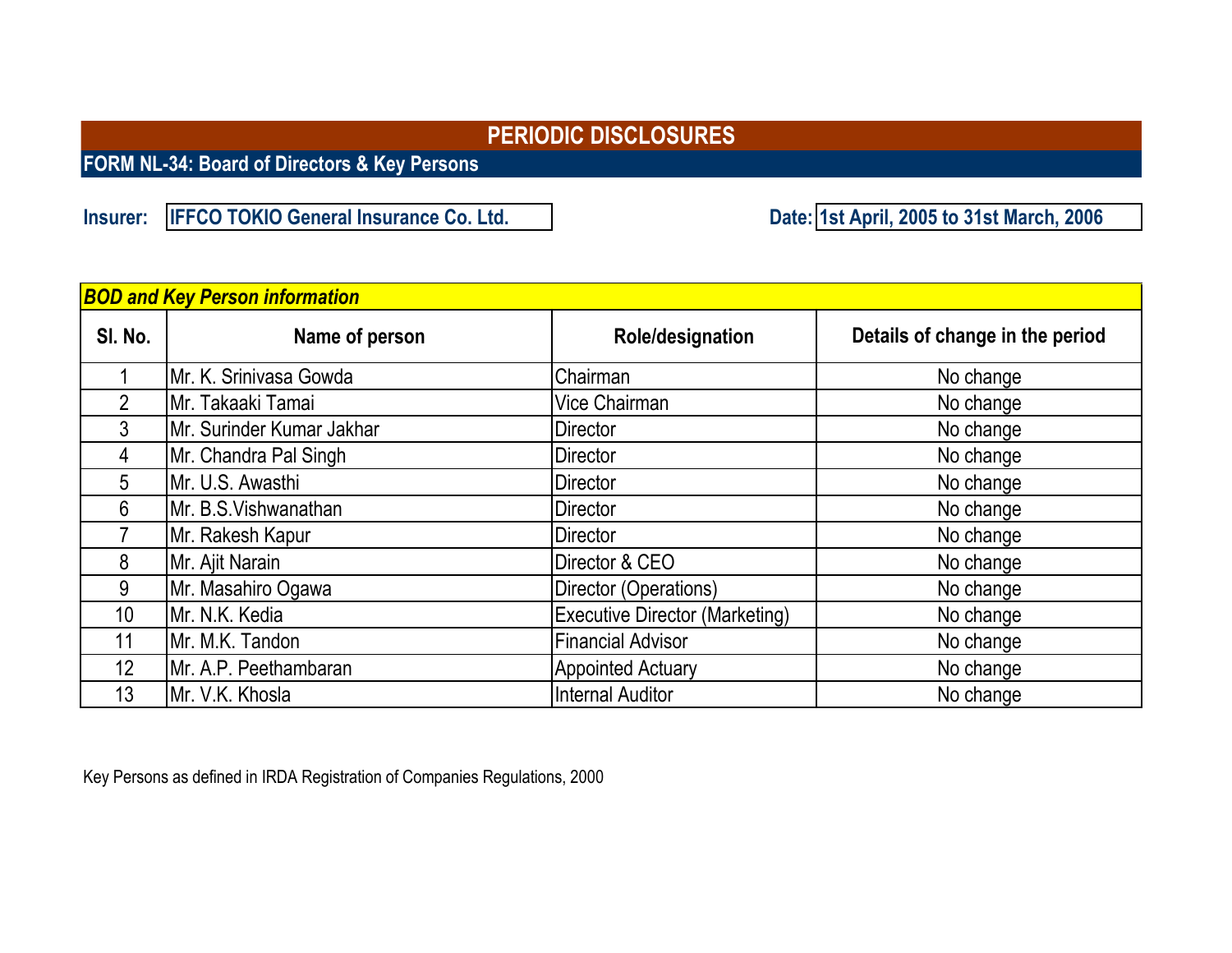## **IFFCO TOKIO General Insurance Co. Ltd.**

#### **FORM NL-35-NON PERFORMING ASSETS-7A**

**Company Name & Code:** IFFCO TOKIO General Insurance Co. ltd Registration Number : 106

**Statement as on: 31st March 2006**

**Details of Investment Portfolio Periodicity of Submission : Quarterly**

|            |                 | Interest<br>Rate<br>Total<br>Default<br><b>Default</b><br>ADeferre   Rolled  <br><b>Instru</b> |      |                                       | <b>Princip Interest</b> |                              |                             |                |             |                              |               |       |                                               |                  |                                          | Has there been<br>any Principal<br>Waiver? |  |  |
|------------|-----------------|------------------------------------------------------------------------------------------------|------|---------------------------------------|-------------------------|------------------------------|-----------------------------|----------------|-------------|------------------------------|---------------|-------|-----------------------------------------------|------------------|------------------------------------------|--------------------------------------------|--|--|
| <b>COI</b> | Company<br>Name | ment<br><b>Type</b>                                                                            | $\%$ | Has<br>there<br>been<br>revision<br>າ | O/s<br>(Book<br>Value)  | Principal<br>(Book<br>Value) | Interest<br>(Book<br>Value) | al Due<br>from | Due<br>from | <b>Deferred</b><br>Principal | d<br>Interest | Over? | <b>Board</b><br><b>Amount Approval</b><br>Ref | cation on $(\%)$ | Classifi   Provisi   Provision  <br>(Rs) |                                            |  |  |
|            |                 |                                                                                                |      |                                       |                         |                              |                             |                |             |                              |               |       |                                               |                  |                                          |                                            |  |  |
|            |                 |                                                                                                |      |                                       |                         |                              |                             |                |             |                              |               |       |                                               |                  |                                          |                                            |  |  |
|            |                 |                                                                                                |      |                                       |                         |                              |                             |                |             |                              |               |       |                                               |                  |                                          |                                            |  |  |
|            |                 |                                                                                                |      |                                       |                         |                              |                             |                |             |                              |               |       |                                               |                  |                                          |                                            |  |  |
|            |                 |                                                                                                |      |                                       |                         |                              |                             |                |             |                              |               |       |                                               |                  |                                          |                                            |  |  |
|            |                 |                                                                                                |      |                                       |                         |                              |                             |                |             |                              |               |       |                                               |                  |                                          |                                            |  |  |

#### *CERTIFICATION*

*Certified that the information given herein are correct and complete to the best of my knowledge and belief and nothing has been concealed or suppressed.*

### *Note:*

- *A. Category of Investmet (COI) shall be as per INV/GLN/001/2003-04*
- *B. FORM 7A shall be submitted in respect of each 'fund'.*
- *C. Classification shall be as per F&A-Circulars-169-Jan-07 Dt.24-01-07.*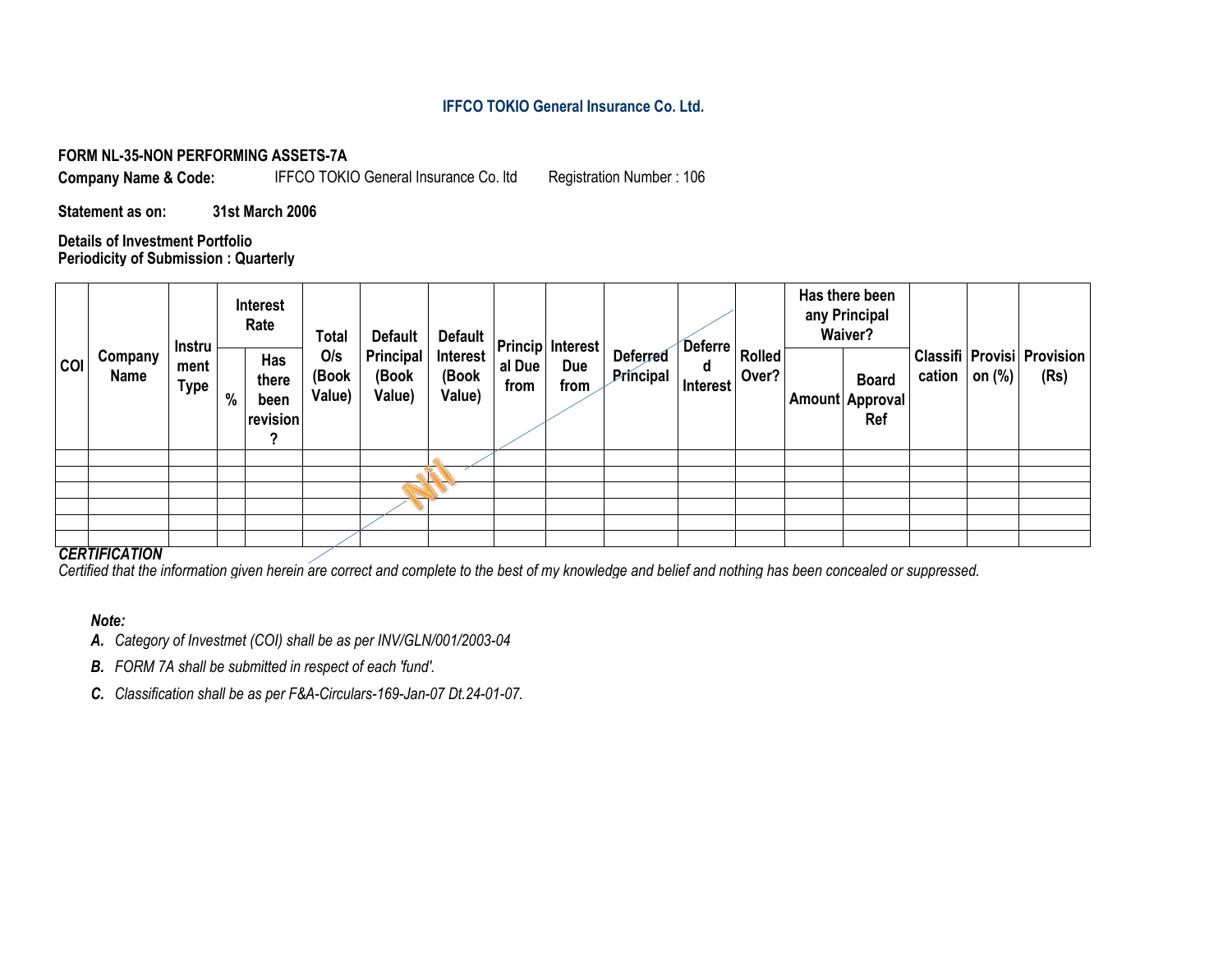## **COMPANY NAME & CODE: IFFCO-TOKIO GENERAL INSURANCE CO LTD & 106 STATEMENT AS ON : 31st MARCH 2006 PERIODICITY OF SUBMISSION: YEARLY FORM NL-36-YIELD ON INVESTMENTS 1**

|               |                                                                        |             |                   | PREVIOUS YEAR 2005-06 |              |            |
|---------------|------------------------------------------------------------------------|-------------|-------------------|-----------------------|--------------|------------|
|               |                                                                        |             |                   | <b>INCOME ON</b>      |              |            |
|               |                                                                        | <b>CAT</b>  | <b>INVESTMENT</b> | <b>INVESTMENT</b>     | <b>GROSS</b> | <b>NET</b> |
| No.l          | <b>CATEGORY OF INVESTMENTS</b>                                         | <b>CODE</b> | (Rs.)             | (RS.)                 | YIELD(%)     | YIELD(%)   |
| A             | <b>CENTRAL GOVERNMENT SECURITIES</b>                                   |             |                   |                       |              |            |
|               | <b>Central Government Bonds</b>                                        | <b>CGSB</b> | 23,406            | 1,224                 | 7.40%        | 4.91%      |
|               | <b>Central Government Guaranteed Loans</b>                             | <b>CGSL</b> |                   |                       |              |            |
|               | <b>Special Deposits</b>                                                | <b>CSPD</b> |                   |                       |              |            |
|               | Deposit under Section 7 of Insurance Act, 1938                         | <b>CDSS</b> | 1,106             | 93                    | 9.63%        | 6.39%      |
|               | <b>Treasury Bills</b>                                                  | <b>CTRB</b> |                   | 84                    | 18.76%       | 12.44%     |
|               | <b>TOTAL(A)</b>                                                        |             | 24,512            | 1,401                 |              |            |
| B             | STATE GOVERNMENT/OTHER APPROVED SECURITIES/OTHER GUARANTEED SECURITIES |             |                   |                       |              |            |
|               | <b>State Government Bonds</b>                                          | <b>SGGB</b> |                   |                       |              |            |
|               | <b>State Government Guaranteed Loans</b>                               | <b>SGGL</b> |                   |                       |              |            |
|               | <b>Other Approved Securities (excluding</b>                            |             |                   |                       |              |            |
|               | Infrastucture/Social Sector Investments)                               | <b>SGOA</b> |                   |                       |              |            |
|               | <b>Guaranteed Equity</b>                                               | <b>SGGE</b> |                   |                       |              |            |
|               | TOTAL(B)                                                               |             |                   |                       |              |            |
|               | 1.TOTAL(A+B)                                                           |             | 24,512            | 1,401                 |              |            |
|               |                                                                        |             |                   |                       |              |            |
| $\mathcal{C}$ | <b>HOUSING SECTOR INVESTMENTS</b>                                      |             |                   |                       |              |            |
|               | Loans to State Government for Housing                                  | <b>HLSH</b> |                   |                       |              |            |

**Rs In Lacs**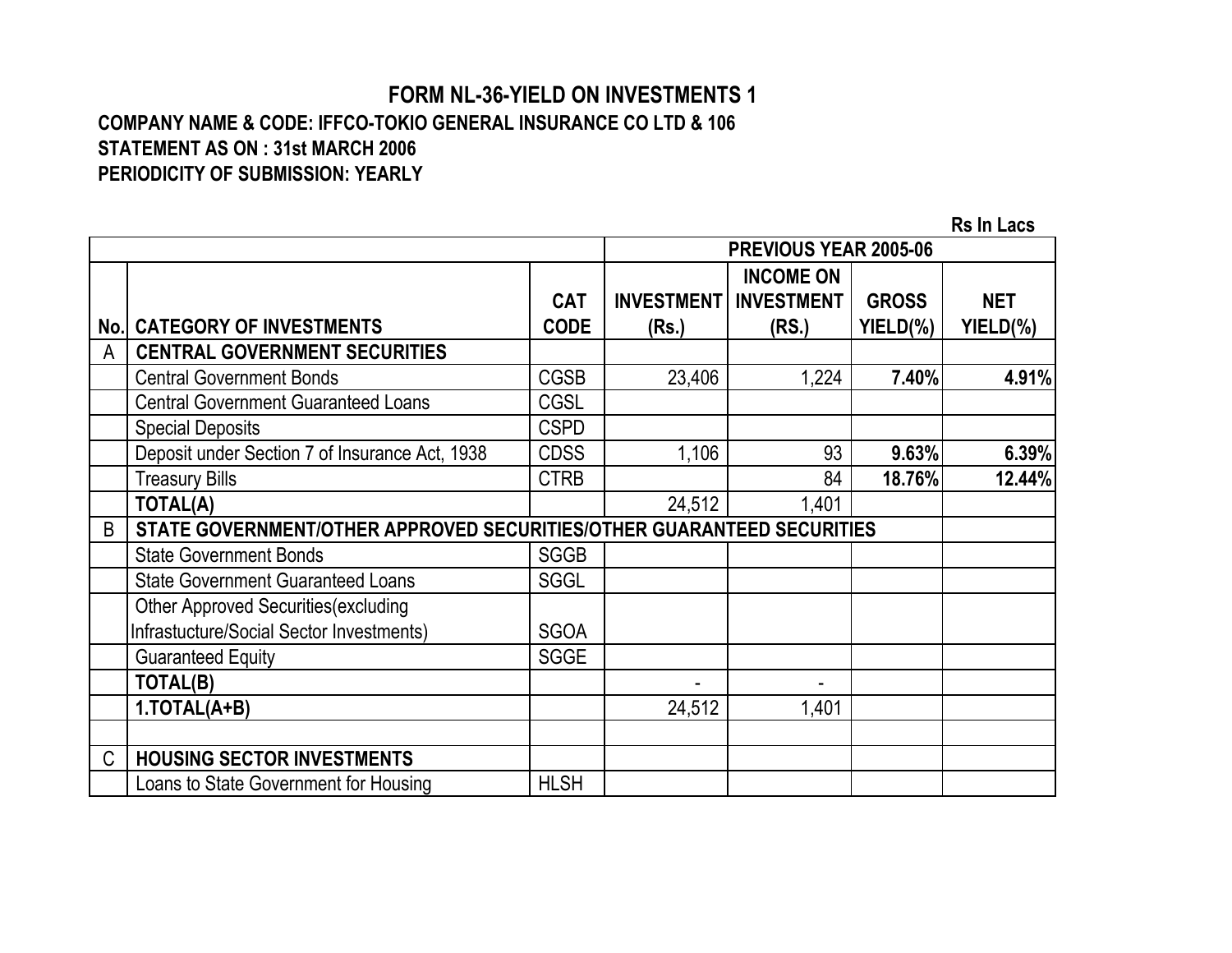| Loans to State Government for Fire Fighting                                                                                                                                         |             |       |     |        |       |
|-------------------------------------------------------------------------------------------------------------------------------------------------------------------------------------|-------------|-------|-----|--------|-------|
| Equipment                                                                                                                                                                           | <b>HLSF</b> |       |     |        |       |
| Term Loan-HUDCO                                                                                                                                                                     | <b>HTLH</b> |       |     |        |       |
| Term Loan to institutions accredited by NHB                                                                                                                                         | <b>HTLN</b> |       |     |        |       |
| <b>TAXABLE BONDS OF</b>                                                                                                                                                             |             |       |     |        |       |
| Bonds/Debentures issued by HUDCO                                                                                                                                                    | <b>HTHD</b> | 508   | 50  | 10.23% | 6.79% |
| Bonds/Debentures issued by NHB                                                                                                                                                      | <b>HTDN</b> | 867   | 75  | 9.06%  | 6.01% |
| Bonds/Debentures issued by Authority constituted<br>under any Housing/Building Scheme approved by<br>Central/State/any authority or Body constituted by<br><b>Central/State Act</b> | <b>HTDA</b> | 2,475 | 109 | 7.71%  | 5.11% |
| <b>TAXFREE BONDS OF</b>                                                                                                                                                             |             |       |     |        |       |
| Bonds/Debentures issued by HUDCO                                                                                                                                                    | <b>HFHD</b> | 200   | 12  | 6.29%  | 6.29% |
| Bonds/Debentures issued by NHB                                                                                                                                                      | <b>HFDN</b> |       |     |        |       |
| Bonds/Debentures issued by Authority constituted<br>under any Housing/Building Scheme approved by<br>Central/State/any authority or Body constituted by<br>Central/State Act        | <b>HFDA</b> |       |     |        |       |
| TOTAL (C)                                                                                                                                                                           |             | 4,050 | 246 |        |       |
|                                                                                                                                                                                     |             |       |     |        |       |
| <b>INFRASTRUCTURE/SOCIAL SECTOR INVESTMENTS</b><br>D                                                                                                                                |             |       |     |        |       |
| Infrastructure/Social Sector-Other Approved<br><b>Securities</b>                                                                                                                    | <b>ISAS</b> |       |     |        |       |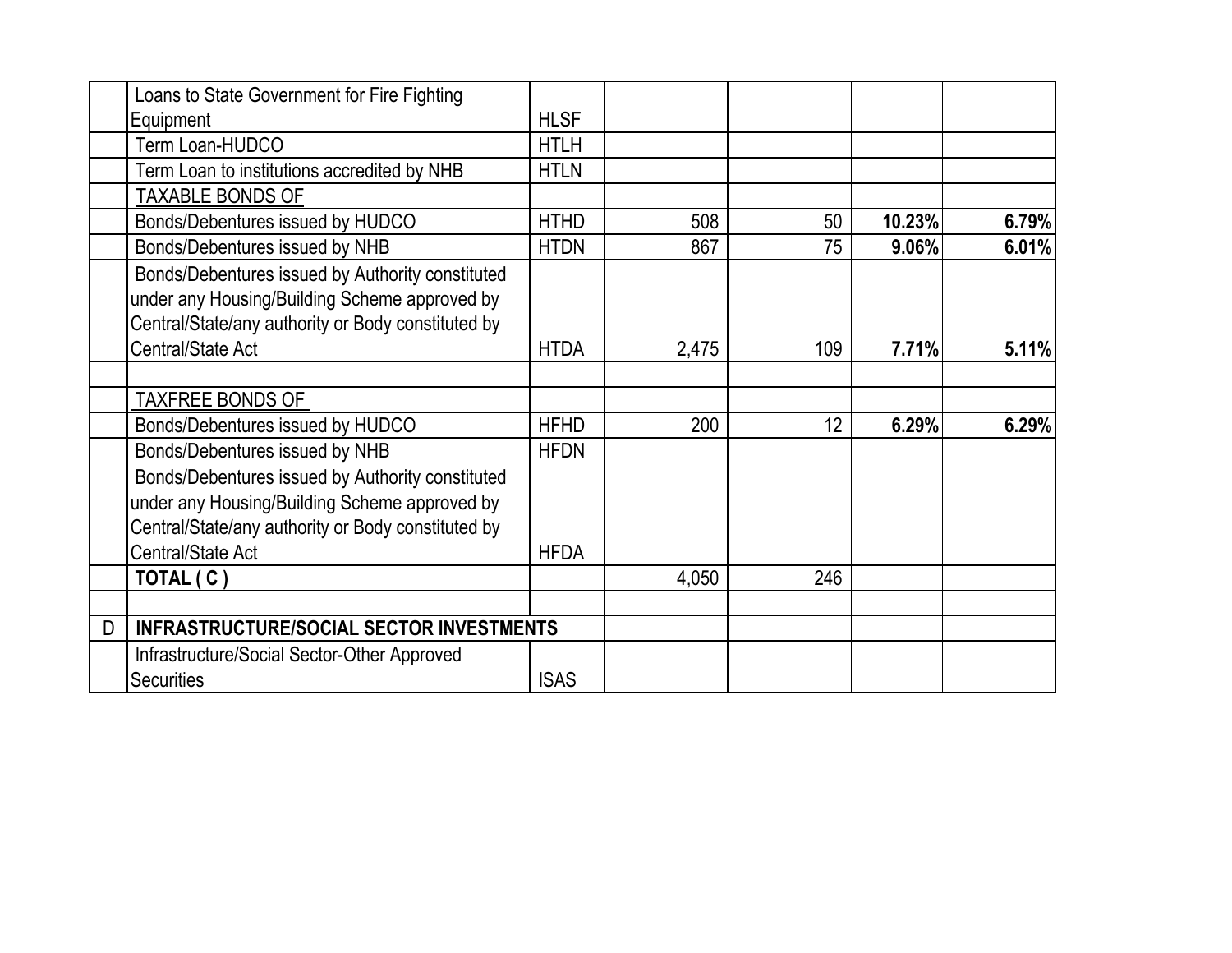|   | <b>TAXABLE BONDS OF</b>                           |             |        |     |        |        |
|---|---------------------------------------------------|-------------|--------|-----|--------|--------|
|   |                                                   |             |        |     |        |        |
|   | Infrastructure/Social Sector-PSU-Debentures/Bonds | <b>IPTD</b> | 7,390  | 355 | 6.98%  | 4.63%  |
|   | Infrastructure/Social Sector-Other Corporate      |             |        |     |        |        |
|   | Securities(Approved Investments)-                 |             |        |     |        |        |
|   | Debentures/Bonds                                  | <b>ICTD</b> | 203    | 21  | 10.87% | 7.21%  |
|   | Infrastructure/Social Sector-Term Loans(with      |             |        |     |        |        |
|   | Charge)                                           | <b>ILWC</b> |        |     |        |        |
|   |                                                   |             |        |     |        |        |
|   | <b>TAXFREE BONDS OF</b>                           |             |        |     |        |        |
|   |                                                   |             |        |     |        |        |
|   | Infrastructure/Social Sector-PSU-Debentures/Bonds | <b>IPFD</b> | 100    | 109 | 19.21% | 19.21% |
|   | Infrastructure/Social Sector-Other Corporate      |             |        |     |        |        |
|   | Securities(Approved Investments)-                 |             |        |     |        |        |
|   | Debentures/Bonds                                  | <b>ICFD</b> |        |     |        |        |
|   | TOTAL (D)                                         |             | 7,693  | 484 |        |        |
|   | 2.TOTAL(C+D)                                      |             | 11,743 | 731 |        |        |
| E | <b>INVESTMENT SUBJECT TO EXPOSURE NORMS</b>       |             |        |     |        |        |
|   | <b>ACTIVELY TRADED</b>                            |             |        |     |        |        |
|   |                                                   |             |        |     |        |        |
|   | PSU-(Approved Investment)-Equity shares-quoted    | <b>EAEQ</b> |        |     |        |        |
|   | Corporate Securities(Approved Investment)-Equity  |             |        |     |        |        |
|   | shares(Ordinary)-quoted                           | <b>EACE</b> |        |     |        |        |
|   | THINLY TRADED /UNQUOTE                            |             |        |     |        |        |
|   |                                                   |             |        |     |        |        |
|   | PSU-(Approved Investment)-Equity shares-quoted    | <b>ETPE</b> |        |     |        |        |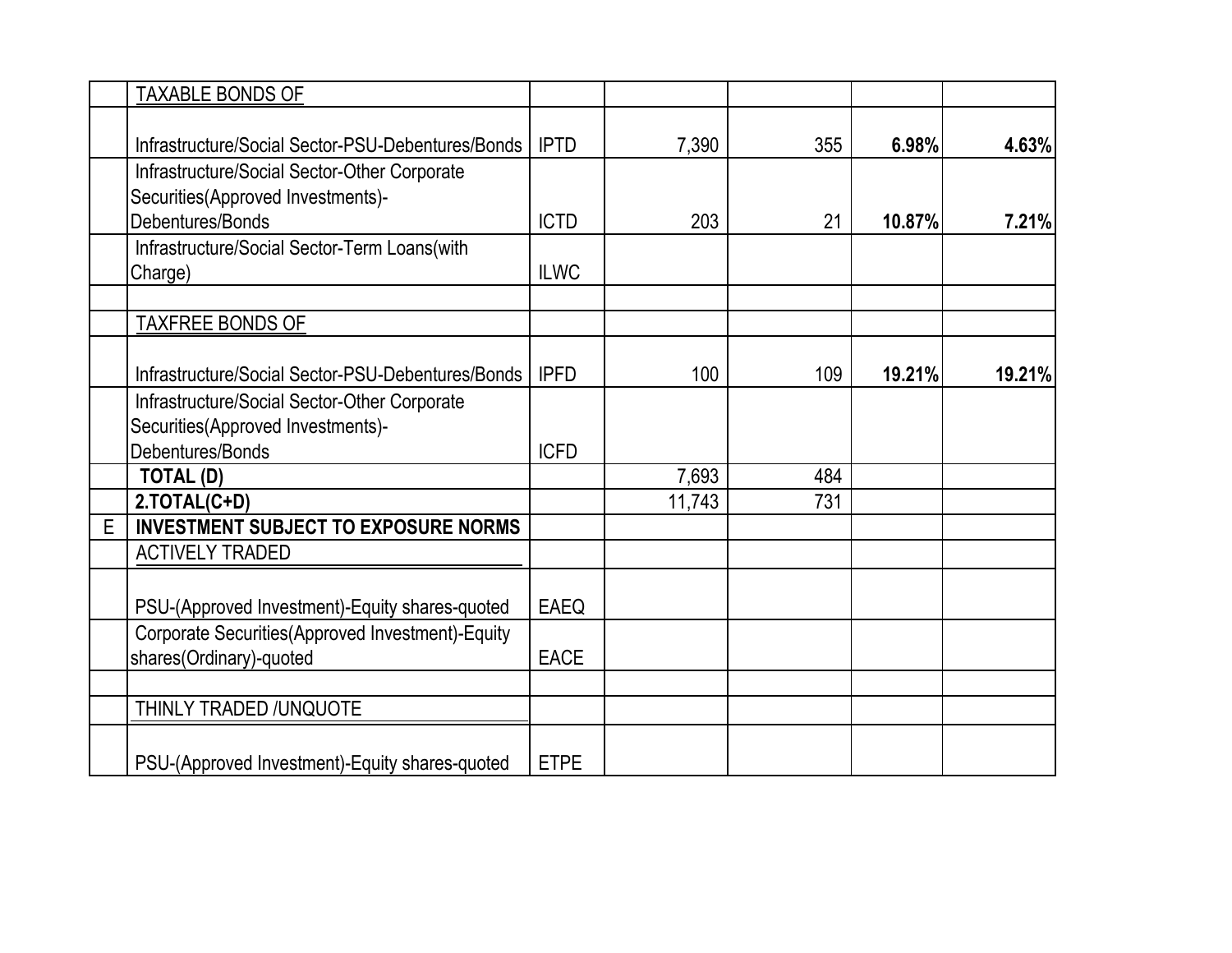| Corporate Securities(Approved Investment)-Equity |             |        |       |       |       |
|--------------------------------------------------|-------------|--------|-------|-------|-------|
| shares-quoted                                    | <b>ETCE</b> |        |       |       |       |
| Corporate Securities(Approved Investment)-Equity |             |        |       |       |       |
| shares-Unquoted                                  | <b>EENQ</b> |        |       |       |       |
|                                                  |             |        |       |       |       |
| Corporate Securities-Bonds-(Taxable)             | <b>EPBT</b> |        |       |       |       |
| Corporate Securities-Bonds-(Tax Free)            | <b>EPBF</b> |        |       |       |       |
| Corporate Securities (Approved Investment)-      |             |        |       |       |       |
| <b>Preference Shares</b>                         | <b>EPNQ</b> |        |       |       |       |
| Corporate Securities (Approved Investment)-      |             |        |       |       |       |
| <b>Investment in Subsidiaries</b>                | <b>ECIS</b> | 50     |       |       |       |
| Corporate Securities (Approved Investment)-      |             |        |       |       |       |
| <b>Debentures</b>                                | <b>ECOS</b> |        |       |       |       |
| Corporate Securities (Approved Investment)-      |             |        |       |       |       |
| Derivative Instruments                           | <b>ECDI</b> |        |       |       |       |
| <b>Investment Properties-Immovable</b>           | <b>EINP</b> |        |       |       |       |
| Loans-Policy Loans                               | <b>ELPL</b> |        |       |       |       |
| Loans-Secured Loans-Mortgage of property in      |             |        |       |       |       |
| India(Term Loan)                                 | <b>ELMI</b> |        |       |       |       |
| Loans-Secured Loans-Mortgage of property outside |             |        |       |       |       |
| India(Term Loan)                                 | <b>ELMO</b> |        |       |       |       |
| Deposits-Deposit with scheduled banks            | <b>ECDB</b> | 24,422 | 1,240 | 7.13% | 4.73% |
| Deposits-Money at call and short notice with     |             |        |       |       |       |
| banks/Repo                                       | <b>ECMR</b> |        |       |       |       |
| <b>CCIL(Approved Investment)-CBLO</b>            | <b>ECBO</b> |        |       |       |       |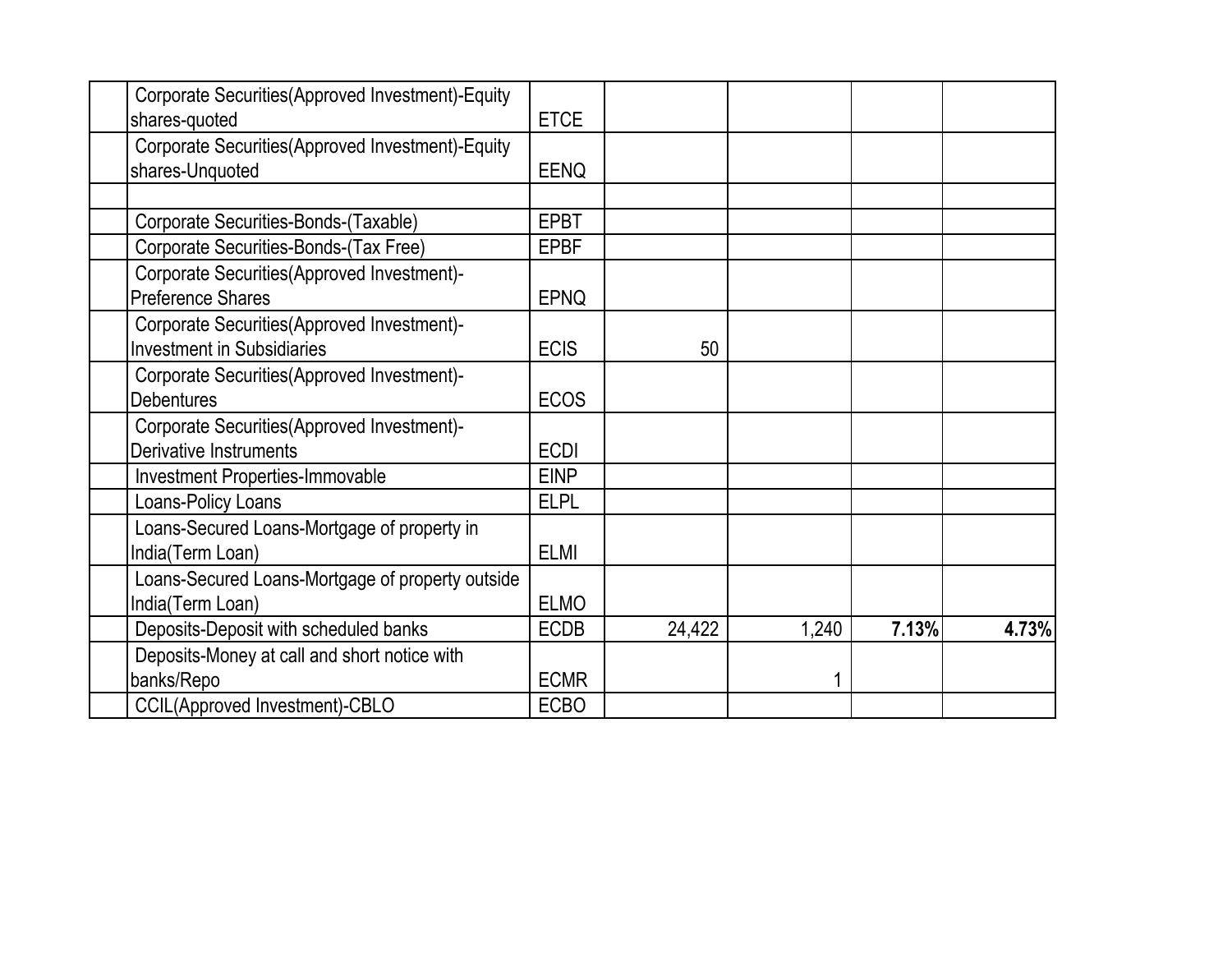|   | <b>Bills Re-Discounting</b>                     | <b>ECBR</b> |        |       |  |
|---|-------------------------------------------------|-------------|--------|-------|--|
|   | Commercial Papers issued by All India Financial |             |        |       |  |
|   | Instutions rated very Strong or more            | <b>ECCP</b> |        |       |  |
|   | <b>Application Money</b>                        | <b>ECAM</b> |        |       |  |
|   | Deposit with Primary Dealers duly recognised by |             |        |       |  |
|   | Reserve bank of India                           | <b>EDPD</b> |        |       |  |
|   | TOTAL (E)                                       |             | 24,472 | 1,241 |  |
|   |                                                 |             |        |       |  |
| F | OTHER THAN APPROVED INVESTMENTS                 |             |        |       |  |
|   | Other than Approved Investments-Bonds-PSU-      |             |        |       |  |
|   | Taxable                                         | <b>OBPT</b> |        |       |  |
|   | Other than Approved Investments-Bonds-PSU-Tax   |             |        |       |  |
|   | Free                                            | <b>OBPF</b> |        |       |  |
|   | Other than Approved Investments-Equity          |             |        |       |  |
|   | Shares(incl. PSUs & Unlisted)                   | <b>OESH</b> |        |       |  |
|   | Other than Approved Investments-Debentures      | <b>OLDB</b> |        |       |  |
|   | Other than Approved Investments-Preference      |             |        |       |  |
|   | <b>Shares</b>                                   | <b>OPSH</b> |        |       |  |
|   |                                                 |             |        |       |  |
|   | Other than Approved Investments-Venture Fund    | <b>OVNF</b> |        |       |  |
|   | Other than Approved Investments-Short term      |             |        |       |  |
|   | Loans(Unsecured Deposits)                       | <b>OSLU</b> |        |       |  |
|   | Other than Approved Investments-Term            |             |        |       |  |
|   | Loans(Without Charge)                           | <b>OTLW</b> |        |       |  |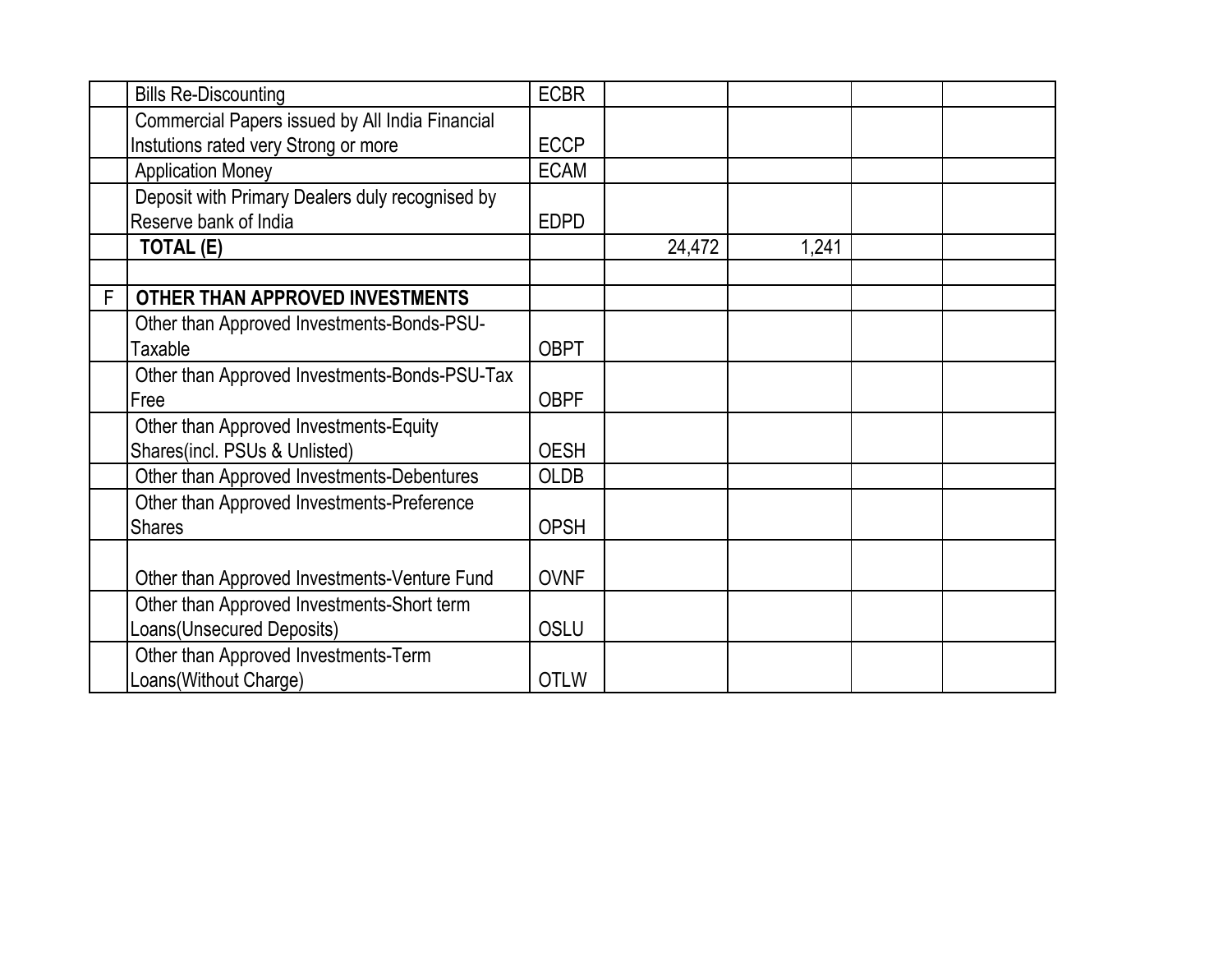| Corporate Secuities (Other than Approved                                               |             |        |       |  |
|----------------------------------------------------------------------------------------|-------------|--------|-------|--|
| Investments)-Mutual Funds                                                              |             |        |       |  |
| G Sec Plan-MF                                                                          | <b>OMGS</b> |        |       |  |
| Debt/Income Fund-MF                                                                    | <b>OMDI</b> |        |       |  |
| <b>Serial Paln-MF</b>                                                                  | <b>OMSP</b> |        |       |  |
| Liquid Fund-MF                                                                         | <b>OMLF</b> |        | 87    |  |
| Others-MF                                                                              | OMOT        |        |       |  |
|                                                                                        |             |        |       |  |
| Corporate Secuities (Other than Approved                                               |             |        |       |  |
| Investments)-Derivative Instruments                                                    | <b>OCDI</b> |        |       |  |
| Other than Approved Investment-PTC/Securitised<br><b>Assets-Under Approved Sectors</b> | <b>OPSA</b> |        |       |  |
| TOTAL(F)                                                                               |             |        | 87    |  |
| 3.TOTAL(E+F)                                                                           |             | 24,472 | 1,328 |  |
|                                                                                        |             |        |       |  |
| <b>GRAND TOTAL(1+2+3)</b>                                                              |             | 60,727 | 3,460 |  |

 $\overline{P}$ Note: Yield is not calculated in case of Investments where there is no holding on 1st April 2005 or on 31st March 2006 *CERTIFICATION*

*Certified that the information given herein are correct and complet to the best of my knowledge and belief and nothing has been concealed or suppressed.*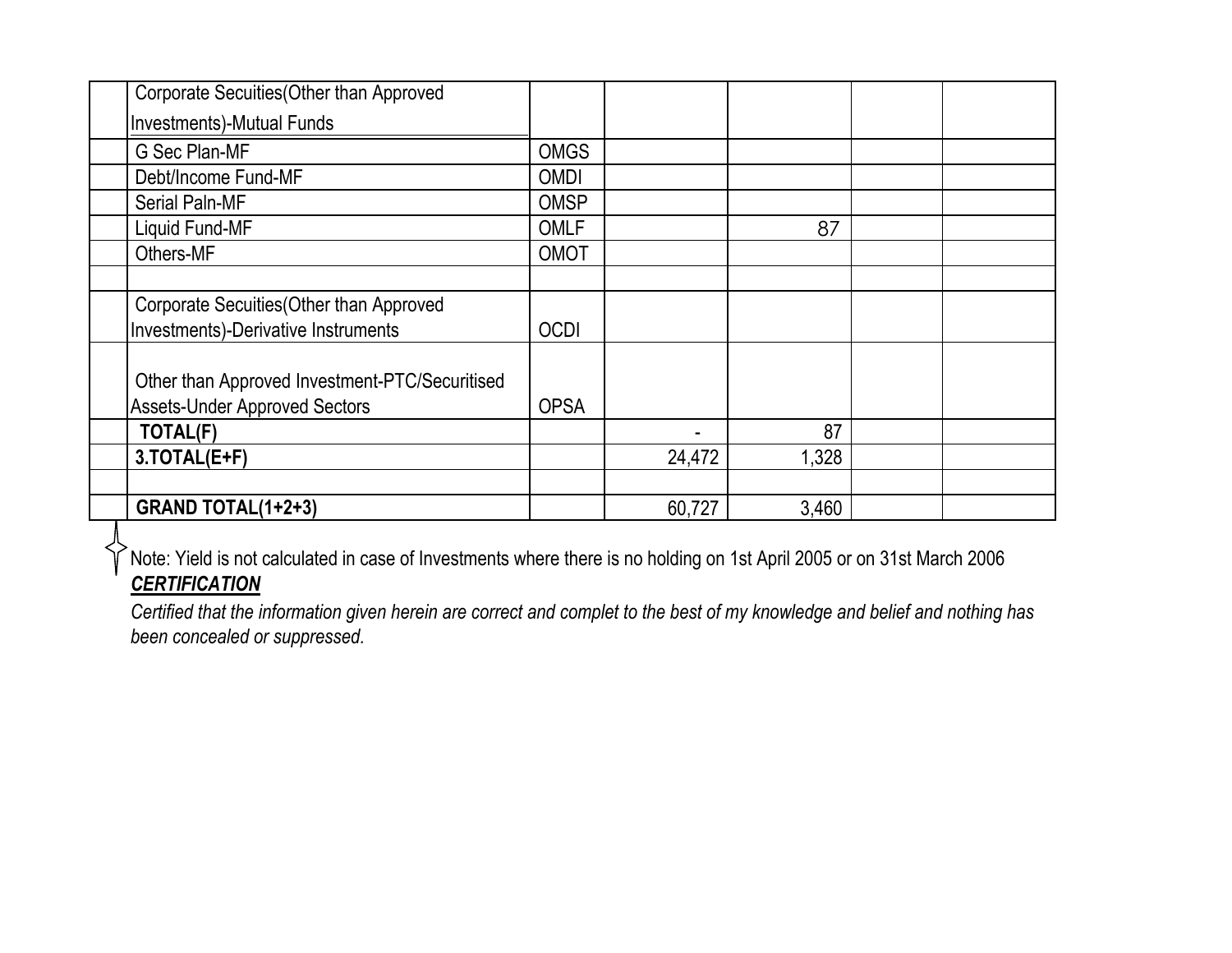## **FORM NL-37-DOWN GRADING OF INVESTMENT-2**

**Company Name & Code: Iffco Tokio General Insurance Company Ltd (106) Statement of Down Graded Investments Statement as on: 31st March 2006**

**Periodicity of Submission: Quarterly**

|           |                                   |     |                  |              |                  |       |                           |                          | Rs. Lakhs      |
|-----------|-----------------------------------|-----|------------------|--------------|------------------|-------|---------------------------|--------------------------|----------------|
| <b>No</b> | Name of<br>the<br><b>Security</b> | COI | Amount   Purchas | Date of<br>е | Rating<br>Agency | Grade | Original Current<br>Grade | Date of<br>Downgr<br>ade | <b>Remarks</b> |
| А.        | During the Quarter <sup>1</sup>   |     |                  |              |                  |       |                           |                          |                |
|           |                                   |     |                  |              |                  |       |                           |                          |                |
|           |                                   |     |                  |              |                  |       |                           |                          |                |
| <b>B.</b> | As on Date <sup>2</sup>           |     |                  |              |                  |       |                           |                          |                |
|           |                                   |     |                  |              |                  |       |                           |                          |                |

## *CERTIFICATION*

*Certified that the information given herein are correct and complete to the best of my knowledge and belief and nothing has been concealed or suppressed.*

## *Note:*

- *1 Provide details of Down Graded Investments during the Quarter.*
- 2 Investments currently upgraded, listed as Down Graded during earlier Quarter shall be
- *deleted from the Cumulative listing.*
- *3 FORM-2 shall be prepared in respect of each fund.*
- *4 Category of Investmet (COI) shall be as per INV/GLN/001/2003-04*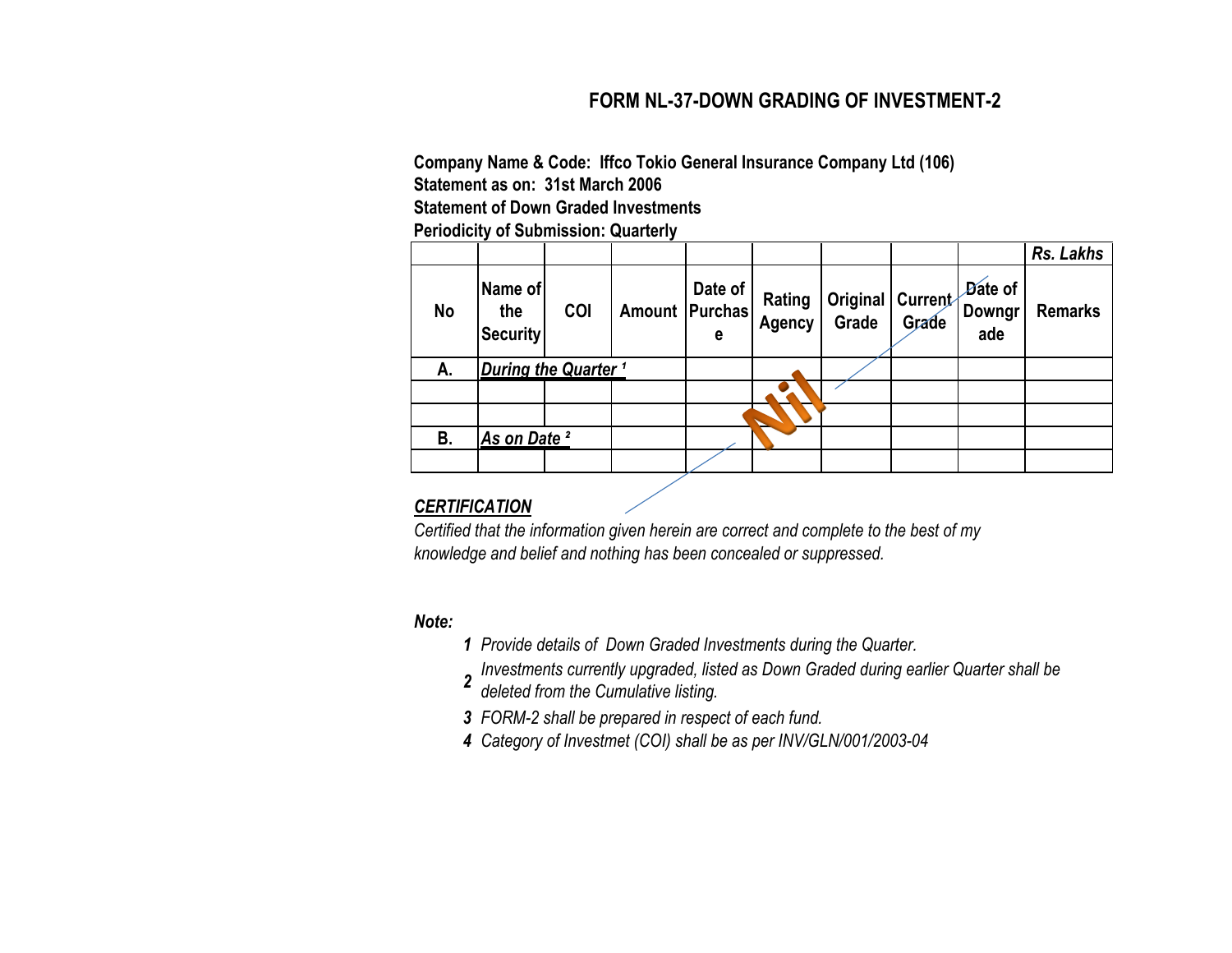**FORM NL-38: Quarterly Business Returns across line of Business**

**Insurer: IFFCO TOKIO General Insurance Co. Ltd. Date: Date: 2005-06** 

|                 | <b>Quarterly Business Returns across line of Business</b> |                       |                        |  |  |  |  |  |
|-----------------|-----------------------------------------------------------|-----------------------|------------------------|--|--|--|--|--|
|                 |                                                           | <b>Financial Year</b> |                        |  |  |  |  |  |
| SI.No.          | <b>Line of Business</b>                                   | <b>Premium</b>        | <b>No. of Policies</b> |  |  |  |  |  |
|                 | Fire                                                      | 26,407.06             | 45756                  |  |  |  |  |  |
| $\overline{2}$  | Cargo & Hull                                              | 4,621.58              | 1390                   |  |  |  |  |  |
| $\mathfrak{Z}$  | <b>Motor TP</b>                                           | 6,095.79              | 4028                   |  |  |  |  |  |
| 4               | Motor OD                                                  | 31,711.93             | 1314537                |  |  |  |  |  |
| $5\overline{)}$ | Engineering                                               | 6,579.86              | 4789                   |  |  |  |  |  |
| $6\phantom{1}6$ | <b>Workmen's Compensation</b>                             | 624.36                | 4185                   |  |  |  |  |  |
| 7               | <b>Employer's Liability</b>                               | 727.69                | 1445                   |  |  |  |  |  |
| 8               | Aviation                                                  | 72.70                 | 17                     |  |  |  |  |  |
| 9               | <b>Personal Accident</b>                                  | 1,663.66              | 12438                  |  |  |  |  |  |
| 10 <sup>1</sup> | <b>Health</b>                                             | 5,184.19              | 43239                  |  |  |  |  |  |
| 11              | Others*                                                   | 5,675.60              | 49651                  |  |  |  |  |  |

*(Rs in Lakhs)*

Note:

1. Premium stands for amount of premium

2. The line of business which are not applicable for any company should be filled up with NA.

Figure '0' in those fields will imply no business in the segment.

\*any other segment contributing more than 5% of the total premium needs to be shown separately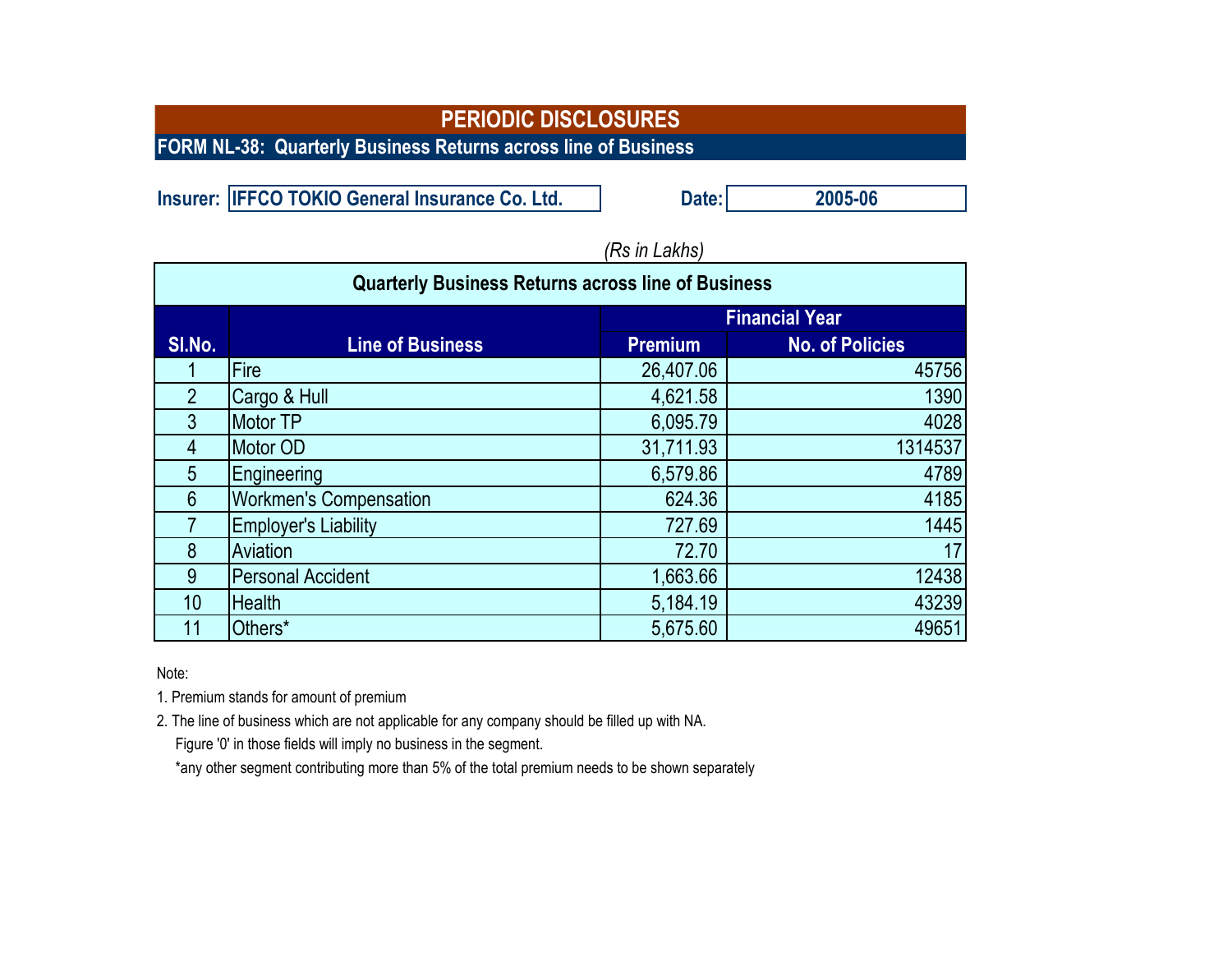**Form NL-39 Rural & Social Obligations (Yearly Returns)**

**Insurer: Date: 2005-06 IFFCO TOKIO General Insurance Company Ltd.** 

|                | <b>Rural &amp; Social Obligations (Yearly Returns)</b> |                   |                                            |                                    |                              |  |  |  |  |  |  |
|----------------|--------------------------------------------------------|-------------------|--------------------------------------------|------------------------------------|------------------------------|--|--|--|--|--|--|
| SI.No.         | <b>Line of Business</b>                                | <b>Particular</b> | No. of<br><b>Policies</b><br><b>Issued</b> | <b>Premium</b><br><b>Collected</b> | <b>Sum</b><br><b>Assured</b> |  |  |  |  |  |  |
|                | Fire                                                   | <b>Rural</b>      | 4,720                                      | 466.86                             | 336,302                      |  |  |  |  |  |  |
|                |                                                        | Social            |                                            |                                    |                              |  |  |  |  |  |  |
| $\overline{2}$ | Cargo & Hull                                           | <b>Rural</b>      | 221                                        | 77.86                              | 37,299                       |  |  |  |  |  |  |
|                |                                                        | Social            |                                            |                                    |                              |  |  |  |  |  |  |
| 3              | <b>Motor TP</b>                                        | <b>Rural</b>      | 195,546                                    | 2,213.52                           | 239,450                      |  |  |  |  |  |  |
|                |                                                        | <b>Social</b>     |                                            |                                    |                              |  |  |  |  |  |  |
| 4              | <b>Motor OD</b>                                        | <b>Rural</b>      |                                            | 3,768.94                           |                              |  |  |  |  |  |  |
|                |                                                        | Social            |                                            |                                    |                              |  |  |  |  |  |  |
| 5              | <b>Engineering</b>                                     | <b>Rural</b>      | 203                                        | 21.89                              | 5,962                        |  |  |  |  |  |  |
|                |                                                        | Social            |                                            |                                    |                              |  |  |  |  |  |  |
| $6\phantom{1}$ | <b>Workmen's Compensation</b>                          | <b>Rural</b>      | 306                                        | 14.59                              | 1,530                        |  |  |  |  |  |  |
|                |                                                        | Social            |                                            |                                    |                              |  |  |  |  |  |  |
| 7              | <b>Employer's Liability</b>                            | <b>Rural</b>      | 193                                        | 7.30                               | 1,766                        |  |  |  |  |  |  |
|                |                                                        | Social            |                                            |                                    |                              |  |  |  |  |  |  |
| 8              | Aviation                                               | Rural             |                                            |                                    |                              |  |  |  |  |  |  |
|                |                                                        | Social            | ÷.                                         |                                    |                              |  |  |  |  |  |  |
| 9              | <b>Personal Accident</b>                               | <b>Rural</b>      | 689                                        | 890.39                             | 820,737                      |  |  |  |  |  |  |
|                |                                                        | Social            | 33                                         | 44.51                              | 178,079                      |  |  |  |  |  |  |
| 10             | <b>Health</b>                                          | <b>Rural</b>      | 21,914                                     | 182.39                             | 77,576                       |  |  |  |  |  |  |
|                |                                                        | Social            |                                            |                                    |                              |  |  |  |  |  |  |
| 11             | <b>Others</b>                                          | <b>Rural</b>      | 920                                        | 196.62                             | 6,633.20                     |  |  |  |  |  |  |
|                |                                                        | Social            |                                            |                                    |                              |  |  |  |  |  |  |

# *(Rs in Lakhs)*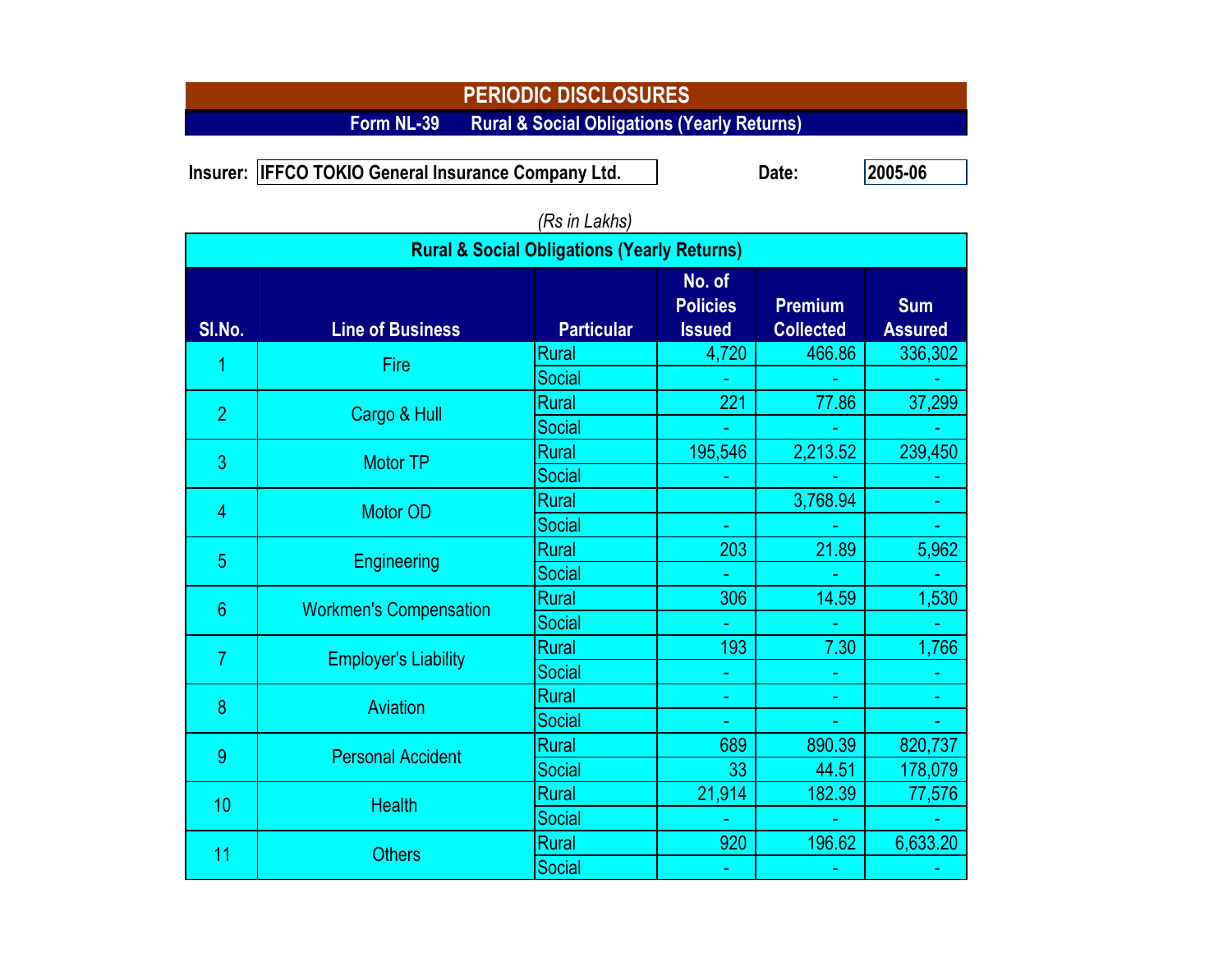**FORM NL-40: Business Acquisition through different channels**

| Insurer: | <b>IFFCO TOKIO General Insurance Co. Ltd</b> | Date: | 2005-06 |
|----------|----------------------------------------------|-------|---------|
|          |                                              |       |         |

|                |                                                        |                        | (Rs in Lakhs) |  |  |
|----------------|--------------------------------------------------------|------------------------|---------------|--|--|
|                | <b>Business Acquisition through different channels</b> |                        |               |  |  |
| SI.No.         |                                                        | <b>No. of Policies</b> | Premium       |  |  |
|                | Individual agents                                      | 1,143,190              | 49,789.06     |  |  |
| $\overline{2}$ | <b>Corporate Agents-Banks</b>                          |                        |               |  |  |
| 3              | <b>Corporate Agents -Others</b>                        | 194,894                | 14,572.79     |  |  |
| 4              | <b>Brokers</b>                                         | 118,086                | 15,168.67     |  |  |
| 5              | Micro Agents                                           | 1,678                  | 66.89         |  |  |
| 6              | <b>Direct Business</b>                                 | 3,186                  | 9,437.43      |  |  |
|                | Total (A)                                              | 1,461,034              | 89,034.84     |  |  |
|                | Referral<br>(B)                                        | 20,441                 | 329.59        |  |  |
|                | Grand Total (A+B)                                      | 1,481,475              | 89,364.43     |  |  |

Note:

1. Premium means amount of premium received from business acquired by the source

2. No of Policies stand for no. of policies sold